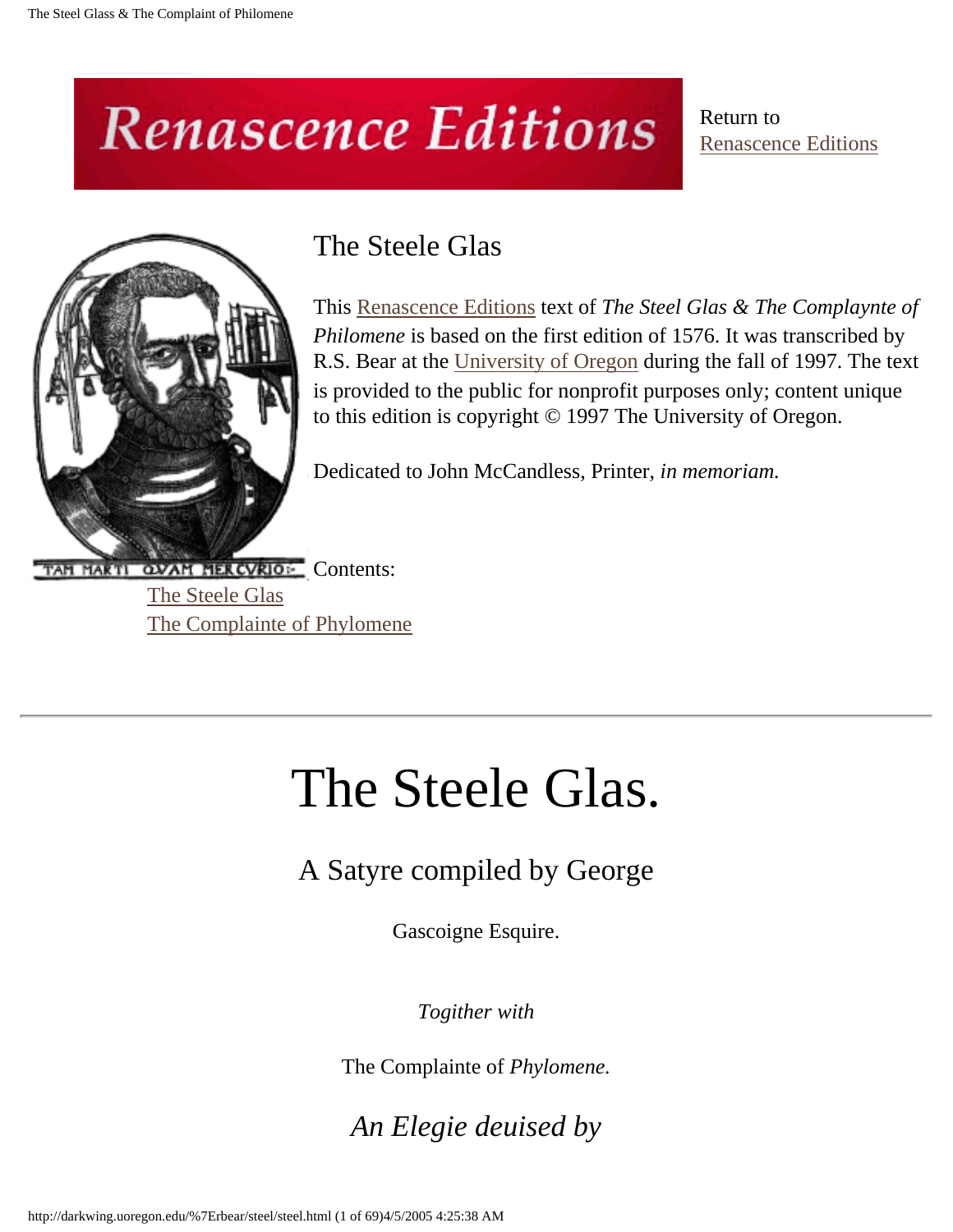#### the same Author.

*Tam Marti, quàm Mercurio.*

## *Printed for Richard Smith.*

To the right honorable his singular good Lord the Lord Gray of VVilton Knight of the most honorable order of the Garter, George Gascoigne Esquire wisheth long life *with encrease of honour, according to* his great worthinesse.



Ight honorable, noble and my singular good Lorde: if mine abilitie were any way correspondent too the iust desires of my hart, I should yet thinke al the same vnable to deserue the least parte of your goodnesse: in that you haue alwayes deygned with chearefull looke to regarde me, with affabylitie to heare me, with exceeding curtesy to use me, with graue aduice to directe mee, with apparant loue to care for me, and with assured assistance to protect me. All

which when I do remember, yet it stirreth in me an exceeding zeale to deserue it: and that zeale begetteth bashefull dreade too performe it. The dread is ended in dolours, and yet those dolours reviued the very same affection, whiche firste moued in mee the desire to honour and esteme you. For whiles I bewayle mine own vnworthynesse, and therewithal do set before mine eyes the lost time of my youth mispent, I seeme to see afarre of (for my comfort) the high and triumphant vertue called *Magnanimitie,* accompanied with industrious diligence. The first doth encourage my faynting harte, and the seconde doth beginne (already) to employ my vnderstanding, for (ahlas my goode Lorde) were not the cordial of these two pretious Spiceries, the corrosyue of care woulde quickely confounde me.

I haue misgouerned my youth, I confesse it: what shall I do then? shall I yelde to mysery as a iust plague apointed for my portion? Magnanimitie saith no, and Industrye seemeth to be of the very same opinion.

I am derided, suspected, accused, and condemned: yea more than that, I am rygorously reiected when I proffer amendes for my harme. Should I therefore dispayre? shall I yeelde vnto iellosie? or drowne my dayes in idlenesse, bycause their beginning was bathed in wantonnesse? Surely (my Lord) the Magnanimitie of a noble minde will not suffer me, and the delightfulnesse of dilygence doth vtterly forbydde me.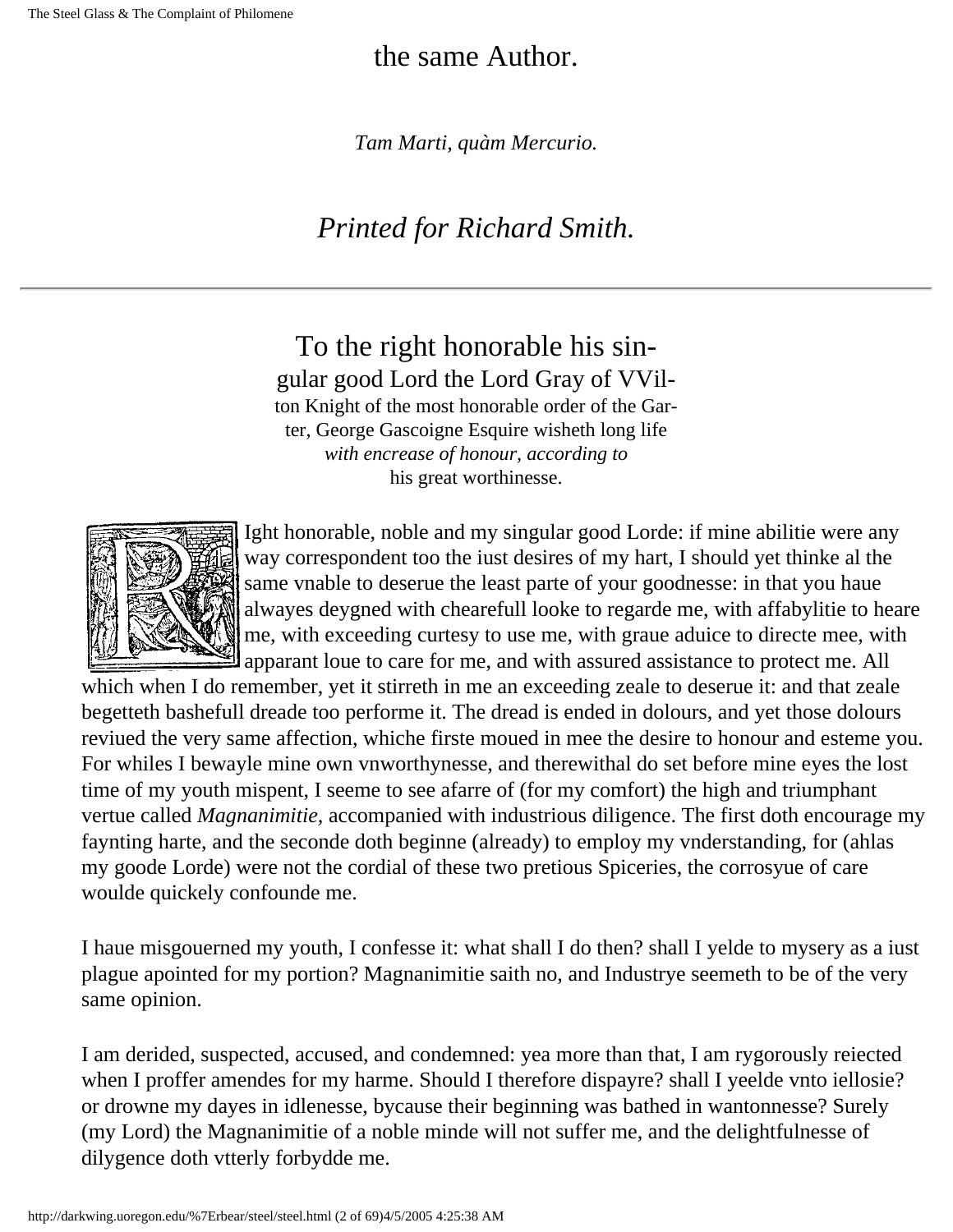Shal I grudge to be reproued for that which I haue done in deede, when the sting of Emulation spared not to touche the worthy *Scipio* with most vntrue surmyses? Yea *Themistocles* when he had deliuered al Greece from the huge host of *Xerxes,* was yet by his vnkinde citizens of Athens expulsed from his owne, and constrained to seeke fauour in the sight of his late professed enemie. But the Magnanimitie of their mindes was such, as neither could aduersytie ouercome them, nor yet the iniurious dealing of other men coulde kindle in their brestes any least sparke of desire, to seeke any vnhonorable reuenge.

I haue loytred (my lorde) I confesse, I haue lien streaking me (like a lubber) when the sunne did shine, and now I striue al in vaine to loade the carte when it raineth. I regarded not my comelynes in the Maymoone of my youth, and yet now I stand prinking me in the glasse, when the crowes foote is growen vnder mine eye. But what?

*Aristotle* spent his youth very ryotously, and *Plato* ( by your leaue) in twenty of his youthful yeares, was no lesse addicted to delight in amorous verse, than hee was after in his age painful to write good precepts of moral Phylosophy. VVhat shoulde I speake of Cato, who was olde before he learned lattine letters, and yet became one of the greatest Oratours of his time? These examples are sufficient to proue that by industrie and diligence any perfection may be attained, and by true Maganimitie all aduersities are easye to be endured. And to that ende (my verie good lorde) I do here presume thus rudely to rehearse them. For as I can be content to confesse the lightnesse wherewith I haue bene (in times past) worthie to be burdened, so would I be gladde, if nowe when I am otherwise bent, my better endeuors might be accepted. But (alas my lorde) I am not onely enforced stil to carie on my shoulders the crosse of my carelesnesse, but therewithall I am also put to the plonge, to prouide newe weapons wherewith I maye defende all heauy frownes, deepe suspects, and dangerous detractions. And I finde my selfe so feeble, and so vnable to endure that combat, as (were not the cordialles before rehearsed) I should either cast downe mine armoure and hide myselfe like a recreant, or else (of a malicious stubbornesse) should busie my braines with some Stratagem for to execute an enuious reuenge vpon mine aduersaries.

But neither wil Magnanimitie suffer me to become Vnhonest, nor yet can Industrie see me sinke in idlenesse.

For I haue learned in sacred scriptures to heape coles vppon the heade of mine enemie, by honest dealing: and our saviour himselfe hath encoraged me, saying that I shal lacke neither workes nor seruice, although it were noone dayes before I came into the Market place.

These thinges I say (my singular good lorde) do renewe in my troubled minde the same affection which first moved me to honor you, nothing doubting but that your fauorable eyes will vouchsafe to beholde me as I am, and neuer be so curious as to enquire what I haue bene.

And in ful hope therof, I haue presumed to present your honour with this Satye written without rime, but I trust not without reason. And what soeuer it bee, I do humbly dedicate it vnto your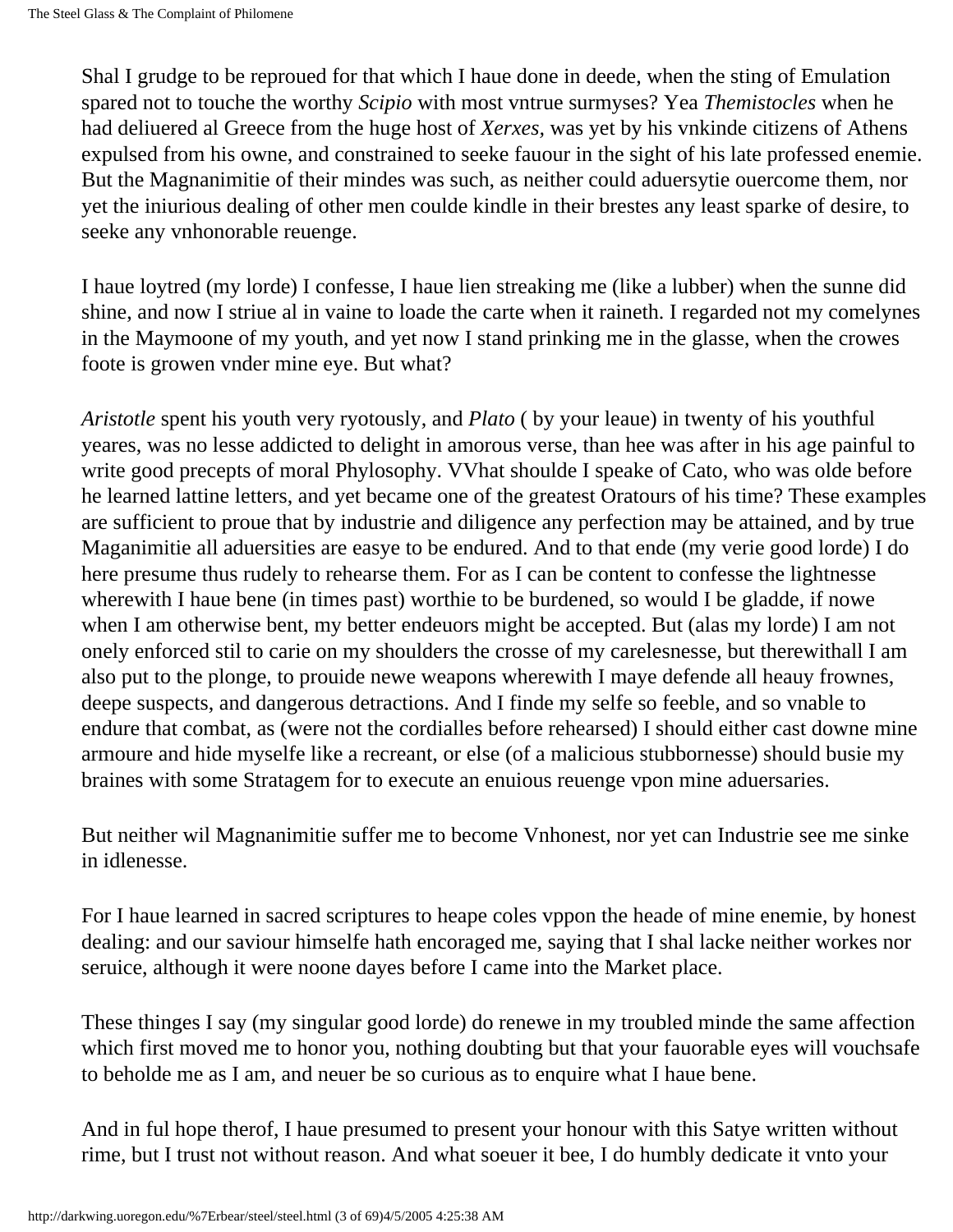honorable name, beseeching the same too accept it with as gratious regarde, as you haue in times past bene accustomed too beholde my trauailes. And (my good Lorde) though the skorneful do mocke me for a time, yet in the ende I hope to giue them al a rybbe of roste for their paynes. And when the vertuous shall perceiue indeede how I am occupied, then shall detraction be no lesse ashamed to haue falsely accused me, than light credence shal haue cause to repent his rashe conceypt: and Grauitie the iudge shal not be abashed to cancel the sentence vniustly pronounced in my condemnation. In meane while I remaine amongst my bookes here at my poore house in VValkamstowe, where I praye daylie for speedy aduauncement, and continuall prosperitie of your good Lordship. VVritten the fiftenth of April. 1576.

('.')

*By your honours most bownden and well assured George Gascoigne.*

#### N.R. in commendation *of the Author, and his* workes.

**I** N rowsing verses of *Mauors* bloudie raingne, The famous *Greke,* and *Miro* did excel. Graue *Sence* did, surmounte for Tragike vaine, Quicke *Epigrams, Cutullus* wrote as wel. *Archilochus,* did for *Iambickes* passe, For commicke verse, still *Plautus* peerlesse was.

In *Elegies,* and wanton loue writ laies, Sance peere were *Naso,* and *Tibullus* deemde: In Satyres sharpe (as men of mickle praise) *Lucilius,* and *Horace* were esteemde. Thus diuers men, with diuers vaines did write, But *Gascoigne* doth, in euery vaine indite.

And what perfourmance hee thereof doth make, I list not vaunte, his workes for me shal say: In praising him *Timantes* trade I take, VVho (when he should, the woful cheare displaie, Duke *Agamemnon* when he did waile, His daughters death with teares of smal auaile: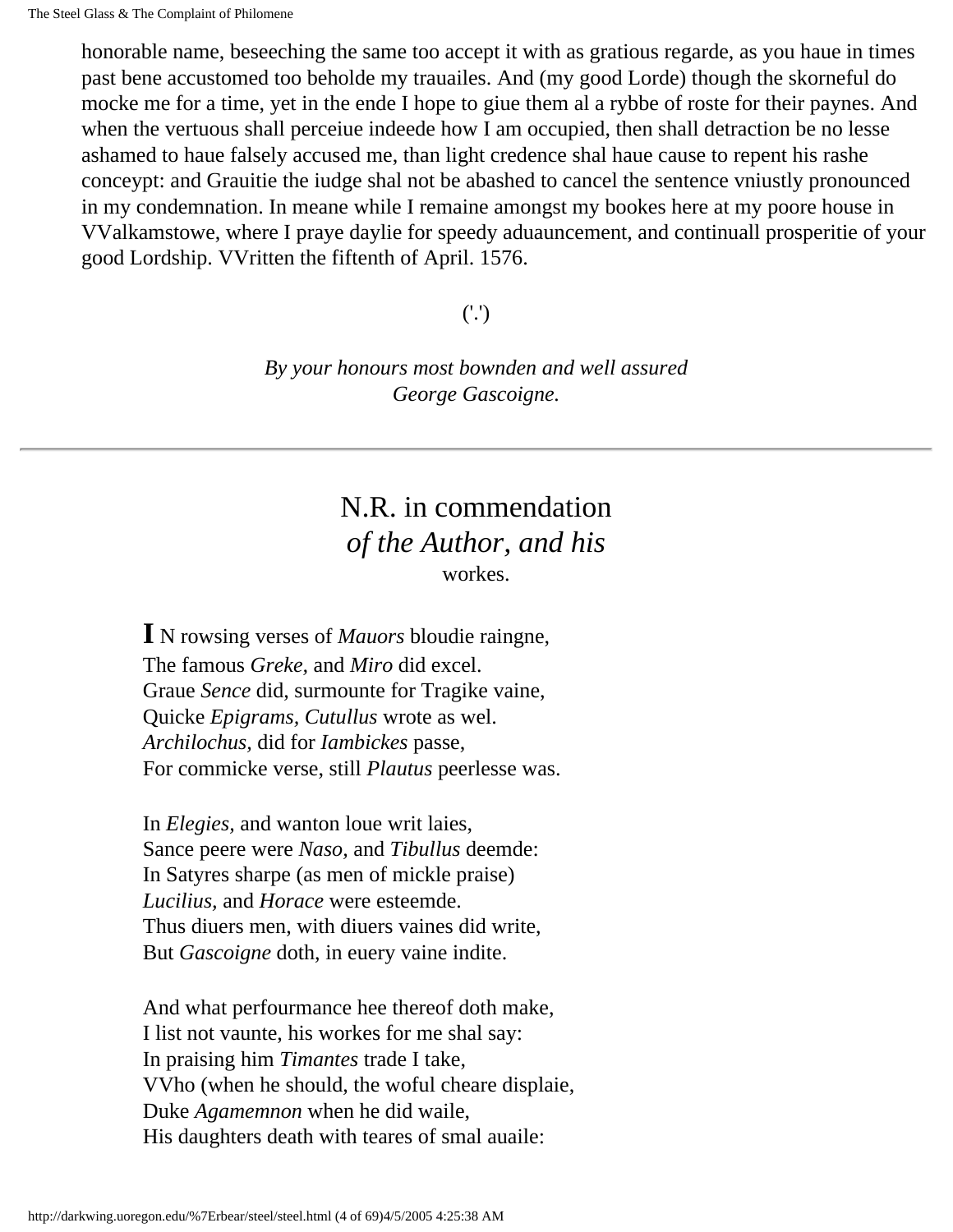Not skild to countershape his morneful grace, That men might deeme, what art coulde not supplie) Deuisde with painted vaile, to shrowde his face. Like sorte my pen shal Gascoignes praise discrie, VVhich wanting grace, his graces to rehearse, Doth shrowde and cloude them thus in silent verse.

### Walter Rawely of the Middle

*Temple, in commendation of the Steele Glasse.*

**S**Wete were the sauce, would please ech kind of tast, The life likewise, were pure that neuer swerued, For spyteful tongs, in cankred stomackes plaste, Deeme worst of things, which best (percase) deserued: But what for that? this medcine may suffyse, To scorne the rest, and seke to please the wise.

Though sundry mindes, in sundry sorte do deeme, Yet worthy wights, yelde prayse for euery payne, But envious braynes, do nought (or light) esteme, Such stately steppes, as they cannot attaine. For who so reapes, renowne aboue the rest, VVith heapes of hate, shal surely be opprest.

VVherefore to write, my censure of this booke, This Glasse of Steele, vnpartialy do shewe, Abuses all, to such as in it looke, From prince to poore, from high estate to lowe, As for the verse, who lists like trade to trye, I feare me much, shal hardly reache so high.

### Nicholas Bowyer in commen-

*dation of this worke.*

**F** Rom layes of Loue, to Satyres sadde and sage, Our Poet turnes, the trauaile of his time, And as he pleasde, the vaine of youthful age, VVith pleasant penne, employde in louing ryme: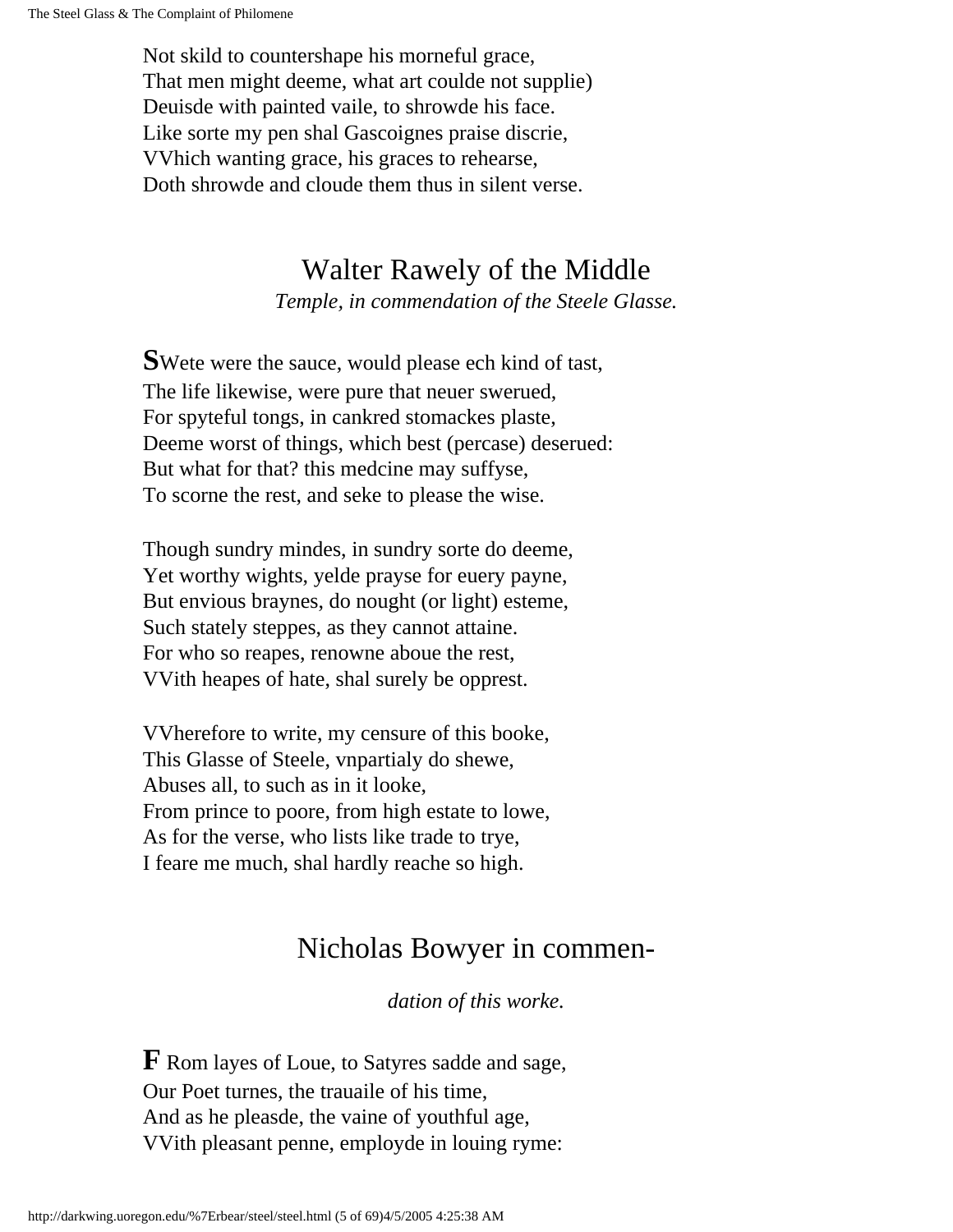So now he seekes, the grauest to delight, VVith workes of worth, much better than they showe.

This Glasse of Steele, (if it be markt aright) Discries the faults, as wel of high as lowe. And *Philomelaes* fourefolde iust complaynte, In sugred sounde, doth shrowde a solempne sence, Gainst those whome lust, or murder doth attaynte. Lo, this we see, is *Gascoignes* good pretence, To please al sorts, with his praiseworthy skill. Then yelde him thanks in signe of like good wil.

#### The Author to the Reader.

T O vaunt, were vaine: and flattrie were a faulte. But truth to tell, there is a sort of fame, The which I seeke, by science to assault, And so to leaue, remembrance of of my name. The walles thereof are wondrous hard to clyme:

And much to high, for ladders made of ryme. Then since I see, that rimes can seldome reache, Vnto the toppe, of such a stately Towre, By reasons force, I meane to make some breache, VVhich yet may helpe, my feeble fainting powre, That so at last, my Muse might enter in, And reason rule, that rime could neuer win.

Such battring tyre, this pamphlet here bewraies, In rymelesse verse, which thundreth mighty threates, And where it findes, that vice the wal decayes, Euen there (amaine) with sharpe rebukes it beates. The worke (thinke I) deserues an honest name, If not? I fayle, to win this sort of fame.

*Tam Marti, quàm Mercurio.*

# THE STEELE GLAS.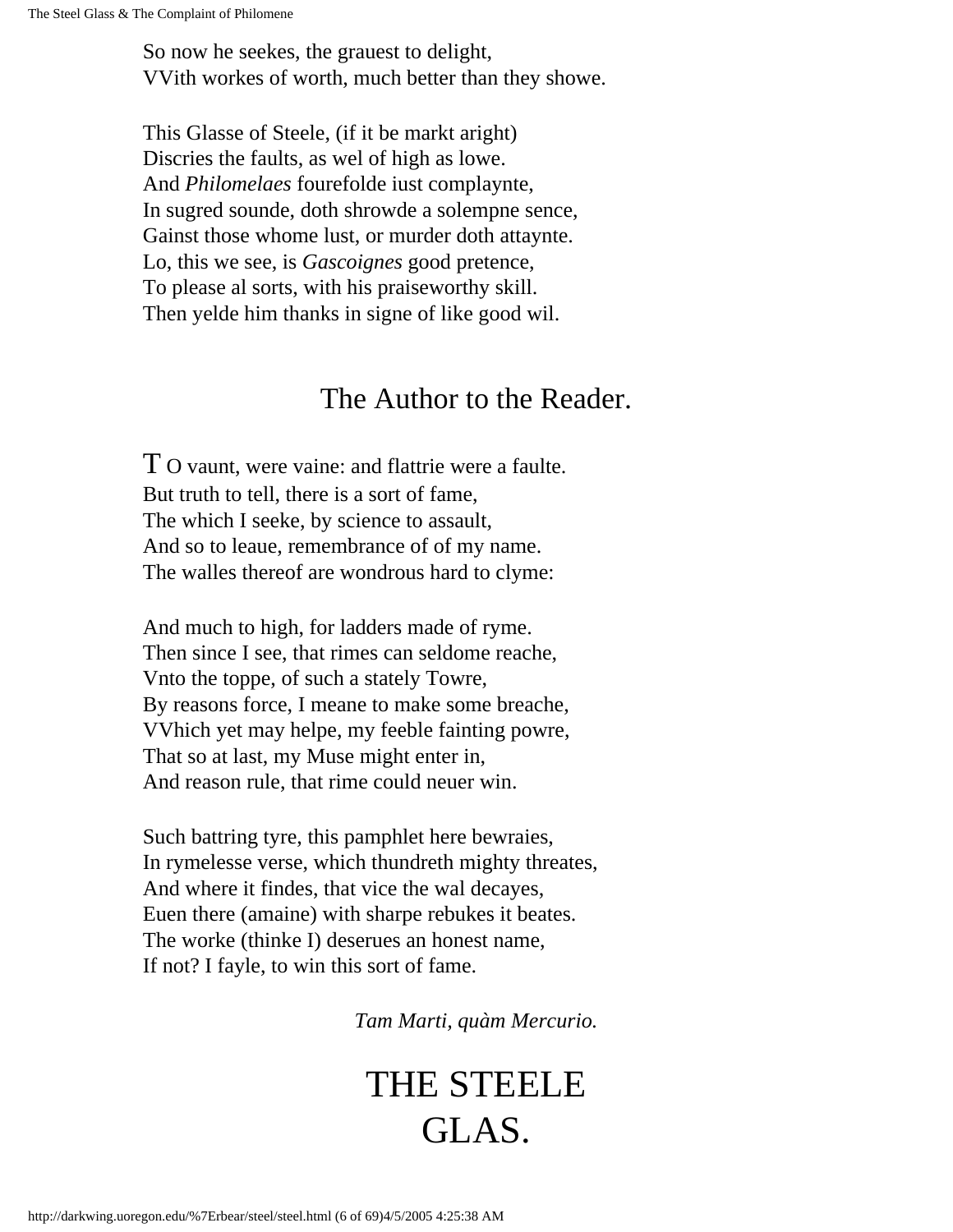He Nightingale, (whose happy noble hart, No dole can daunt, nor feareful force affright, Whose chereful voice, doth comfort saddest wights, When she hir self, hath little cause to sing. Whom lovers loue, bicause she plaines their greues, She wraies their woes, and yet relieues their payne, Whom worthy mindes, alwayes esteemed much, And grauest yeares, haue not disdainde hir notes: (Only that king proud *Tereus* by his name With murdring knife, did carue hir pleasant tong, To couer so, his owne foule filthy fault) This worthy bird, hath taught my weary Muze, To sing a song, in spight of their despight, Which worke my woe, withouten cause or crime, And make my backe, a ladder for their feete, By slaundrous steppes, and stayres of tickle talke, To clyme the throne, wherein my selfe should sitte. *O Phylomene,* then helpe me now to chaunt: And if dead beastes, or liuing byrdes haue ghosts, Which can conceiue the cause of carefull mone, When wrong triumphes, and right is ouertrodde, Then helpe me now, O byrd of gentle bloud, In barrayne verse, to tell a frutefull tale, A tale (I meane) which may content the mindes of learned men, and graue Philosophers.

And you my Lord, (whose happe hath heretofore Bene, louingly to reade my reckles rimes, And yet haue deignde, with fauor to forget The faults of youth, which past my hasty pen: And therwithall, haue graciously vouchsafte, To yeld the rest, much more than they deservde) Vouchsafe (lo now) to reade and to peruse, This rimles verse, which flowes from troubled mind. Synce that the line, of that false caytife king, (which rauished fayre *Phylomene* for lust, And then cut out, hir trustie tong for hate) Liues yet (my Lord) which words I weepe to write. They liue, they liue, (alas the worse my lucke) Whose greedy lust, vnbridles from their brest, Hath raunged long about the world so wyde, To finde a pray for their wide open mouthes, And me they found, (O wofull tale to tell)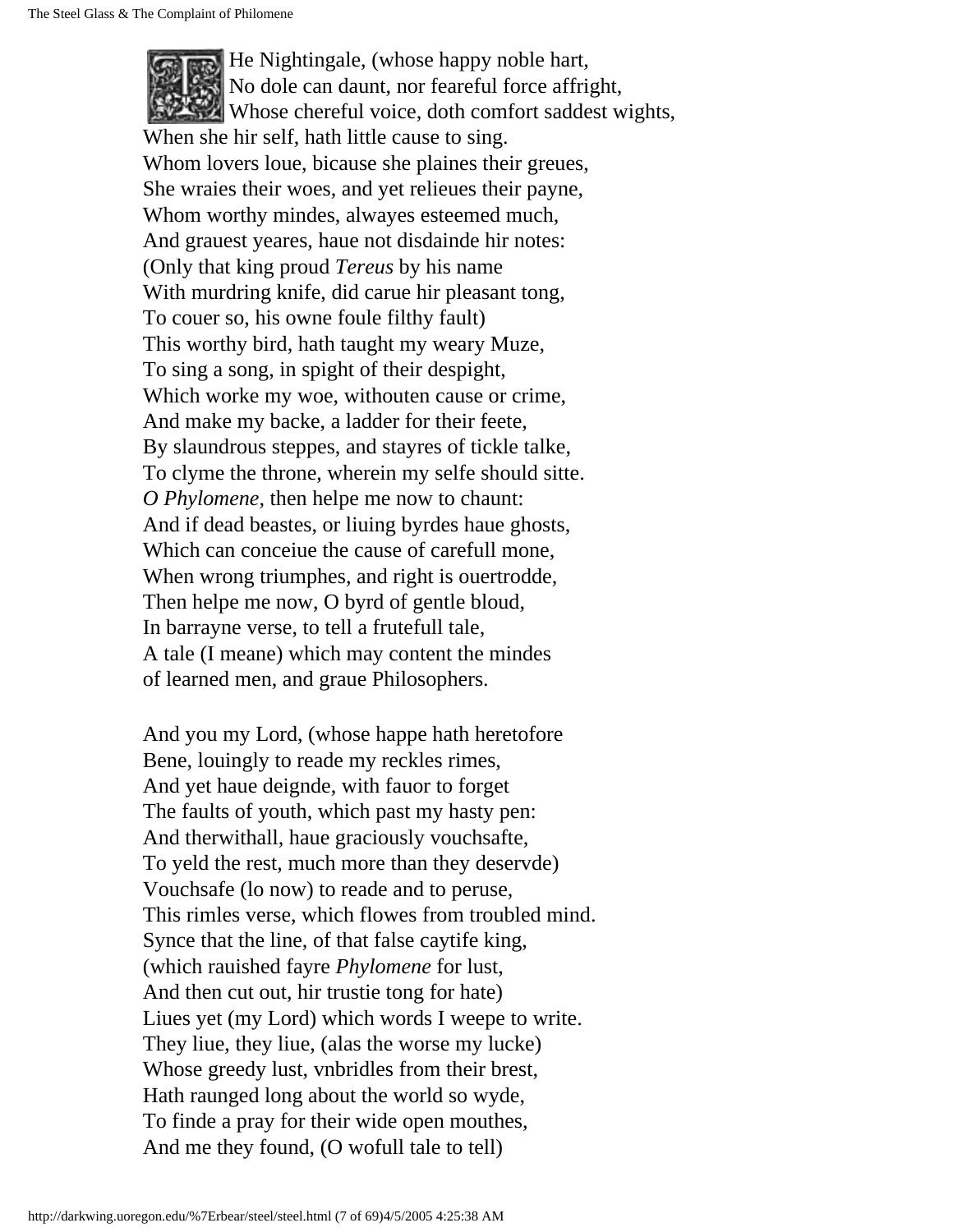Whose harmelesse hart, perceivde not their deceipt.

But that my Lord, may playnely vnderstand, The mysteries, of all that I do meane, I am not he whom slaunderous tongues haue tolde, (False tongues in dede, and craftie subtile braines) To be the man, which ment a common spoyle Of louing dames, whose eares wold heare my words Or trust the tales deuised by my pen. In' am a man, as some do thinke I am, (Laugh not good Lord) I am in dede a dame, Or at the least, a right *Hermaphrodite:* And who desires, at large to know my name, My birth, my line, and euery circumstance, Lo reade it here, *Playne dealyng* was my Syre,

And he begat me by *Simplycitie,* A paire of twinnes at one selfe burden borne, My sistr' and I, into this world were sent, My systers name, was pleasant *Poesys,* And I my selfe had *Satyra* to name, Whose happe was such, that in the prime of youth, A lusty ladde, a stately man to see, Brought vp in place, where pleasures did abound, (I dare not say, in court for both myne eares) Beganne to woo my sister, not for wealth, But for hir face was louely to beholde, And therewithall, hir speeche was pleasant stil. This Nobles name, was called *vayne Delight,* And in his trayne, he had a comely crewe of guylefull wights: *False semblant* was the first, The second man was, *Flearing flattery,* Brethren by like, or very neare of kin) Then followed them, *Detraction* and *Deceite. Sym Swash* did beare a buckler for the first, *False witnesse* was the seconde stemly page And thus wel armd, and in good equipage, This Galant came, vnto my fathers courte, And woed my sister, for she elder was, And fayrer eke, but out of doubt (at least) Hir pleasant speech surpassed mine somuch, That *vayne Delight,* to hie adrest his sute.

Not ignorant symplicity but a thought free from deceite.

Satyrical Poetrye may rightly be called the daughter of such symplicitie.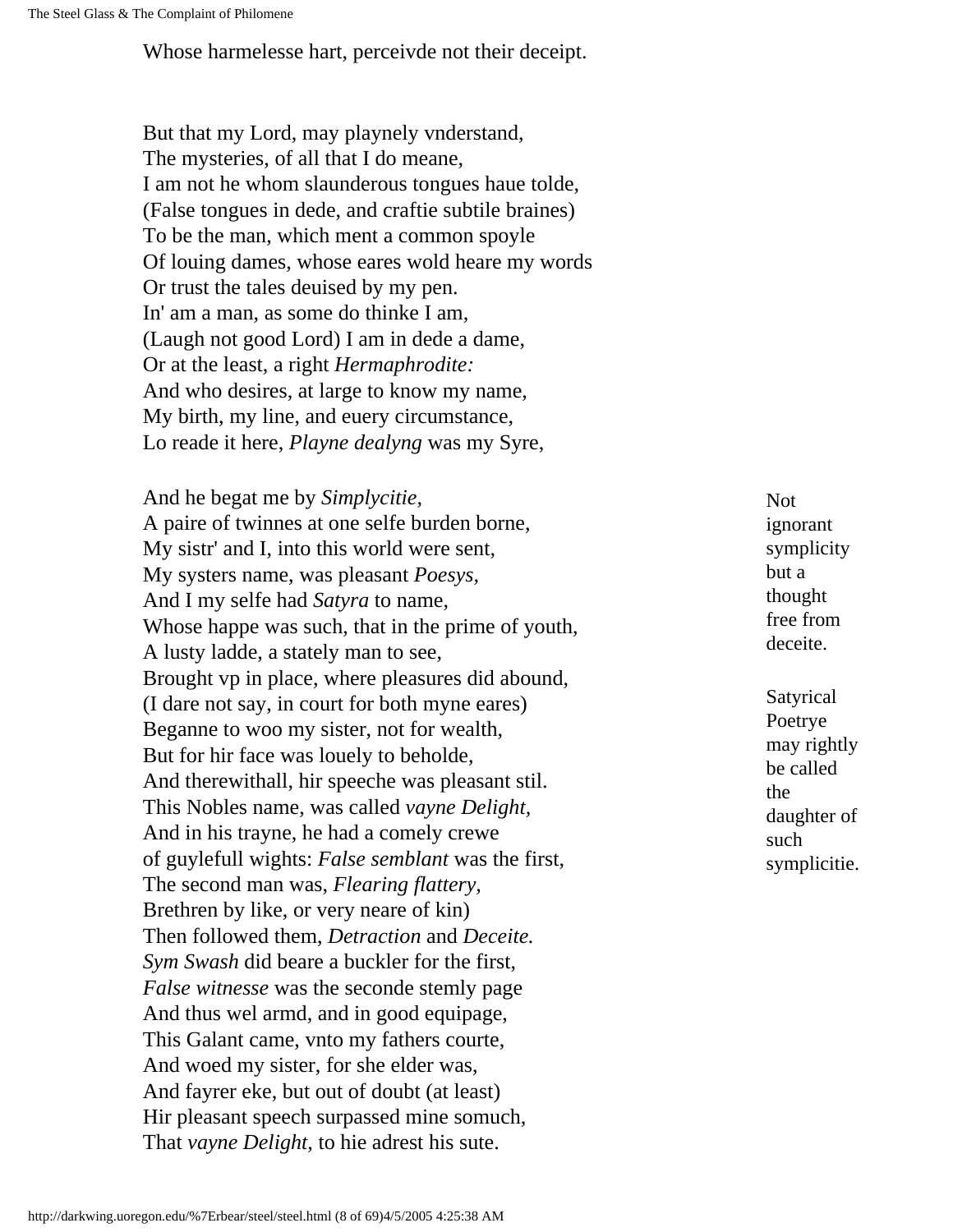Short tale to make, she gaue a free consent, And forth she goeth, to be his wedded make, Entyst percase, with glosse of gorgeous shewe, (Or else perhappes, persuaded by his peeres,) That constant loue had herbord in his brest, *Such errors growe where suche false Prophets preach.*

How so it were, my Sister likte him wel, And forth she goeth, in Court with him to dwel, Where when she had some yeeres ysoiorned, And saw the world, and marked eche mans minde, A *deepe Desire* hir louing hart enflamde, To see me sit by hir in seemely wise, That companye might comfort hir sometimes, And sound advice might ease hir wearie thoughtes: And forth with speede, (euen at hir first request) Doth *vaine Delight,* his hasty course direct, To seeke me out his sayles are fully bent, And winde was good, to bring me to the bowre, Whereas she lay, that mourned dayes and nights To see hir selfe, so matchte and so deceivde, And when the wretch, (I cannot terme him bet) Had me on seas ful farre from friendly help, A sparke of lust, did kindle in his brest, And bad him harke, to songs of *Satyra.* I selly soule (which thought no body harme) Gan cleere my throte, and straue to sing my best, Which pleasde him so, and so enflamde his hart, That he forgot my sister *Poesys,*

And rauisht me, to please his wanton minde. Not so content, when this foule fact was done, (Yfraught with feare, least that I should disclose His incest: and his doting darke desire) He causde straight wayes, the formost of his crew VVith his compeare, to trie me with their tongues: And when their guiles, could not preuaile to winne My simple mynde, from tracke of trustie truth, Nor yet deceyt could bleare mine eyes through fraud, Came Slander then, accusing me, and sayde, That I entist *Delyght,* to loue and luste. Thus was I caught, poore wretch that thought none il. And furthermore, to cloke their own offence,

VVhere may be commonly found a meeter vvoer for plesant poetry, than vaine Delight? Such men do many tymes attend vpon vaine delight.

Poetrie married to vaine Delight.

> Satyrical Poetry is somtimes rauished by vayne Delight.

False semblant and flatterie can seldome beguile satirical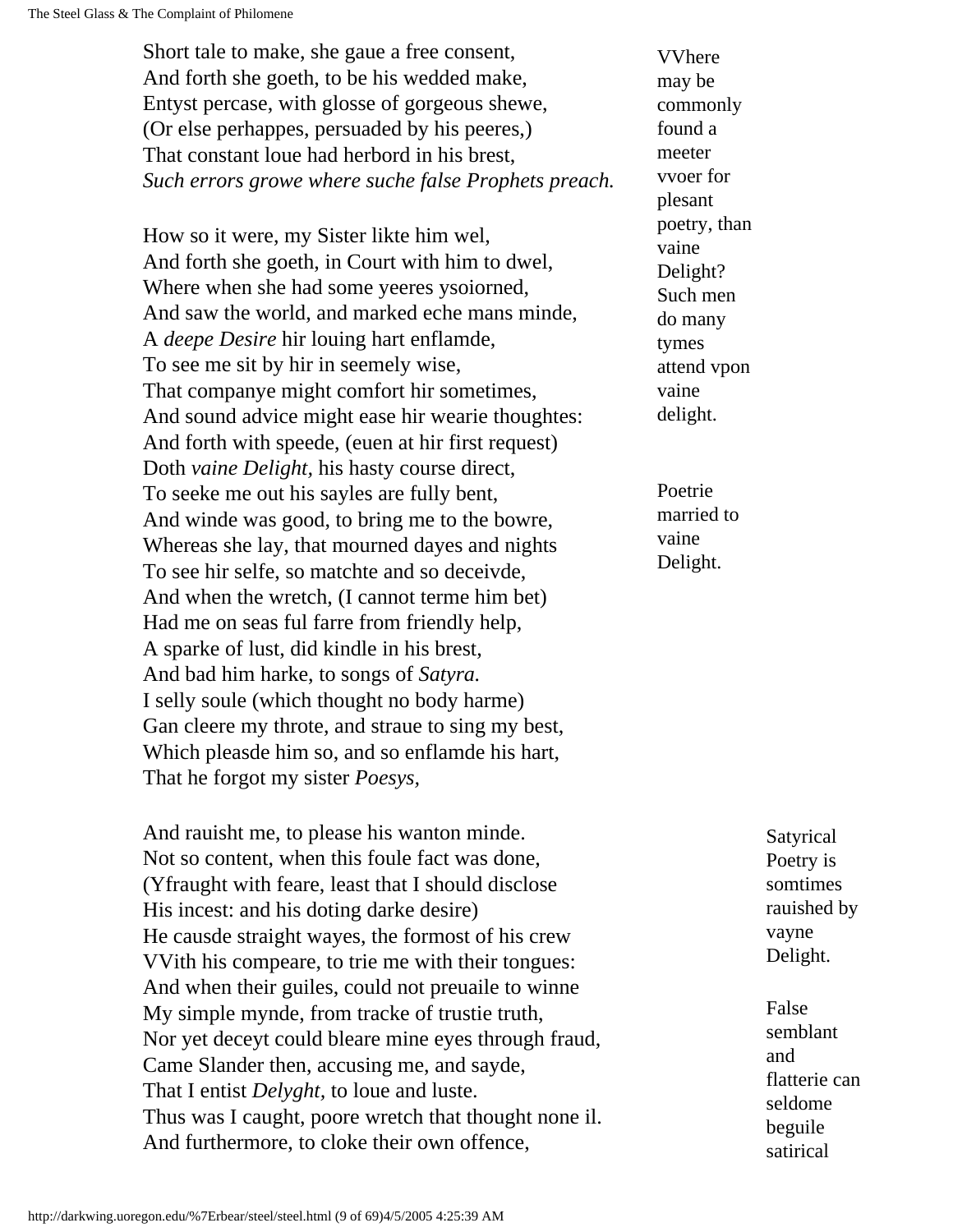They clapt me fast, in cage of *Myserie*, Poetrie. And there I dwelt, full many a doleful day, Vntil this theef, this traytor *vaine Delight,* Cut out my tong, with *Raysor* of *Restraynte,* Least I should wraye, this bloudy deede of his.

And thus (my Lord I liue a weary life, Not as I seemd, a man sometimes of might, But womanlike, whose teares must venge her harms. And yet, euen as the mighty gods did daine For *Philomele,* that thoughe her tong were cutte, Yet should she sing a pleasant note sometimes: So haue they deignd, by their deuine decrees, That with the stumps of my reproued tong, I may sometimes, *Reprouers* deedes reproue, And sing a verse to make them see themselues.

Then thus I sing, this selly song by night, Like *Phylomene,* since that the shining Sunne Is how eclypt, which wont to lend me light.

And thus I sing, in corner closely cowcht Like *Philomene,* since that the stately cowrts, Are now no place, for such poore byrds as I.

And thus I sing, with pricke against my brest, Like *Philomene,* since that the priuy worme, Which makes me see my reckles youth mispent, May well suffise, to keepe me waking still.

And thus I sing, when pleasant spring begins, Like *Philomene,* since euery ianglyng byrd, Which squeaketh loude, shall neuer triumph so, As though my muze were mute and durst not sing.

And thus I sing, with harmlesse true intent, Like *Philomene,* when as percase (meane while) The Cuckowe suckes mine eggs by foule deceit, And lickes the sweet, which might haue fed me first.

And thus I meane, in mournfull wise to sing, A rare conceit, (God graunt it like my Lorde) A trustie tune, from auncient clyffes conueyed,

The revvard of busy medling is Miserie.

note novv and compare this allegory to the story of Progne and Philomele.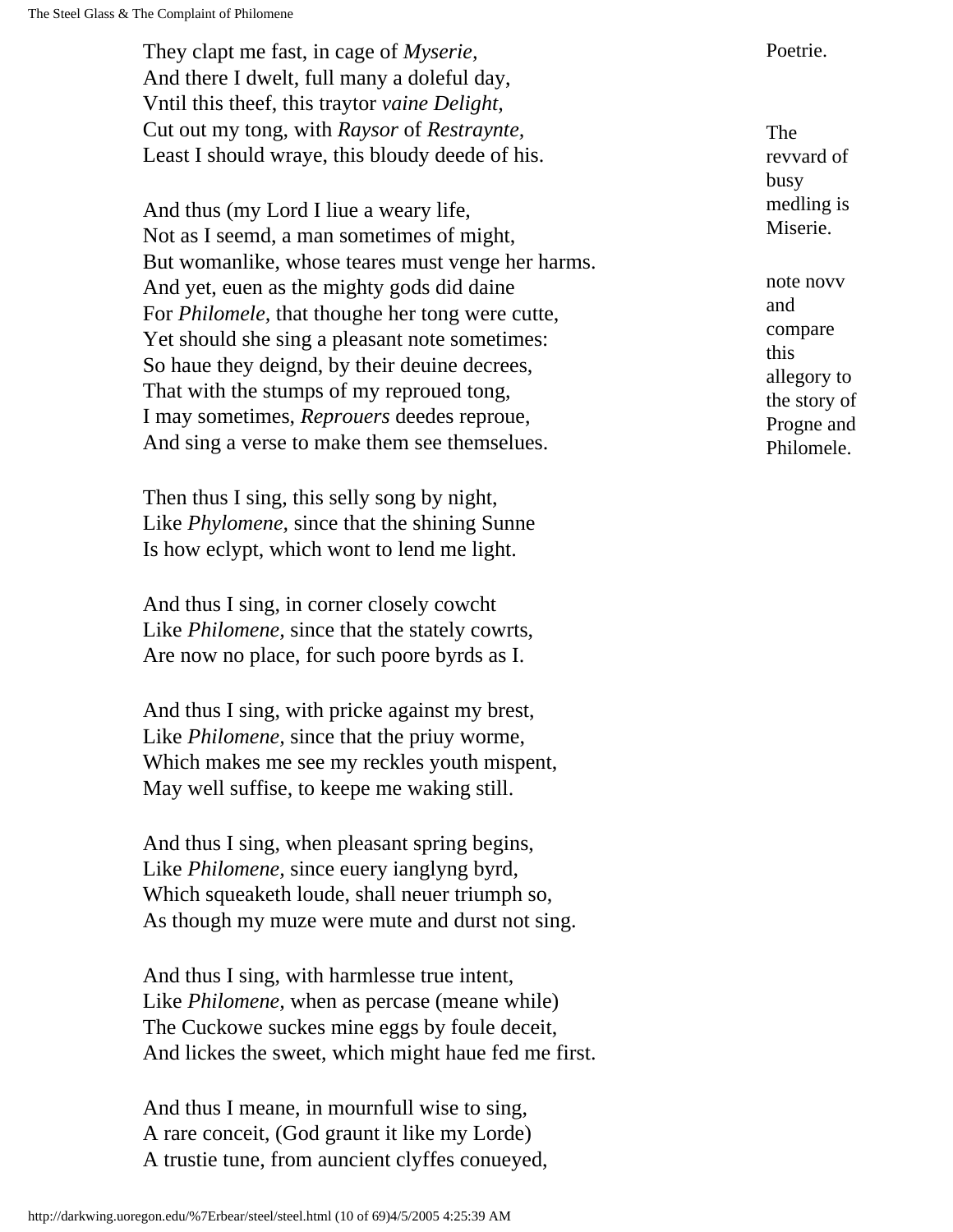A playne song note, which cannot warble well.

For whyles I mark this weak and wretched world, Wherein I see, howe euery kind of man

Can flatter still and yet deceiues himselfe. I seeme to muse, from whence such errour springs, Such grosse conceits, such mistes of darke mistake, Such *Surcuydry,* such weening ouer well, And yet in dede, such dealings too too badde. And as I stretch my weary wittes, to weighe The cause thereof, and whence it should proceede, My battred braynes, (which now be shrewdly brusde, With cannon shot, of much misgouernment) Can spye no cause, but onely one conceite, Which makes me thinke, the world goeth stil awry.

I see and sigh, (bycause it makes me sadde) That peuishe pryde, doth al the world possesse, And euery wight, will haue a looking glasse To see himselfe, yet so he seeth him not: Yea shal I say? a glasse of common glasse, Which glistreth bright, and shewes a seemely shew, Is not enough, the days are past and gon, That Berral glasse, with foyles of louely brown, Might serue to shew, a seemely fauord face. That age is deade, and vanisht long ago, which thought that steele, both trusty was and true, And needed not, a foyle of contraries, But shewde al things, euen as they were in deede. In steade whereof, our curious yeares can finde The christal glas, which glimseth braue and bright, And shewes the thing, much better than it is, Beguylde with Foyles, of sundry subtil sights, So that they seeme, and couet not to be.

This is the cause (beleue me now my Lorde) That Realmes do rewe, from high prosperity, That kings decline, from princely gouernment, That Lords do lacke, their auncestors good wil, That knights consume, their patrimonie still, That gentlemen, do make the merchant rise, That plowmen begge, and craftesmen cannot thriue, Here the substance of the theame beginneth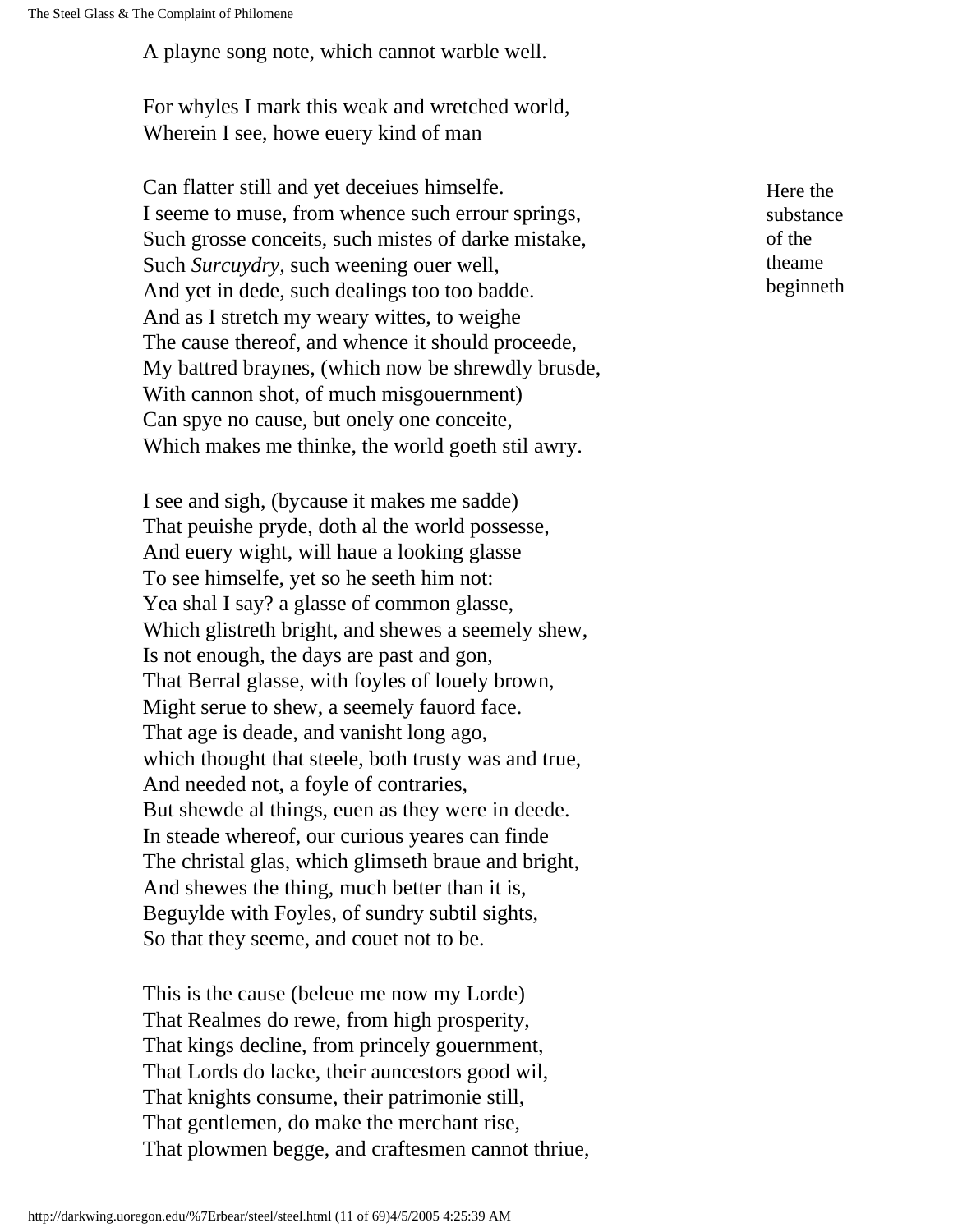That clergie quayles, and hath smal reuerence, That laymen liue, by mouing mischiefe stil, That courtiers thriue, at latter Lammas day, That officers, can scarce enrich their heyres, That Souldiours sterue, or prech at Tiborne crosse, That lawyers buye, and purchase deadly hate, That merchants clyme, and fal againe as fast, That roysters brag, aboue their betters rome, That sicophants, are counted iolly guests, That *Lais* leades a Ladies life alofte, And *Lucrece* lurkes, with sobre bashful grace.

This is the cause (or else my Muze mistakes) That things are thought, which neuer yet were wrought, And castels buylt, aboue in lofty skies, Which neuer yet, had good foundation. And that the same may seme no feined dreame, But words of worth, and worthy to be wayed, I haue presumde, my Lord for to present With this poore glasse, which is of trustie Steele, And came to me, by wil and testament Of one that was, a Glassemaker in deede.

*Lucylius,* this worthy man was namde, Who at his death, bequeathd the christal glasse, To such as loue, to seme but not to be, And vnto those, that loue to see themselues, How foule or fayre, soeuer that they are, He gan bequeath, a glasse of trustie Steele, Wherein they may be bolde alwayes to looke, Bycause it shewes, all things in their degree. And since myselfe (now pride of youth is past) Do loue to be, and let al seeming passe, Since I desire, to see my selfe in deed, Not what I would, but what I am or should, Therfore I like this trustie glasse of Steele.

Wherein I see, a frolike fauor frounst With foule abuse, of lawlesse lust in youth: Wherein I see, a *Sampsons* grim regarde Disgraced yet with *Alexanders* bearde: Wherein I see, a corps of comely shape (And such as might beseeme the courte full wel) A famous old satyrical Poete.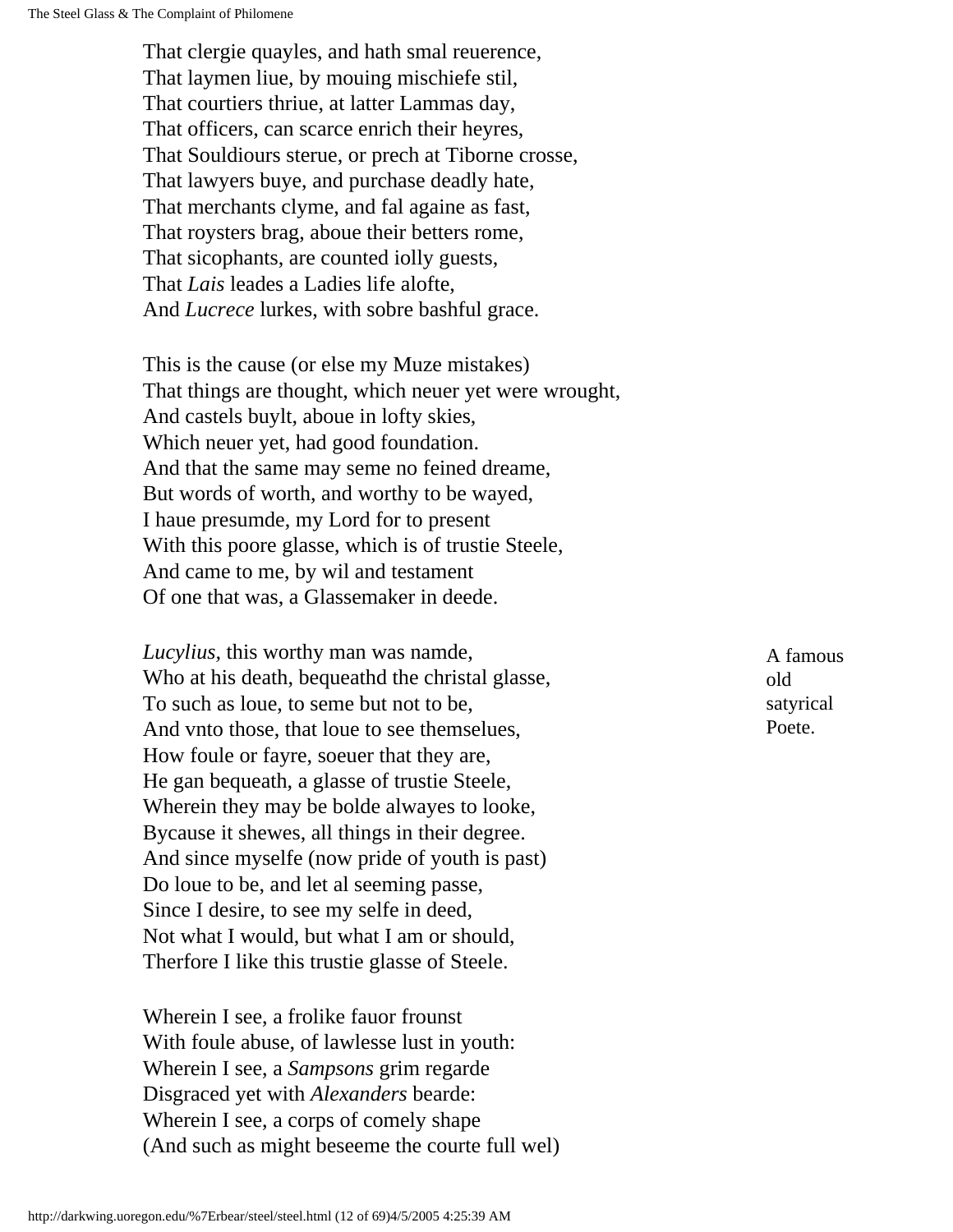Is cast at heele, by courting al to soone: Wherein I see, a quicke capacitye, Berayde with blots of light Inconstancie: An age suspect, bycause of youthes misdeedes. A poets brayne, possest with layes of loue: A *Cæsars* minde, and yet a *Codrus* might, A Souldiours hart, supprest with feareful doomes: A Philosopher, foolishly fordone. And to be playne, I see my selfe so playne, And yet so much vnlike that most I seemde, As were it not, that Reason ruleth me, I should in rage, this face of mine deface, And cast this corps, downe headlong in dispaire, Bycause it is, so farre vnlike it selfe.

And therwithal, to comfort me againe,

I see a world, of worthy gouernment, A common welth, with policy so rulde, As neither lawes are sold, nor iustice bought, Nor riches sought, vnlesse it be by right. No crueltie nor tyrannie can raigne, No right reuenge, doth rayse rebellion, No spoyles are tane, although the sword preuaile, No ryot spends, the coyne of commonwelth, No rulers hoard, the countries treasure vp, No man growes riche, by subtilty nor sleight: All people dreade, the magistrates decree, And al men feare, the scourge of mighty Ioue. Lo this (my lord) may wel deserue the name, Of such a lande, as milke and hony flowes. And this I see, within my glasse of Steel, Set forth euen so, by *Solon* (worthy wight) Who taught king *Croesus,* what it is to seme, And what to be, by proofe of happie end. The like *Lycurgus, Lacedemon* king, Did set to shew, by viewe of this my glasse, And left the same, a mirour to behold, To euery prince, of his posterity.

But now (aye me) the glasing, christal glasse

Doth make vs thinke, that realmes and townes are rych

The aucthor himselfe. Alexander magnus had but a smal beard. He vvhich vvil rebuke mens faults, shal do vvel not to forget hys ovvne imperfections

> Common vvelth.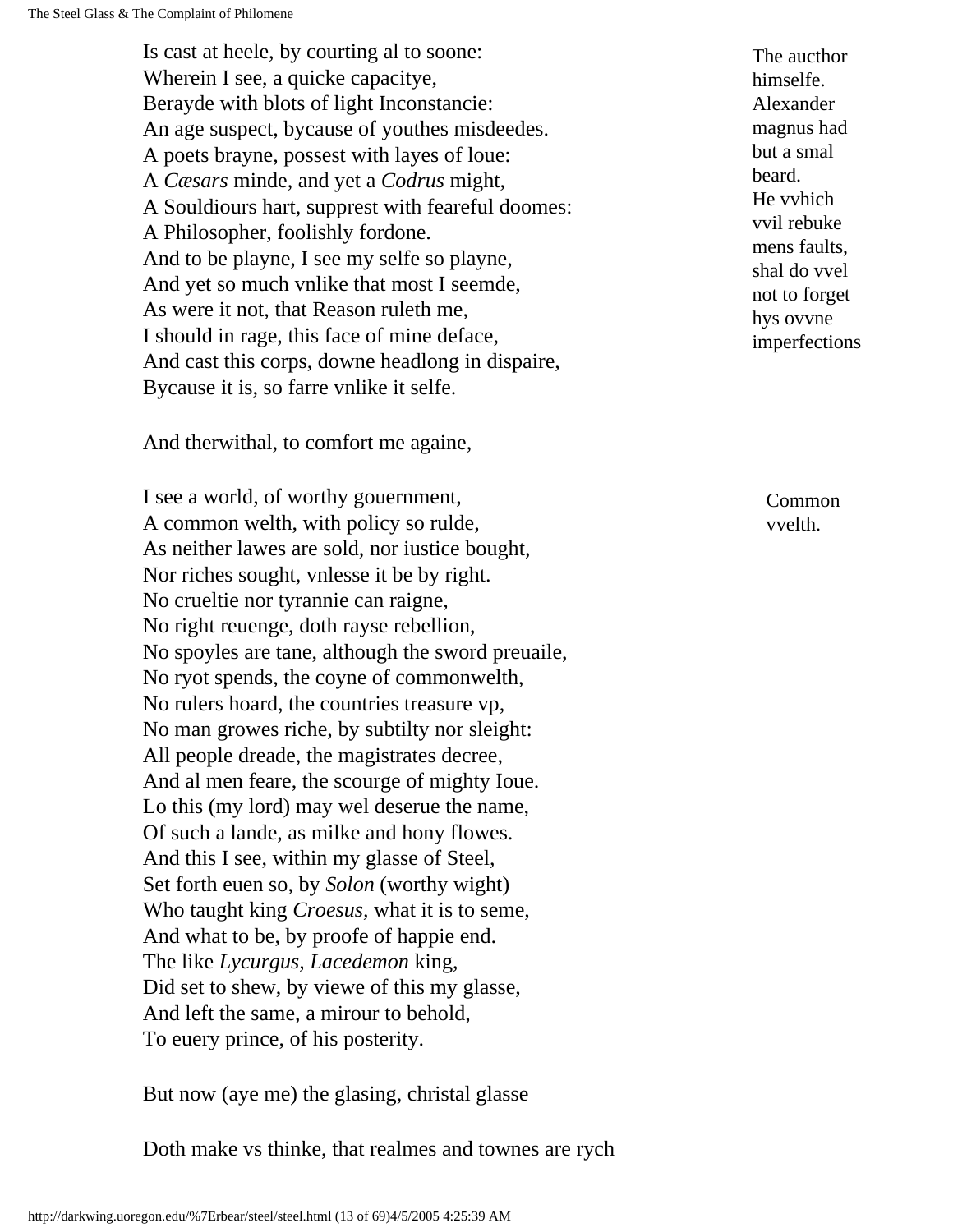Common vvoe. VVhere fauor sways, the sentence of the law, VVhere al is fishe, that cometh to the net, VVhere mighty power, doth ouer rule the right, VVhere iniuries, do foster secret grudge, VVhere bloudy sword, maks euery booty prize, VVhere banquetting, is compted comly cost, VVhere officers grow rich by princes pens, VVhere purchase commes, by couyn and deceit, And no man dreads, but he that cannot shift, Nor none serue God but only tongtide men. Againe I see, within my glasse of Steele, But foure estates, to serue eche country Soyle, The King, the Knight, the Pesant, and the Priest. The King should care for all the subiectes still, The Knight should fight, for to defende the same, The Peasant he, should labor for their ease, And Priests shuld pray, for them and for themselues. But out alas, such mists do bleare our eyes, Kings. And christal glosse, doth glitter so therwith, That Kings conceive, their care is wonderous great. When as they beat, their busie restles braynes, To maintaine pompe, and high triumphant sights, To fede their fil, of daintie delicates, 1 2 3 4 5 6 7 8 9 To glad their harts, with sight of pleasant sports, To fil their eares, with sound of instruments, To breake with bit, the hot coragious horse, To deck their haules, with sumpteous cloth of gold, To cloth themselues, with silkes of straunge deuise, To search the rocks, for pearles and pretious stones, To delue the ground, for mines of glistering gold: And neuer care, to maynteine peace and rest, To yeld reliefe where needy lacke appears, To stop one eare, vntil the poore man speake, To seme to sleepe, when Iustice still doth wake, To gard their lands, from sodaine sword and fier, To feare the cries of giltles suckling babes, Whose ghosts may cal for vengeance on their bloud, And stirre the wrath, of mightie thundring Ioue.

I speake not this, by any english king, Nor by our Queene, whose high forsight prouids,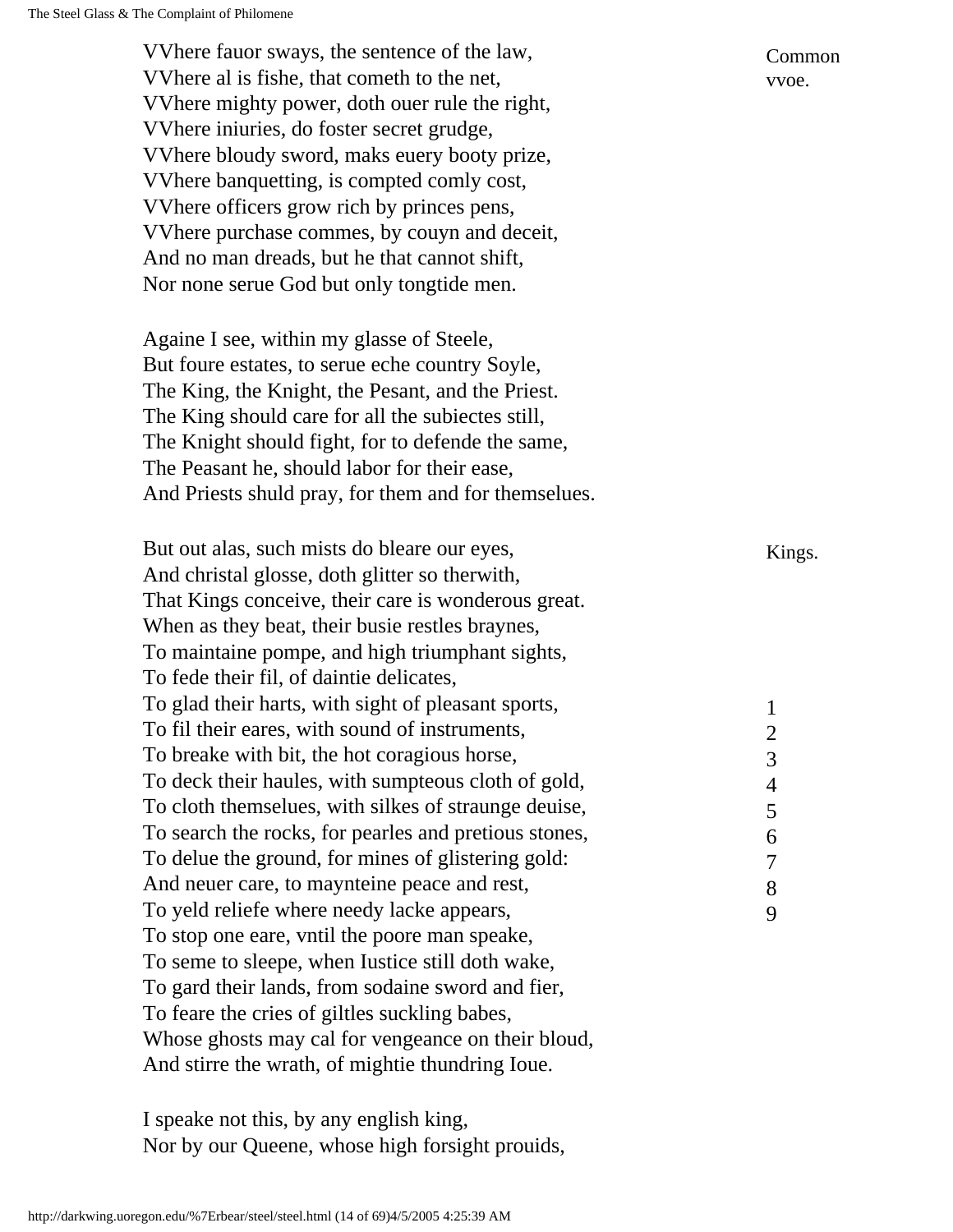That dyre debate, is fledde to foraine Realmes, Whiles we inioy the golden fleece of peace. But there to turne my tale, from whence it came, In olden dayes, good kings and worthy dukes, (Who sawe themselues, in glasse of trusty Steele) Contented were, with pompes of little pryce, And set their thoughtes, on regal gouernement.

An order was, when Rome did florish most,

That no man might triumph in stately wise, But such as had, with blowes of bloody blade Fiue thousand foes in foughten field foredone. Now he that likes, to loke in Christal glasse, May see proud pomps, in high triumphant wise, Where neuer blowe, was delt with enemie.

When *Sergius,* deuised first the meane To pen vp fishe, within the swelling floud, And so content his mouth with daintie fare, Then followed fast, excesse on Princes bordes, And euery dish, was chargde with new conceits, To please the taste, of vncontented mindes. But had he seene, the streine of straunge deuise, Which *Epicures,* do now adayes inuent, To yelde good smacke, vnto their daintie tongues: Could he conceiue, how princes paunch is fillde With secret cause, of sickenesse (oft) vnseene, Whiles lust desires, much more than nature carues, Then would he say, that al the Romane cost Was common trash, compard to sundrie Sauce Which princes vse, to pamper Appetite.

O Christal Glasse, thou settest things to shew,

Which are (God knoweth) of little worth in dede. 3 Al eyes behold, with eagre deepe desire, The Faulcon flye, the grehounde runne his course, The bayted Bul, and Beare at stately stake, These Enterluds, these newe Italian sportes, And euery gaude, that glads the minde of man: But fewe regard, their needy neighbours lacke, And fewe beholde, by contemplation,

Veleri max. lib. i. cap. 3.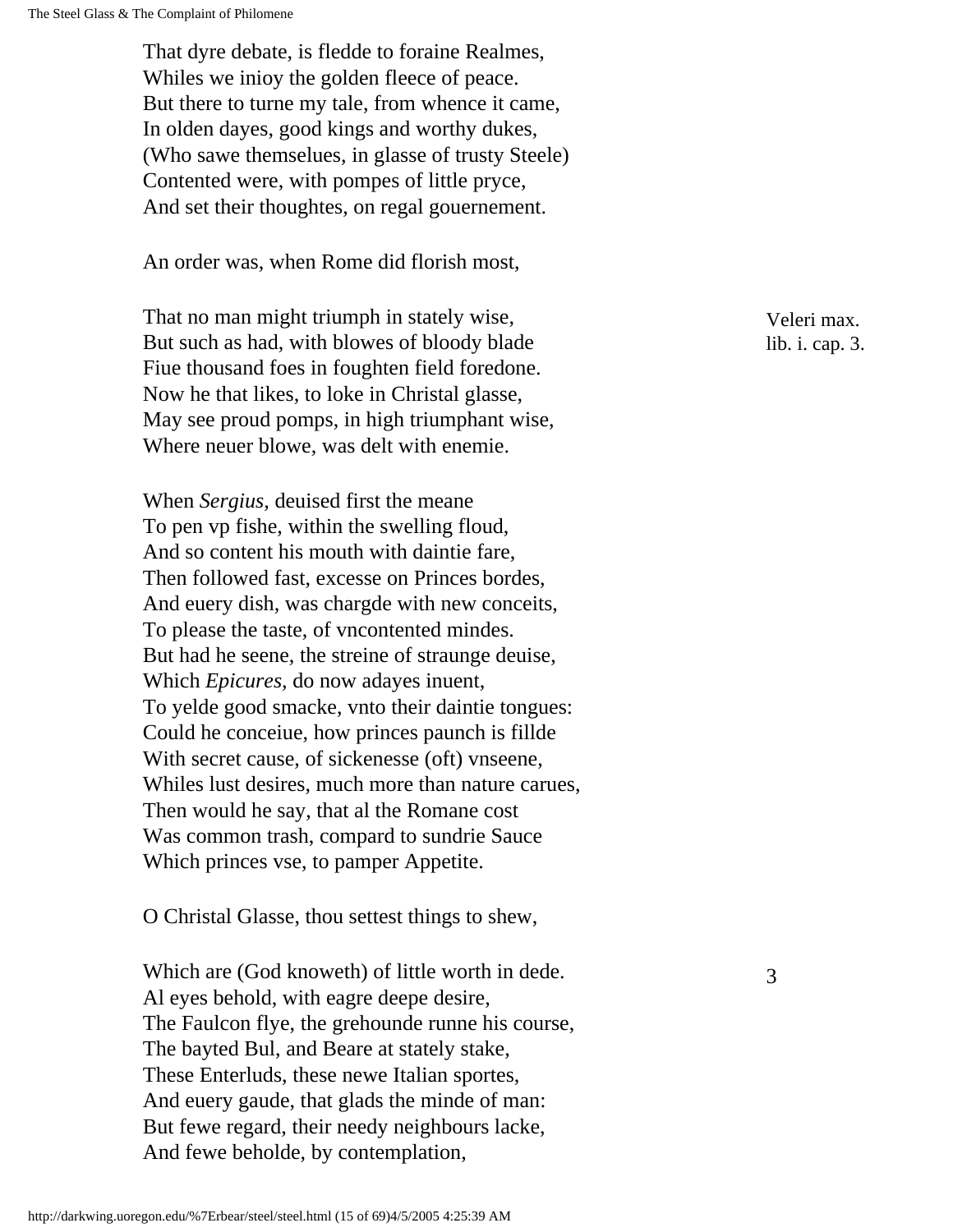| The ioyes of heauen ne yet the paines of hel.<br>Fewe loke to lawe, but al men gaze on lust.                                                                                                                                                                                                                                                                                                                                                                        |                |
|---------------------------------------------------------------------------------------------------------------------------------------------------------------------------------------------------------------------------------------------------------------------------------------------------------------------------------------------------------------------------------------------------------------------------------------------------------------------|----------------|
| A swete consent, of Musicks sacred sound,<br>Doth rayse our mindes, (as rapt) al vp on high,                                                                                                                                                                                                                                                                                                                                                                        |                |
| But sweeter soundes, of concorde, peace, and loue,<br>Are out of tune, and iarre in euery stoppe.                                                                                                                                                                                                                                                                                                                                                                   | 4              |
| To tosse and turne, the sturdie trampling stede,<br>To bridle him, and make him meete to serue,<br>Deseruves (no doubt) great commendation.<br>But such as haue, their stables ful yfraught,<br>VVith pampred Iades, ought therwithal to wey,<br>What great excesse, ypon them may be spent,<br>How many pore, (which nede nor brake nor bit)<br>Might therwith al, in godly wise be fedde,                                                                         | 5              |
| And kings ought not, so many horse to haue.                                                                                                                                                                                                                                                                                                                                                                                                                         | Deut. 18       |
| The sumpteous house, declares the princes state,<br>But vaine excesse, bewrayes a princes faults.                                                                                                                                                                                                                                                                                                                                                                   | 6              |
| Our bumbast hose, our treble double ruffes,<br>Our sutes of Silke, our comely garded capes,<br>Our knit silke stockes, and spanish lether shoes,<br>(Yea veluet serues, ofttimes to trample in)<br>Our plumes, our spangs, and al our queint aray,<br>Are pricking spurres, prouoking filthy pride,<br>And snares, (vnseen) which leade a man to hel.                                                                                                               | $\overline{7}$ |
| How liue the Mores, which spurne at glistring perle,<br>And scorne the costs, which we do holde so deare?                                                                                                                                                                                                                                                                                                                                                           |                |
| How? how but wel? and weare the precious pearle<br>Of peerlesse truth, amongst them published,<br>(VVhich we enjoy, and neuer wey the worth.)<br>They would not then, the same (like vs) despise,<br>VVhich (though they lacke) they liue in better wise<br>Than we, which holde, the worthles pearle so deare.<br>But glittring gold, which many yeares lay hidde,<br>Til gredy mindes, gan search the very guts<br>Of earth and clay, to finde out sundrie moulds | 8              |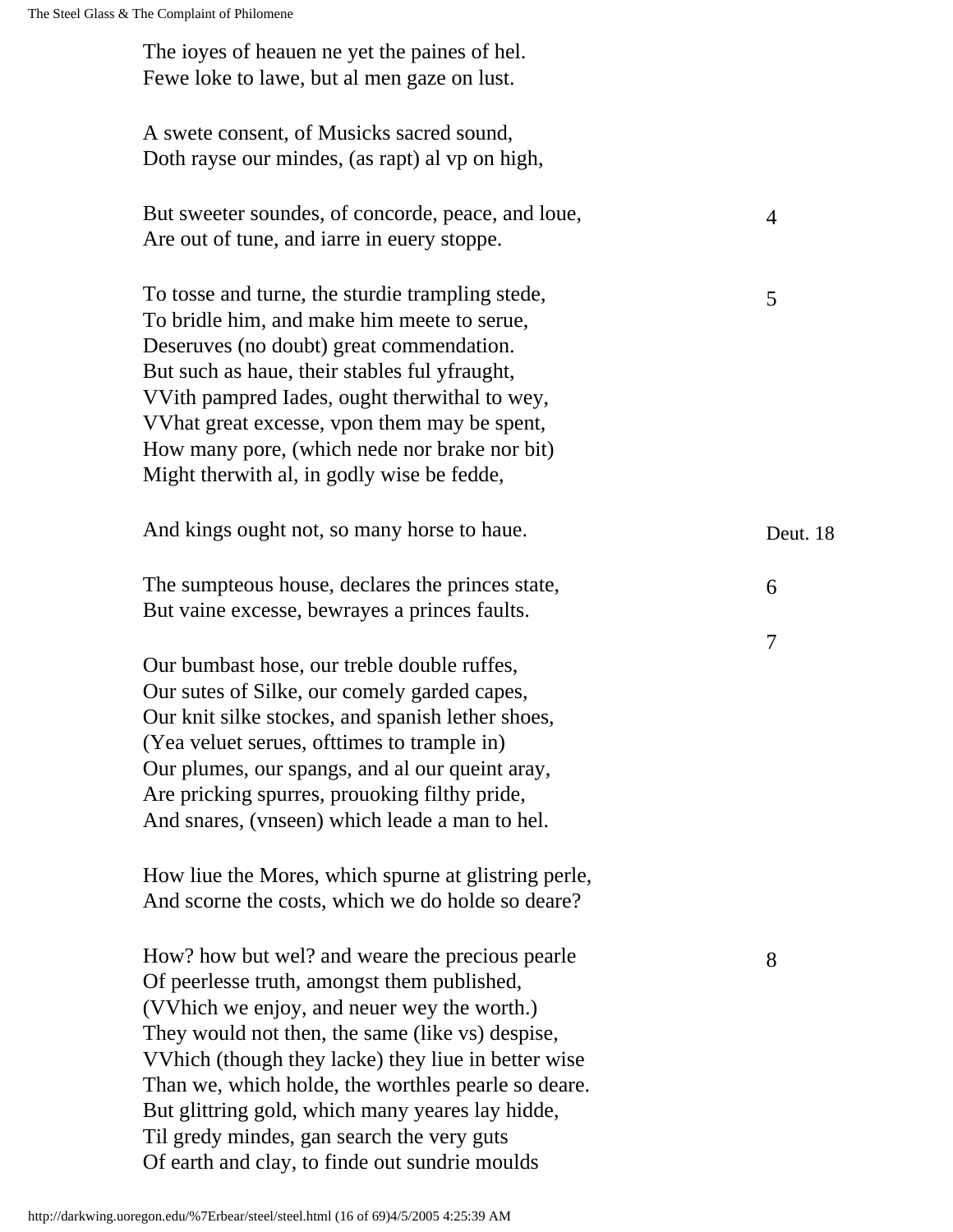(As redde and white, which are by melting made Bright gold and siluer, mettals of mischiefe) Hath now enflamde, the noblest Princes harts With foulest fire, of filthy Auarice, And seldome, seene, that kings can be content To kepe their bounds, which their forefathers left: What causeth this, but greedy gold to get? Euen gold, which is the very cause of warres, The neast of strife, and nourice of debate, The barre of heauen, and open way to hel.

But is this strange? when Lords, when Knightes and Squires (Which ought defende, the state of common welth) Are not afrayd to couet like a king? O blinde desire: oh high aspiring harts. The country Squire, doth couet to be Knight, The Knight a Lord, the Lord an Erle or a Duke. The Duke a King, the King would Monarke be, And none content, with that which is his own. Yet none of these, can see in Christal glasse (VVhich glistreth bright, and bleares their gasing eyes) How euery life, beares with him his disease. But in my glasse, which is of trustie steele, I can perceiue, how kingdomes breede but care, How Lordship liues, with lots of lesse delight, (Though cappe and knee, do seeme a reuerence, And courtlike life, is thought an other heauen) Than common people finde in euery coast.

The Gentleman, which might in countrie keepe A plenteous boorde, and feed the fatherlesse, VVith pig and goose, with mutton, beefe and veale, (Yea now and then, a capon and a chicke) VVil breake vp house, and dwel in market townes, A loytring life, and like an *Epicure.*

But who (meane while) defends the common welth? VVho rules the flocke, when shepherds so are fled? VVho stayes the staff, which shuld vphold the state? Forsoth good Sir, the Lawyer leapeth in, Nay rather leapes, both ouer hedge and ditch, And rules the rost, but fewe men rule by right.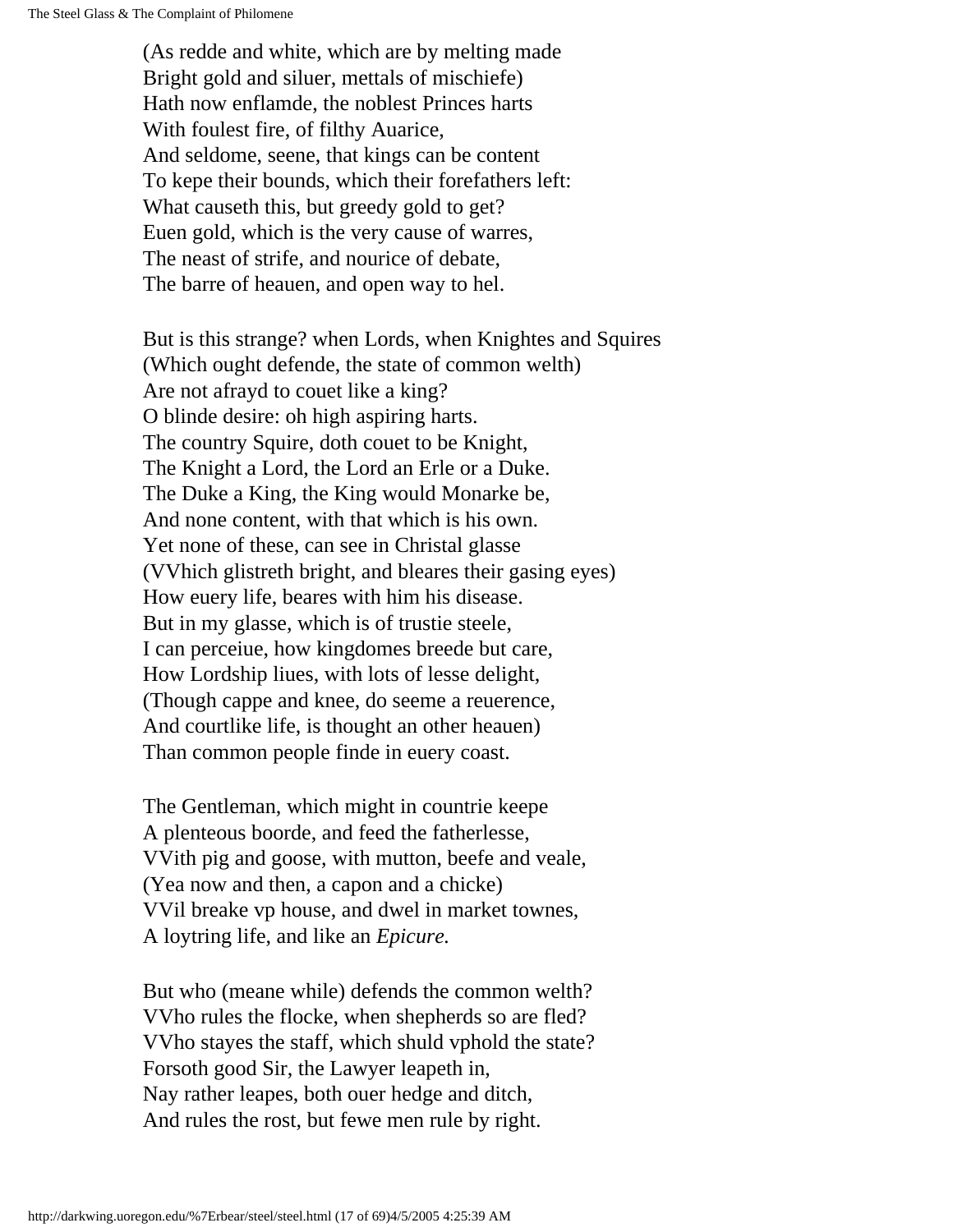O Knights, O Squires, O Gentle blouds yborne, You were not borne, al onely for your selues: Your countrie claymes, some part of al your paines. There should you liue, and therein should you toyle, To hold vp right, and banish cruel wrong, To helpe the pore, to bridle backe the riche, To punish vice, and vertue to aduaunce, To see God servde, and *Belzebub* supprest. You should not trust, lieftenaunts in your rome, And let them sway, the scepter of your charge, VVhiles you (meane while) know scarcely what is don, Nor yet can yeld, accompt if you were callde. The stately lord, which woonted was to kepe A court at home, is now come vp to courte, And leaues the country for a common prey, To pilling, polling, brybing, and deceit: (Al which his presence might haue pacified, Or else haue made offenders smel the smoke.) 4 And now the youth which might haue serued him, In comely wise, with countrey clothes yclad, And yet therby bin able to preferre Vnto the prince, and there to seke aduance: Is faine to sell, his landes for courtly cloutes, Or else sits still, and liueth like a loute, (Yet of these two, the last fault is the lesse:) And so those imps which might in time haue sprong Alofte (good lord) and servde to shielde the state, Are either nipt, with such vntimely frosts, or else growe crookt, bycause they be not proynd.

These be the Knights, which shold defend the land, And these be they, which leaue the land at large. Yet here percase, it wilbe thought I roue And runne astray, besides the kings high way, Since by the Knights, of whom my text doth tell (And such as shew, most perfect in my glasse) Is ment no more, but worthy Souldiours Whose skil in armes, and long experience Should still vphold the pillers of the worlde. Yes out of doubt, this noble name of Knight, May comprehende, both Duke, Erle, lorde, Knight, Squire, Yea gentlemen, and euery gentle borne.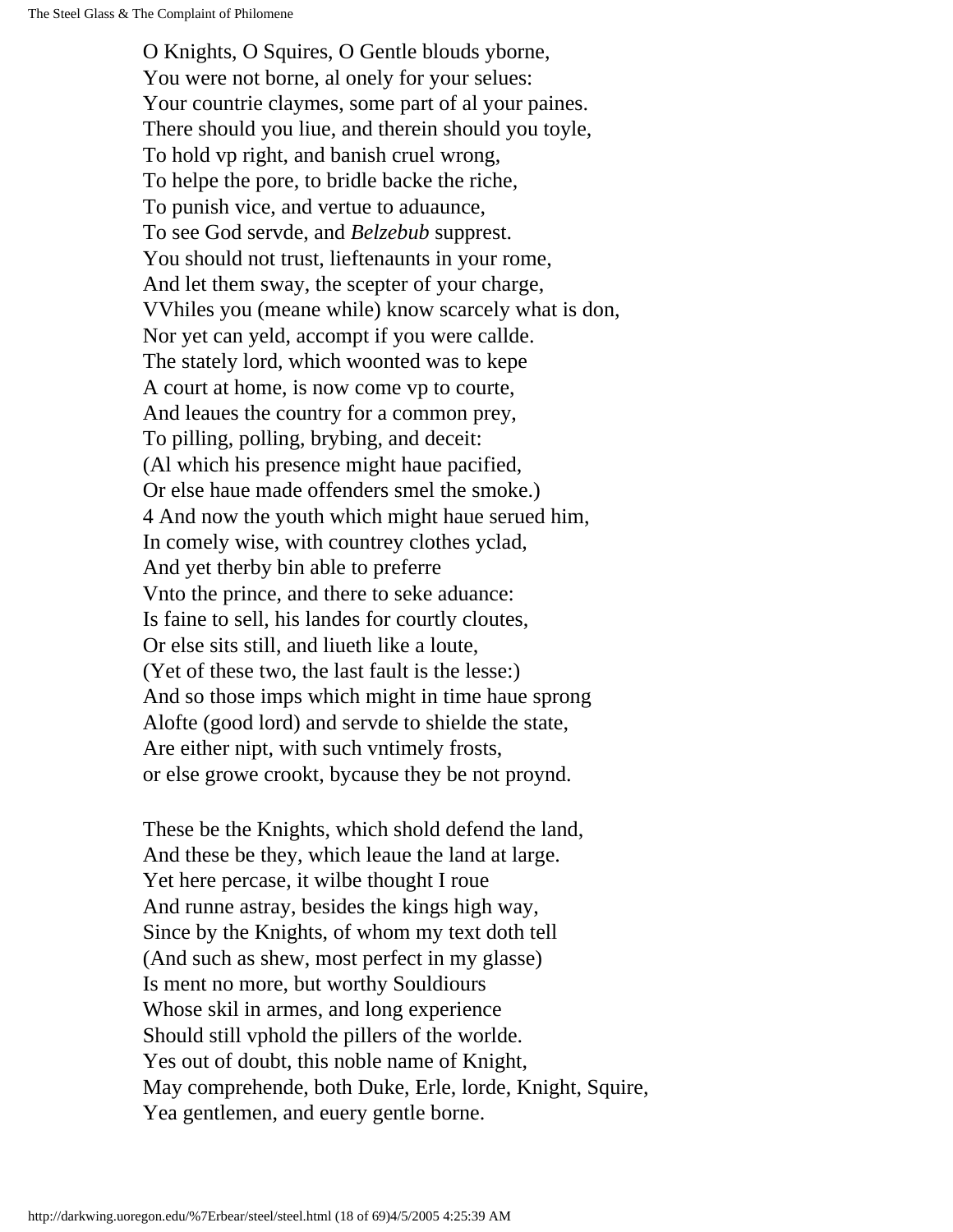But if you wil, constraine me for to speake Souldiours. What souldiours are, or what they ought to be (And I my selfe, of that profession) I see a crew, which glister in my glasse, The brauest bande, that euer yet was sene: Behold behold, where *Pompey* commes before, VVhere *Manlius,* and *Marius* insue, *Æmilius,* and *Curius* I see, *Palamedes,* and *Fabius maximus,* And eke their mate, *Epaminondas* loe, *Protesilaus* and *Phocyan* are not farre, *Pericles* stands in rancke amongst the rest, *Aristomenes,* may not be forgot, Vnlesse the list, of good men be disgrast.

Behold (my lord) these souldiours can I spie Within my glasse, within my true Steele glasse.

I see not one therein, which seekes to heape A world of pence, by pinching of dead payes, And so beguiles, the prince in time of nede, When muster day, and foughten fielde are odde.

*Since* Pompey *did, enrich the common heaps, And* Paulus *he,* (Æmilius) *surnamed) Returnde to Rome, no richer than he went, Although he had, so many lands subdued, And brought such treasure, to the common chests, That fourscore yeres, the state was (after) free From grevous taske, and imposition. Yea since againe, good* Marcus Curius, *Thought sacriledge, himselfe for to aduaunce, And see his souldiours, pore or liue in lacke.*

I see not one, within this glasse of mine, Whose fethers flaunt, and flicker in the winde, As though he were, all onely to be markt, When simple snakes, which go not halfe so gay, Can leaue him yet a furlong in the field: And when the pride, of all his peacockes plumes, Is daunted downe, with dastard dreadfulnesse. And yet in towne, he ietted euery streete, As though the god of warres (euen *Mars* himself) Couetous Soldiours

Soldiours more braue then valiaunt.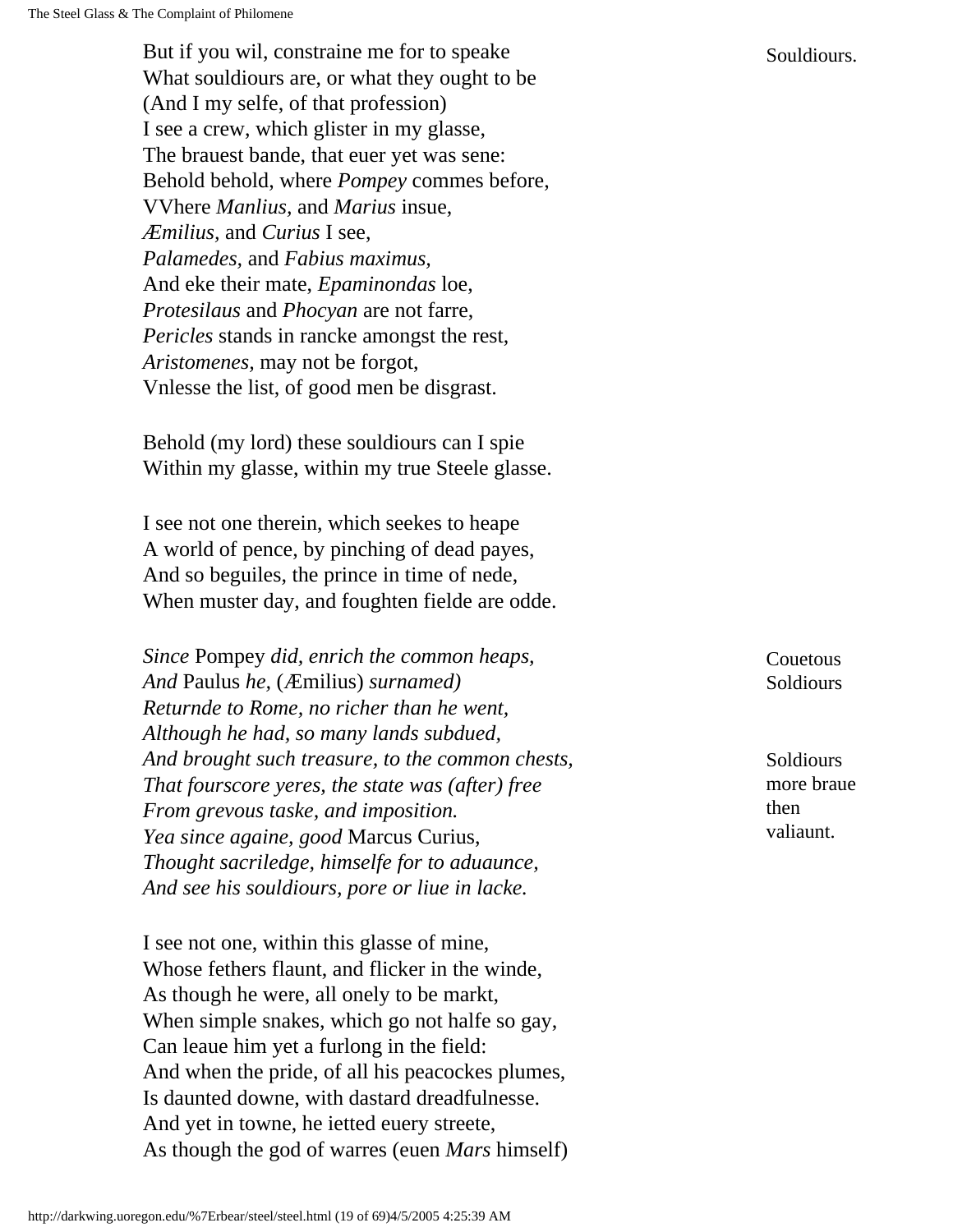Might wel (by him) be liuely counterfayte, Though much more like, the coward *Constantine.* I see none such, (my Lorde) I see none such, *Since* Phocion, *which was in deede a* Mars *And one which did, much more than he wold vaunt, Contented was to be but homely clad. And* Marius, *(whose constant hart could bide The very vaines, of his forewearied legges To be both cut, and carued from his corps) Could neuer yet, contented be to spend, One idle groate, in clothing nor in cates.*

I see not one, (my Lord) I see not one Which stands somuch, vpon his paynted sheath (Bycause he hath, perchaunce at *Bolleyn* bene And loytered, since then in idlenesse) That he accompts, no Soldiour but himselfe, Nor one that can, despise the learned brayne, VVhich ioyneth reading with experience.

*Since* Palamedes, *and* Vlisses *both, VVhere much esteemed for their pollicies Although they were not thought long trained men.* Epaminondas, *eke was much esteemde VVhose Eloquence, was such in all respects, As gaue no place, vnto his manly hart. And* Fabius, *surnamed* Maximus, *Could ioyne such learning, with experience, As made his name, more famous than the rest.*

These bloudy beasts, apeare not in my glasse, VVhich cannot rule, their sword in furious rage, Nor haue respecte, to age nor yet to kinde: But downe goeth al, where they get vpper hand. VVhose greedy harts so hungrie are to spoyle, That few regard, the very wrath of God, VVhich greeued is, at cries of giltlesse bloud. Pericles *was, a famous man of warre, And victor eke, in nine great foughten fields, VVherof he was the general in charge. Yet at his death he rather did reioyce In clemencie, than bloudy victorie. Be still (quoth he) you graue* Athenians,

**Soldiours** vvho (for their ovvn long continuance in service) do seeme to despise all other of latter time, and especially such as are learned.

Soldiours ouer cruel vvithout and regard.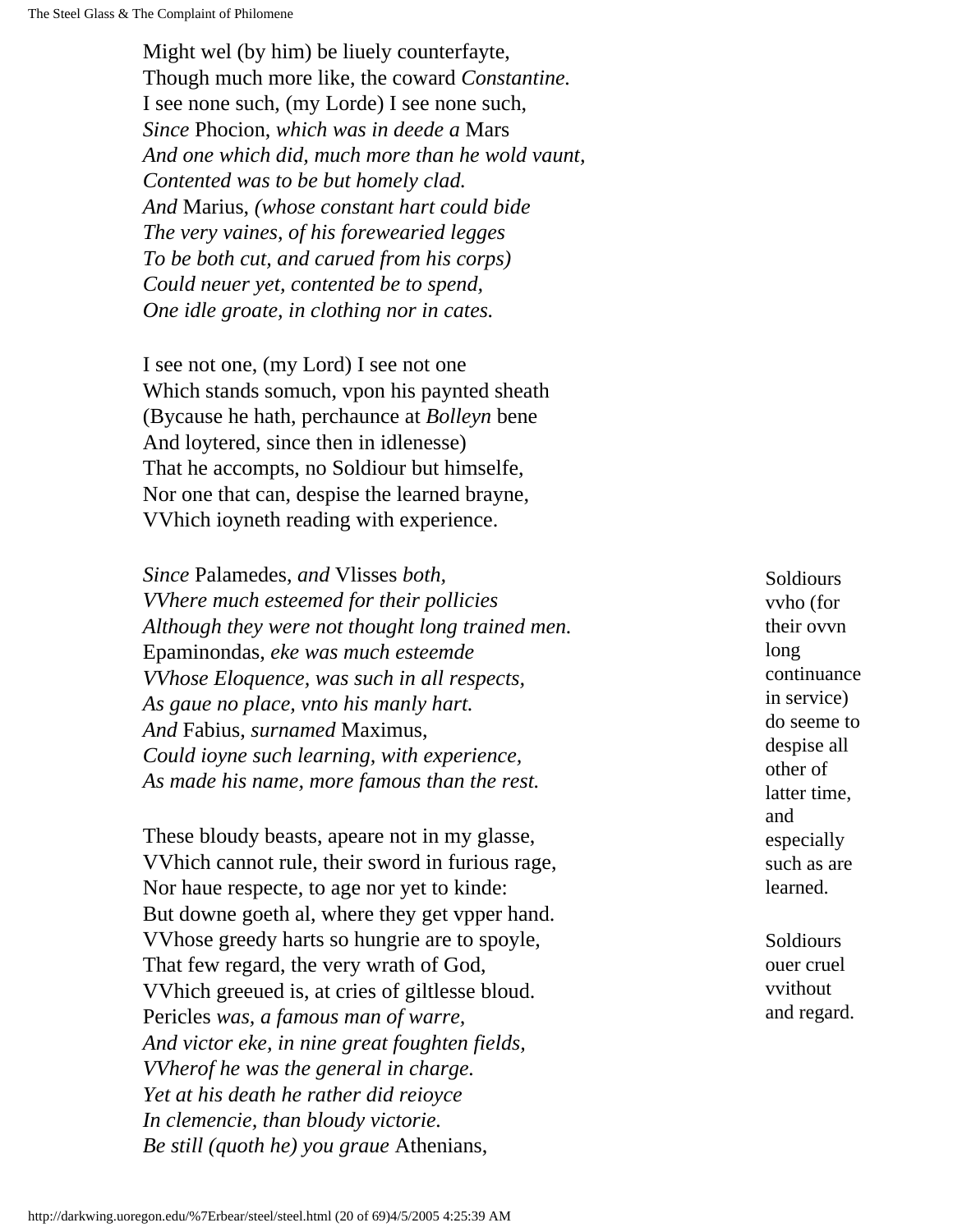*VVho whispered, and tolde his valiant facts) You haue forgot, my greatest glorie got. For yet (by me, nor mine occasion) VVas neuer sene, a mourning garment worne. O noble words, wel worthy golden writ.* Beleue me (Lord) a souldiour cannot haue Too great regarde, whereon his knife should cut.

Ne yet the men, which wonder at their wounds, and shewe their scarres to euery commer by, Dare once be seene, within my glasse of Steele, For so the faults, of *Thraso* and his trayne, (Whom *Terence* told, to be but bragging brutes) Might sone appeare, to euery skilful eye.

*Bolde* Manlius, *could close and wel conuey Full thirtie wounds, (and three) upon his head, Yet neuer made, nor bones nor bragges therof.*

What should I speake, of durnken Soldiours? Or lechers lewde, which fight for filthy lust? Of whom that one, can sit and bybbe his fil, Consume his coyne, (which might good corage yeld, To such as march, and moue at his commaunde) And makes himselfe, a worthy mocking stocke Which might deserue, (by sobre life) great laude. That other dotes, and driueth forth his dayes In vaine delight, and foule concupiscence, When works of weight, might occupie his hedde. Yea therwithal, he puts his owne fonde heade Vnder the belt, of such as should him serue, And so becoms, example of much euil, Which should haue servde, as lanterne of good life And is controlde, whereas he should commaund. *Augustus Cæsar,* he which might haue made Both feasts and banquets brauely as the best, Was yet content (in campe) with homely cates, And seldome dranke his wine vnwatered. *Aristomenes,* dayned to defende His dames of prize, whom he in warres had won, And rather chose, to die in their defence, THen filthy men, should soyle their chastitie. This was a wight, wel worthy fame and prayse.

Braggers and such as boast of their vvounds.

Drunken and lecherous soldiours.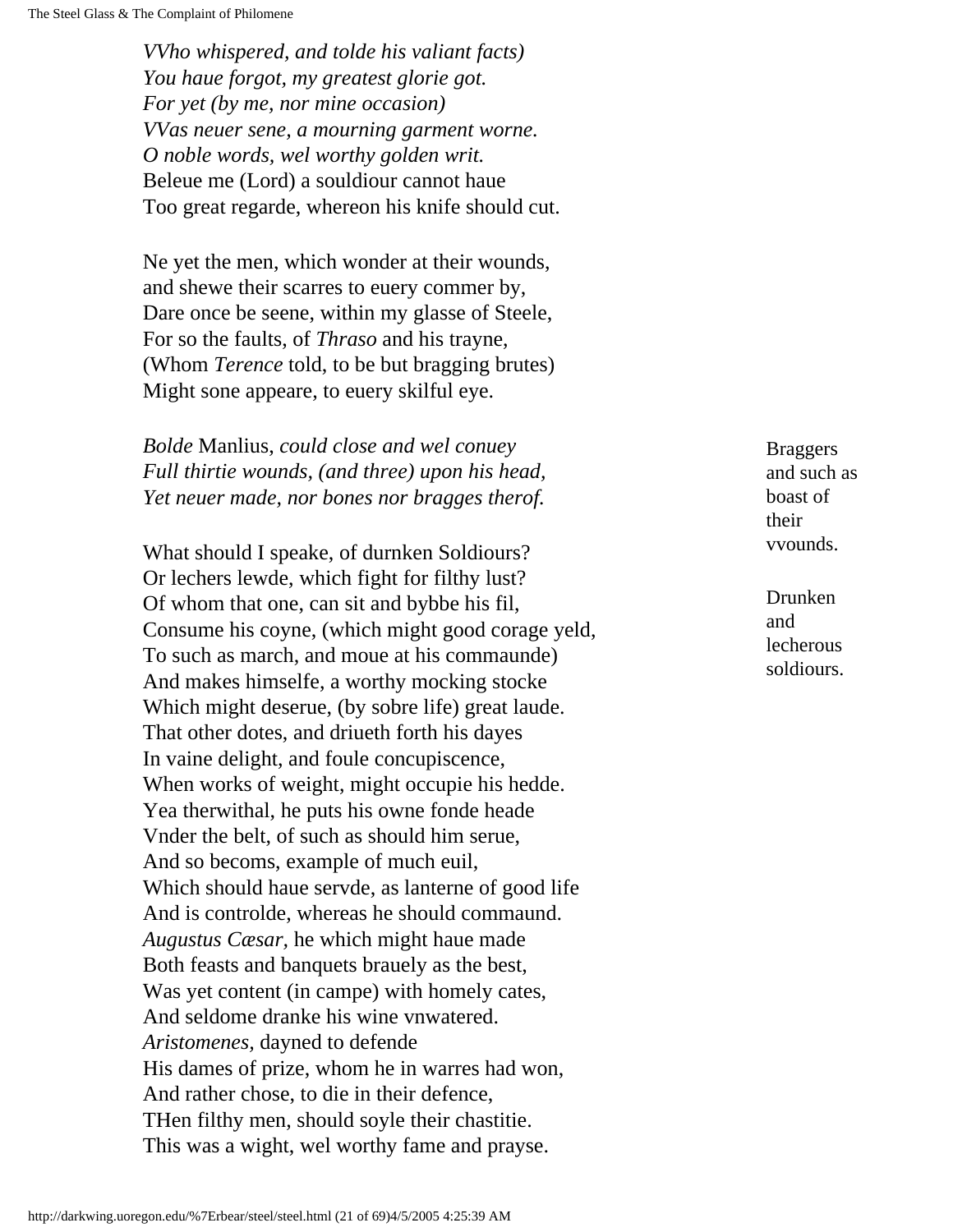O Captayns come, and Souldiours come apace, Behold my glasse, and you shall see therin, Proud *Crassus* bagges, consumde by couetise, Great *Alexander,* drounde in drunkennesse, *Cæsar* and *Pompey,* split with priuy grudge, *Brennus* beguild, with lightnesse of beliefe, *Cleômenes,* by ryot not regarded, *Vespasian,* disdayned for deceit, *Demetrius,* light set by for his lust, Whereby at last, he dyed in prison pent.

Hereto percase, some one man will alledge, That Princes pence, are pursed vp so close, And faires do fall so seldome in a yeare, That when they come, prouision must be made To fende the frost, in hardest winter nights.

Indeede I finde, within this glasse of mine,

*Iustinian,* that proude vngrateful prince, Which made to begge, bold *Belisarius* His trustie man, which had so stoutly fought in his defence, with evry enimy. And *Scypio,* condemnes the Romaine rule, Which suffred him (that had so truely serued) To leade pore life at his *(Lynternum)* ferme, VVhich did deserue, such worthy recompence. Yea herewithal, most Souldiours of our time, Beleeue for truth, that proude *Iustinian*  Did neuer die, without good store of heyres. And *Romanes* race, cannot be rooted out, Such yssewe springs, of such vnplesant budds,

But shal I say? this lesson learne of me, VVhen drums are dumb, and sound not dub a dub, Then be thou eke, as mewet as a mayde (I preach this sermon but to souldiours)

And learne to liue, within thy bravries bounds. Let not the Mercers pul thee by the sleeue For sutes of silke, when cloth may serue thy turne, Let not thy scores, come robbe thy needy purse, Make not the catchpol, rich by thine arrest.

Vngrateful Princes.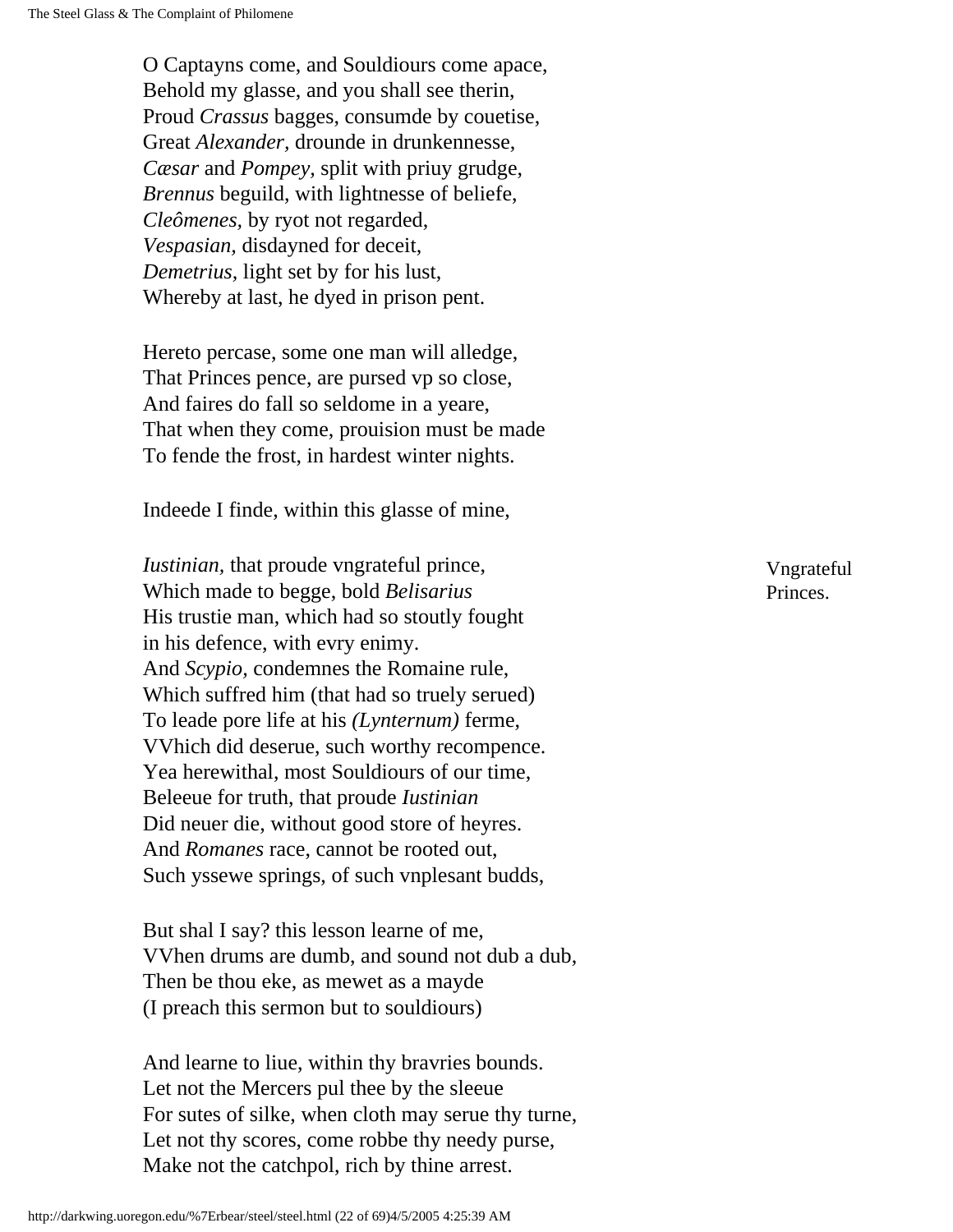Art thou a Gentle. liue with gentle friendes, VVhich wil be glad, thy companie to haue, If manhoode may, with manners well agree.

Art thou a seruing man? then serue againe, And stint to steale as common soldiours do.

Art thou a craftsman? take thee to thine arte, And cast off slouth, which loytreth in the Campes.

Art thou a plowman pressed for a shift? Then learne to clout, thine old cast cobled shoes, And rather bide, at home with barly bread, Than learne to spoyle, as thou has seene some do.

Of truth (my friendes, and my companions eke) Who lust by warres to gather lawful welth, And so to get, a right renoumed name, Must cast aside, al common trades of warre, And learne to liue, as though he knew it not.

Well, thus my Knight hath held me al to long. Bycause he bare, such compasse in my glasse. High time were then, to turne my wery pen, Vnto the Peasant comming next in place. And here to write, the summe of my conceit, I do not meane, alonely husbandmen, Which till the ground, which dig, delve, mow and sowe, Which swinke and sweate, whiles we do sleepe and snort And serch the guts of earth, for greedy gain, But he that labors any kind of way. To gather gaines, and to enrich himselfe, By King, by Knight, by holy helping Priests, And al the rest, that liue in common welth, (So that his gaines, by greedy guyles be got) Him can I compt, a Peasant in his place.

All officers, all aduocates at lawe, Al men of arte, which get goodes greedily, Must be content, to take a Peasants rome.

A strange deuise, and sure my Lord wil laugh,

VVhat euery soldiour should be in time of peace.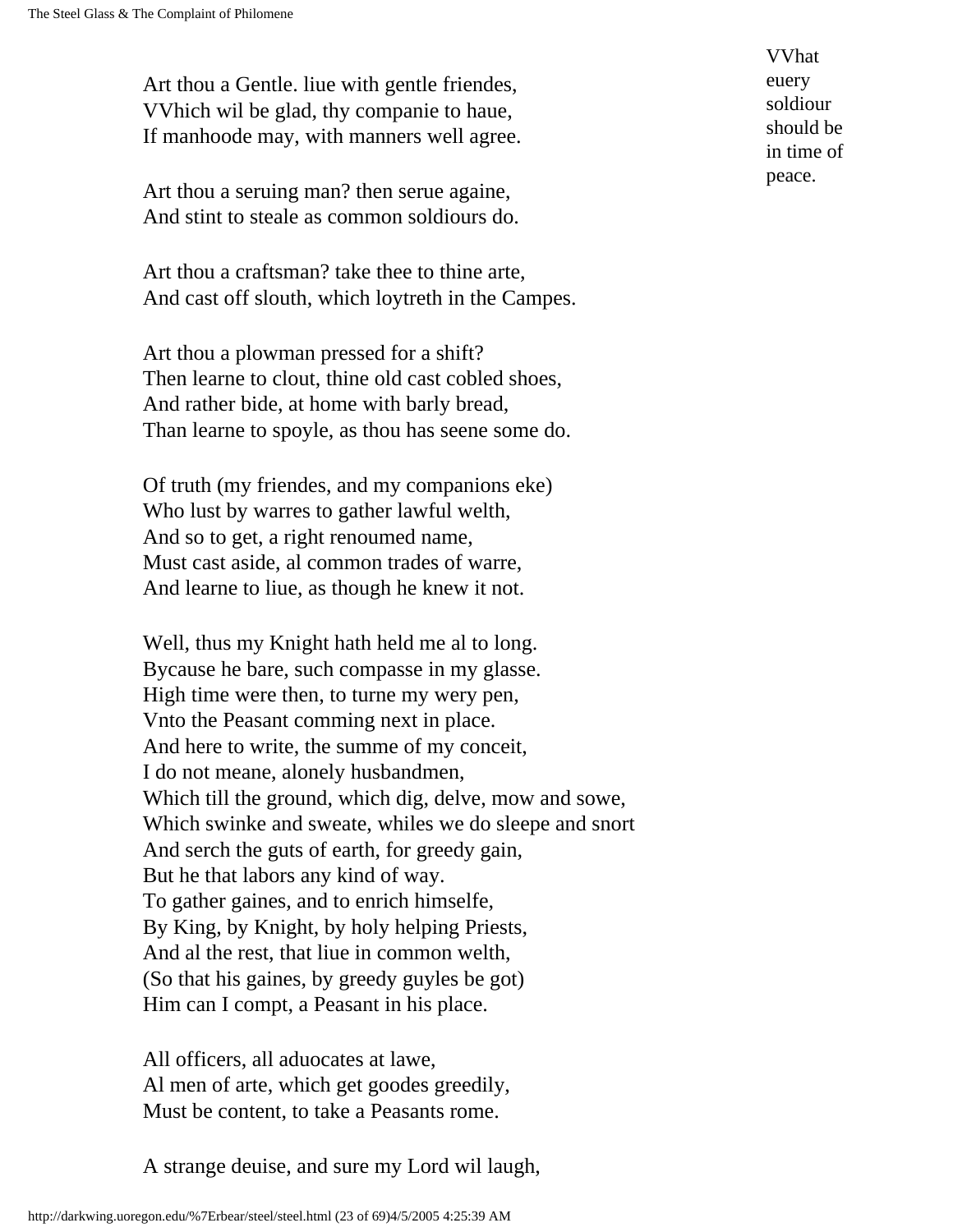To see it so, desgested in degrees. But which can, in office drudge, and droy, And craue of al, (although euen now a dayes, Most officers, commaund that shuld be cravde) He that can share, from euery pention payde A Peeter peny weying halfe a pounde, He that can plucke, sir *Bennet* by the sleeue, And finde a fee, in his pluralitie, He that can winke, at any foule abuse, As long as gaines, come trouling in therwith, Shal such come see themselues in this my glasse? Or shal they gaze, as godly good men do? Yea let them come: but shal I tell you one thing? How ere their gownes, be gathered in the backe, With organe pipes, of old king *Henries* clampe, How ere their cappes, be folded with a flappe, How ere their beards, be clipped by the chinne, How ere they ride, or mounted are on mules, I compt them worse, than harmeles homely hinder, Which toyle in dede, to serue our common vse.

Strange tale to tel: all officers be blynde, And yet their one eye, sharpe as *Linceus* sight, That one eye winks as though it were but blynd, That other pries and peekes in euery place. Come naked neede? and chance to do amisse? He shal be sure, to drinke vpon the whippe. But priuie gaine, (that bribing busie wretch) Can finde the meanes, to creepe and cowch so low, As officers, can neuer see him slyde, Nor heare the trampling of his stealing steppes. He comes (I thinke,) vpon the blinde side stil.

These things (my Lord) my glasse now sets to shew, Whereas long since, all officers were seene To be men made, out of another moulde. *Epamynond,* of whome I spake before (Which was long time, an officer in (*Thebes)* And toylde in peace, as wel as fought in warre, VVould neuer take, or bribe, or rich reward. And thus he spake, to such as sought his helpe: If it be good, (quoth he) that you desire,

Peasant.

Strange peasants.

Officers.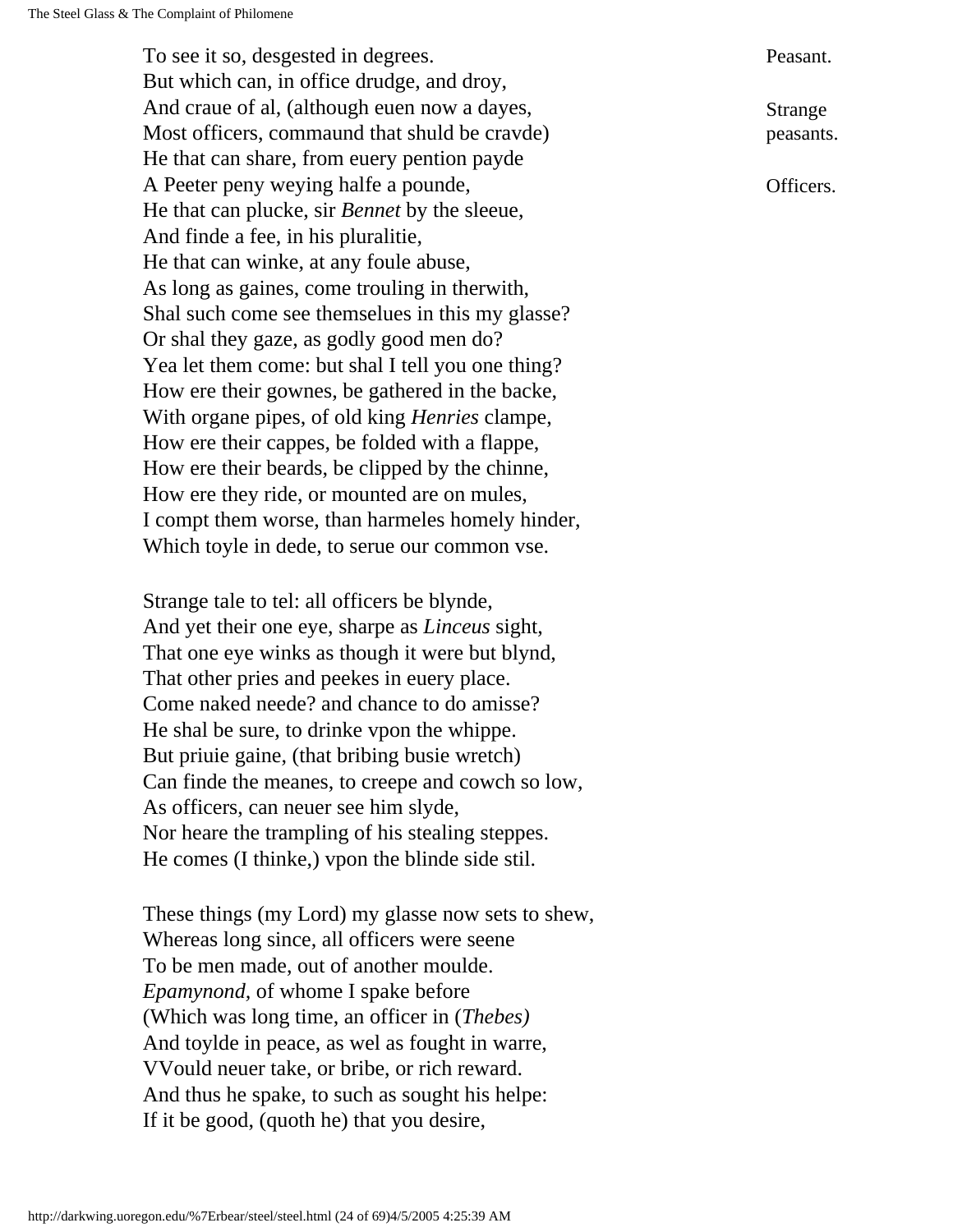Then wil I do, it for the vertues sake: If it be badde, no bribe can me infecte. If so it be, for this my common weale, Then I am borne, and bound by duetie both To see it done, withouten furder words. But if it be, vnprofitable thing, And might empaire, offende, or yeld anoy Vnto the state, which I pretende to stay, Then al the gold (quoth he) that growes on earth Shal neuer tempt, my free consent thereto.

How many now, wil treade *Zeleucus* steps? Or who can bide, *Cambyses* cruel dome? Cruel? Ny iust, (yea softe and peace good sir) For Iustice sleepes, and Troth is iested out.

O that al kings, would (*Alexander* like) Hold euermore, one finger streight stretcht out, To thrust in eyes, of all their master theeues.

But *Brutus* died, without posteritie,

And *Marcus Crassus* had none issue male, *Cicero* slipt, vnsene out of this world, With many mo, which pleaded romaine pleas, And were content, to vse their eloquence, In maintenance, of matters that were good. *Demosthenes,* in *Athens* vsde his arte, (Not for to heape, himselfe great hourds of gold, But) stil to stay, the towne from deepe deceite Of *Philips* wyles, which had besieged it. Where shal we reade, that any of these foure Did euer pleade, as carelesse of the trial? Or who can say, they builded sumpteously? Or wroong the weake, out of his own by wyles? They were (I trowe) of noble houses borne, And yet content, to vse their best deuoire, In furdering, eche honest harmelesse cause. They did not rowte (like rude vnringed swine,) To roote nobilitie from heritage. They stoode content, with gaine of glorious fame, (Bycause they had, respect to equitie) To leade a life, like true Philosophers.

There [be] to fevv such officers.

False iudges

Aduocats.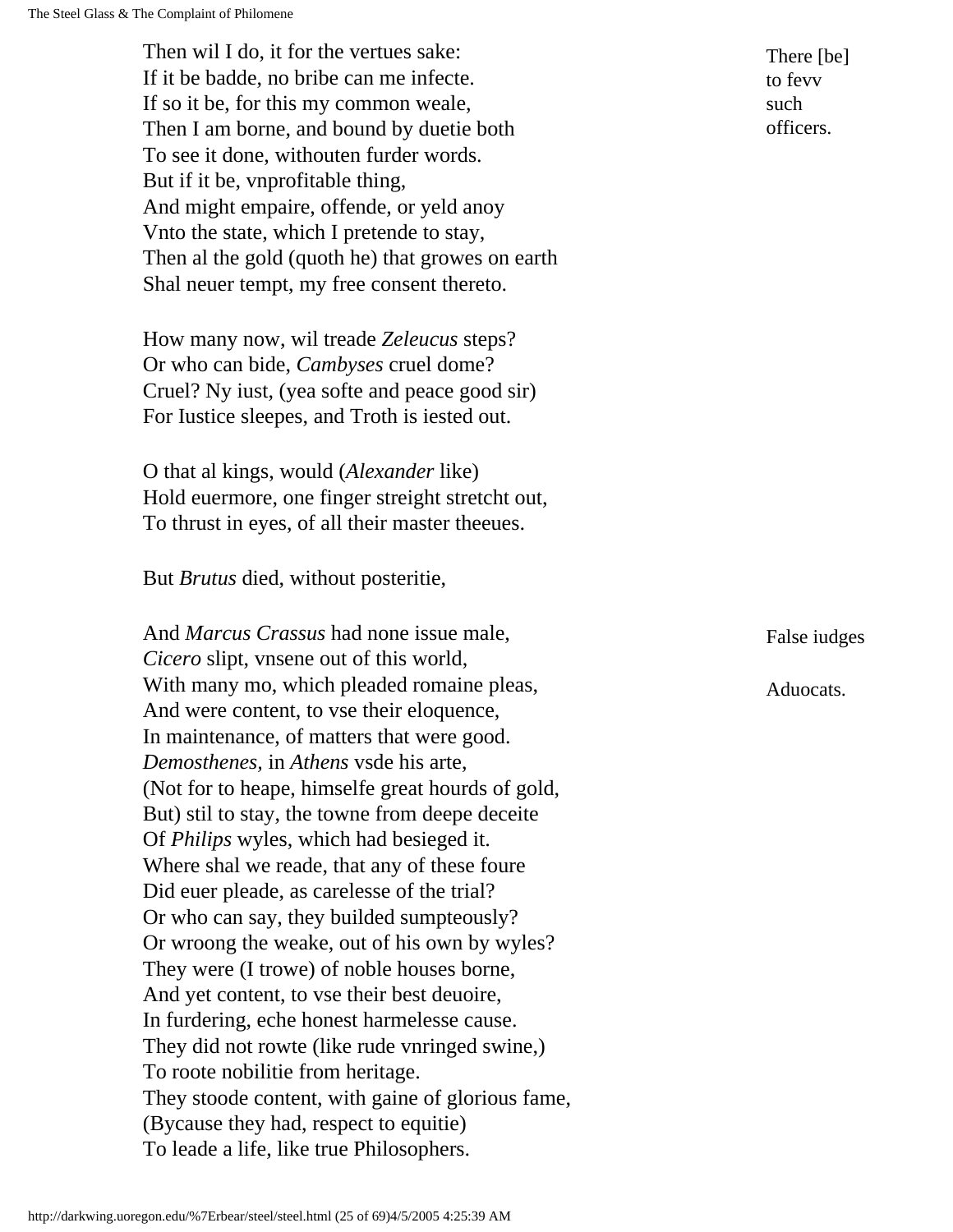Of all the bristle bearded Aduocates That euer lovde their fees aboue the cause, I cannot see, (scarce one) that is so bolde To shewe his face, and fayned Phisnomie In this my glasse: but if he do (my Lorde) He shewes himselfe, to be by very kinde A man which meanes, at euery time and tide, To do smal right, but sure to take no wrong.

And master Merchant, he whose travaile ought

Commodiously, to doe his countrie good, Merchants. And by his toyle, the same for to enriche, Can finde the meane, to make *Monopolyes* Of euery ware, that is accompted strange. And feeds the vaine, of courtiers vaine desires Vntil the court, haue courtiers cast at heele, *Quia non habent vestes Nuptiales.*

O painted fooles, whose harebrainde heads must haue More clothes attones, than might become a king: For whom the rocks, in forain Realmes must spin, For whom they carde, for whom they weaue their webbes For whom no wool, appeareth fine enough, (I speake not this by english courtiers Since english wool, was euer thought most worth) For whom al seas, are tossed to and fro, For whom these purples come from *Persia,* The crimosine, and liuely red from *Inde:* For whom soft silks, do sayle frome *Sericane,* And all queint costs, do come from fardest coasts: Whiles in meane while, that worthy Emperour,

Which rulde the world, and had all welth at wil,  $\mu$  August. 9. Could be content, to tire his wearie wife, His daughters and, his neipces euerychone, To spin and worke the clothes that he shuld weare, And neuer carde, for silks of sumpteous cost, For cloth of gold, or tinsel figurie, For Baudkin, broydrie, cutworks, nor conceits. He set the shippes, of merchantmen on worke, VVith bringing home, oyle, graine, and savrie salt And such like wares, as serued common vse.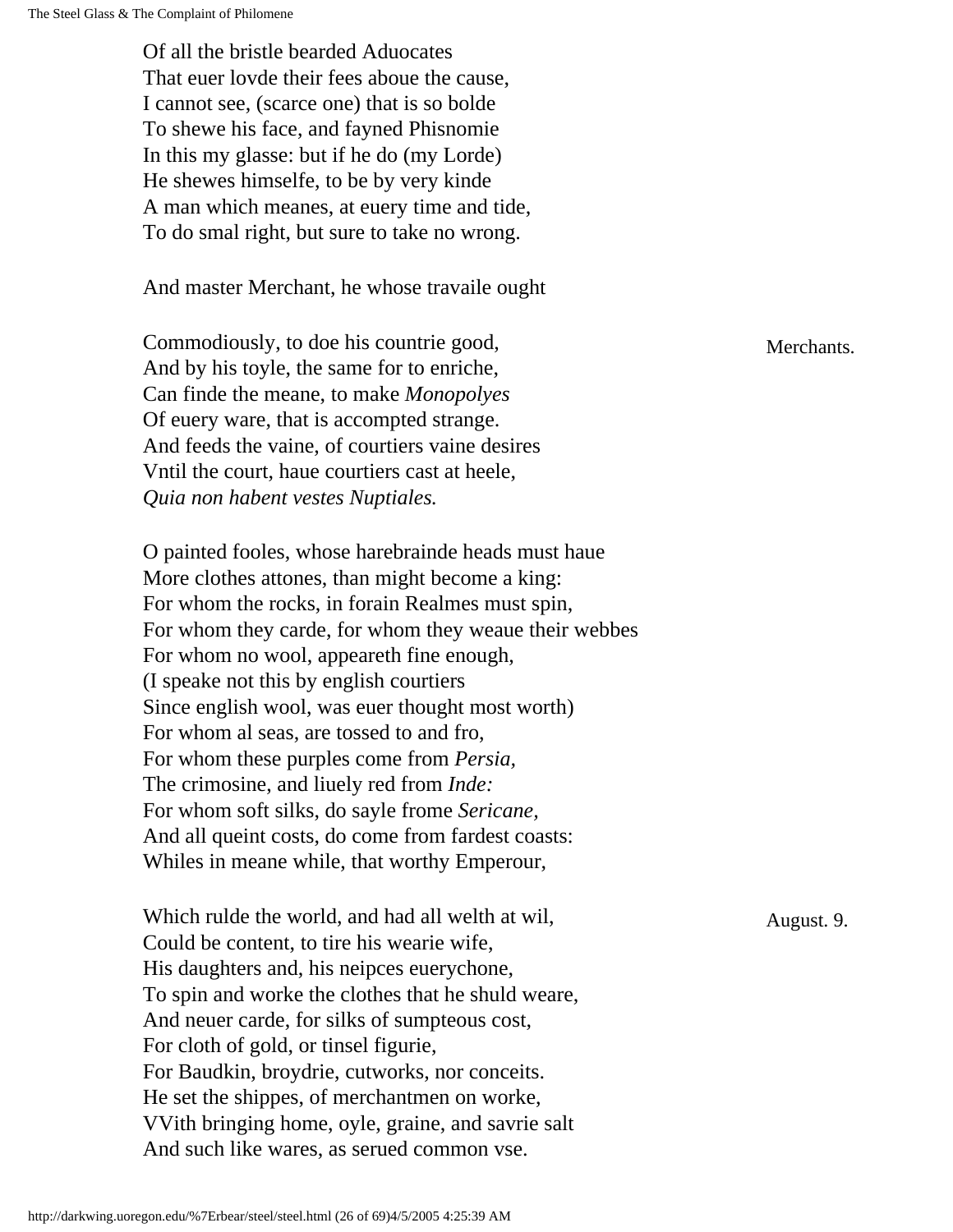Yea for my life, those merchants were not woont To lend their wares, at reasonable rate, (To gaine no more, but *Cento por cento,)* To teach yong men, the trade to sel browne paper, Yea Morrice bells, and byllets too sometimes, To make their coyne, a net to catch yong frye. To binde suche babes, in father Derbies bands, To stay their steps, by statute Staples staffe, To rule yong roysters, with *Recognisance,* To read *Arithmeticke* once euery day, In VVoodstreat, Bredstreat, and in Pultery (VVhere such schoolmaisters keepe thier counting house) To fede on bones, when flesh and fell is gon, To keepe their byrds, ful close in caytiues cage, (Who being brought, to libertie at large, Might sing perchaunce, abroade, when sunne doth shine Of their mishaps, and how their fethers fel) Vntill the canker may their corpse consume.

These knackes (my lord) I cannot cal to minde, Bycause they shewe not in my glasse of steele. But holla: here, I see a wondrous sight, I see a swarme, of Saints within my glasse: Beholde, behold, I see a swarme in deede Of holy Saints, which walke in comely wise, Not deckt in robes, nor garnished with gold, But some Vnshod, yea some ful thinly clothde, And yet they sem, so heauenly for to see, As if their eyes, were al of Diamonds, Their face of Rubies, Saphires, and Iacincts, Their comly beards, and heare, of siluer wiers. And to be short, they seeme Angelycall. What should they be, (my Lord) what should they be?

O gratious God, I see now what they be. These be my priests, which pray for evry state,

These be my priests, deuorced from the world, Priest. And wedded yet, to heauen and holynesse, Which are not proude, nor couet to be riche. Which go not gay, nor fede on daintie foode, VVhich enuie not, nor knowe what malice meanes, Which loth all lust, disdayning drunkenesse,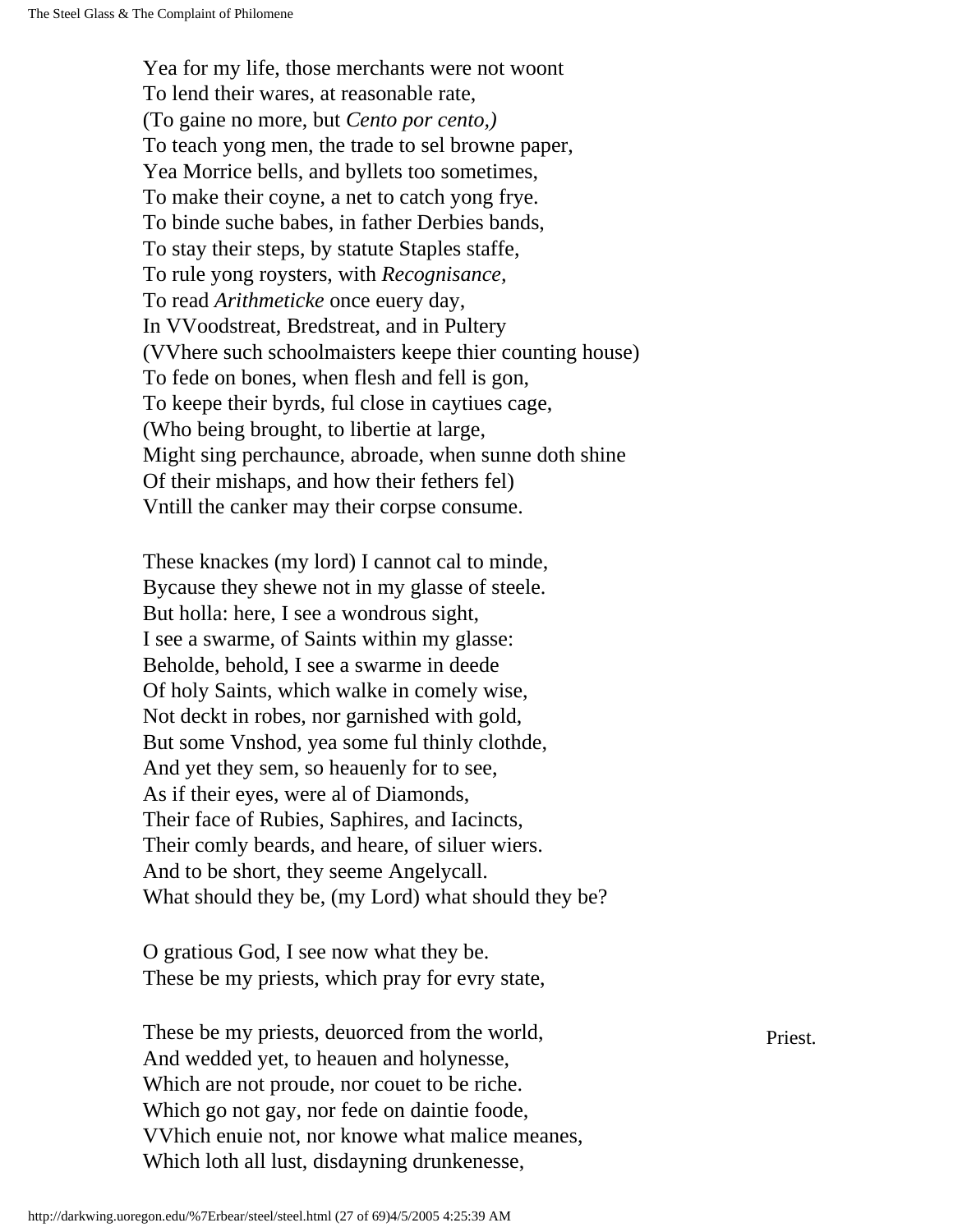Which cannot faine, which hate hypocrisie. Which neuer sawe, Sir *Simonies* deceits. Which preach of peace, which carpe contentions, Which loyter not, but labour al the yeare, Which thunder threts, of gods most greuous wrath, And yet do teach, that mercie is in store.

Lo these (my Lord) be my good praying priests, Descended from, *Melchysedec* by line Cosens to Paule, to Peter, Iames, and Iohn, These be my priests, the seasning of the earth VVhich wil not leese, their Savrinesse, I trowe.

Not one of these (for twentie hundred groats) VVil teach the text, that byddes him take a wife, And yet be combred with a concubine.

Not one of these, wil reade the holy write Which doth forbid, all greedy vsurie, And yet receiue, a shilling for a pounde.

Not one of these, wil preach of patience, And yet be found, as angry as a waspe,

Not one of these, can be content to sit In Tauerns, Innes, or Alehouses all day, But spends his time, devoutly at his booke.

Not one of these, will rayle at rulers wrongs, And yet be blotted, with extortion.

Not one of these, will paint out worldly pride, And he himselfe, as gallaunt as he dare.

Not one of these, rebuketh auarice, And yet procureth, proude pluralities.

Not one of these, reproueth vanitie (Whiles he himselfe, with hauke vpon his fist And houndes at heele,)doth quite forget his text.

Not one of these, corrects contentions,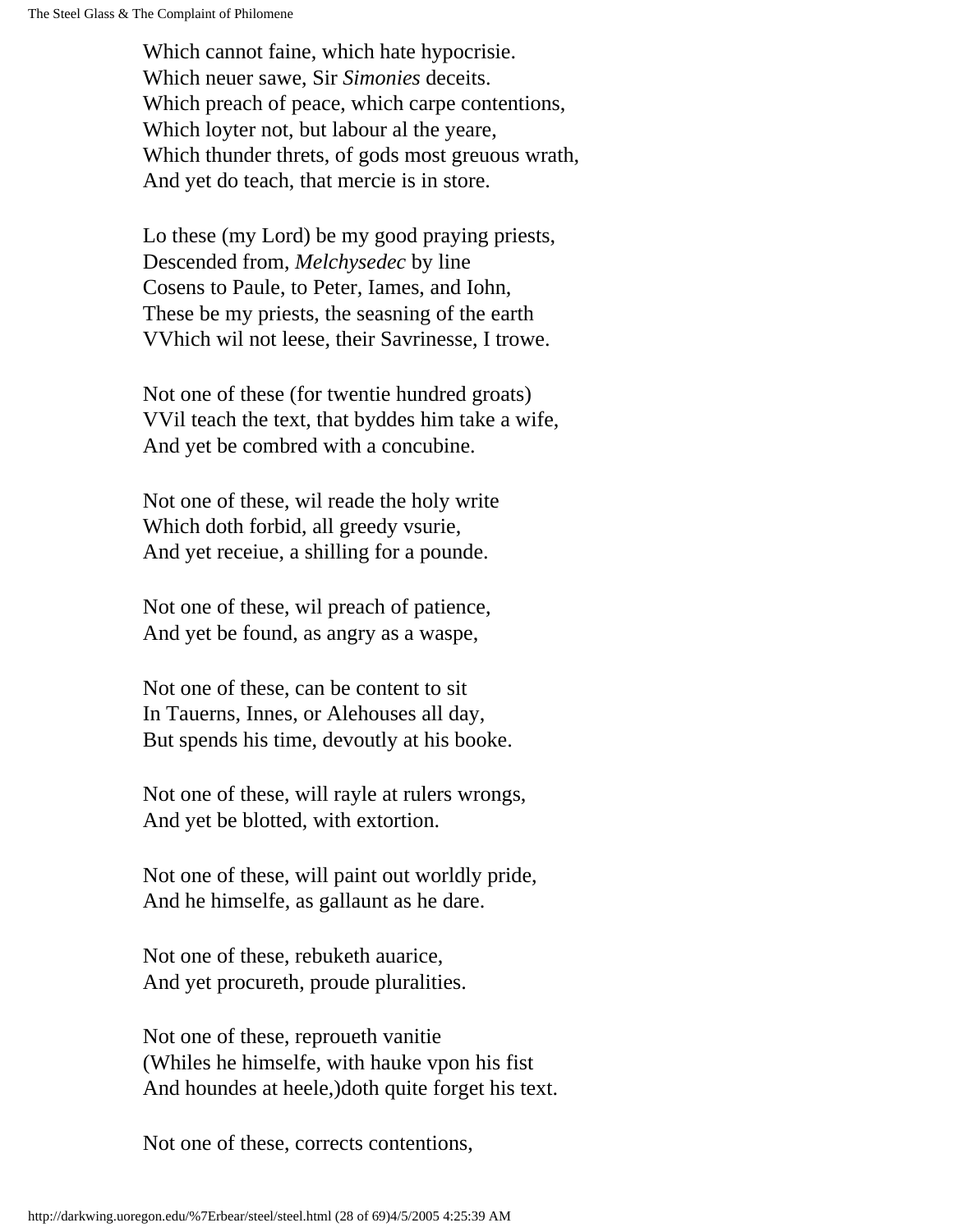For trifling things: and yet will sue for tythes.

Not one of these (not one of these my Lord) Wil be ashamde, to do euen as he teacheth.

My priests haue learnt, to pray vnto the Lord, And yet they trust not in their lyplabour.

My priests can fast, and vse al abstinence, From vice and sinne, and yet refuse no meats.

My priests can giue, in charitable wise, And loue also, to do good almes dedes, Although they trust, not in their owne deserts.

My priests can place, all penaunce in the hart, VVithout regard, of outward ceremonies.

My priests can keepe, their temples vndefyled, And yet defie, all Superstition.

Lo now my Lorde, what thinke you by my priests? Although they were, the last that shewed themselues, I saide at first, their office was to pray, And since the time, is such euen now a dayes, as hath great nede, of prayers truely prayde, Come forth my priests, and I wil bydde your beades I wil presume, (although I be no priest) To bidde you pray, as Paule and Peter prayde.

Then pray my priests, yea pray to god himselfe, that he vouchsafe, (euen for his Christes sake) To giue his word, free passage here on earth,

And that his church (which now is Militant) May soone be sene, triumphant ouer all, And that he deigne, to ende this wicked world, VVhich walloweth stil, in Sinks of filthy sinne.

Eke pray my priests, for Princes and for Kings, Emperours, Monarks, Duks, and all estates, VVhich sway the sworde, of royal gouernment, The poetes Beades.

For princes.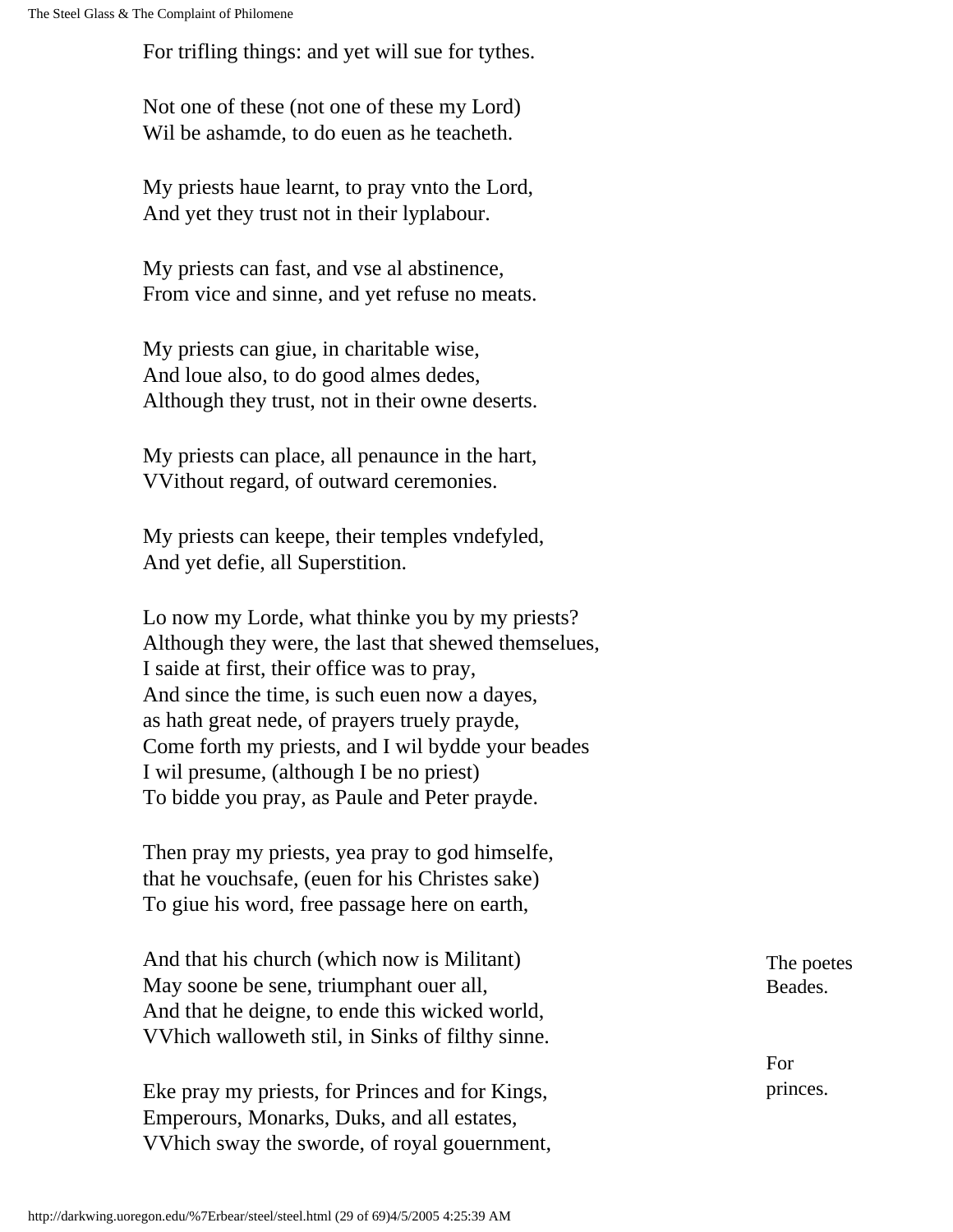(of whom our Queene, which liues without compare Must be the chiefe, in bydding of my beades, Else I deserue, to lese both beades, and bones) That God giue light, vnto their noble mindes, To maintaine truth, and therwith stil to wey That here they reigne, not onely for themselues, And that they be but slaues to common welth, Since al their toyles, and all their broken sleeps Shal scant suffize, to hold it stil vpright.

Tell some (in *Spaine)* how close they kepe their closets, How selde the winde, doth blow vpon their cheeks, While as (mene while) their sunburnt sutours sterue And pine before, their processe be preferrde. Then pray (my priests) that god wil giue his grace, To such a prince, his fault in time to mende.

Tel some (in *France)* how much they loue to dance, VVhile sutours daunce, attendaunce at the door. Yet pray (my priests) for prayers princes mende.

Tel some (in *Portugale,)* how colde they be, In setting forth, of right religion: Which more esteme, the present pleasures here, Then stablishing, of God his holy worde. And pray (my priests) least god such princes spit, And vomit them, out of his angrie mouth.

Tel some *(Italian)* princes, how they winke At stinking stewes, and say they are (forsooth) A remedy, to quench foule filthy luste: When as (in dede they be the sinkes of sinne. And pray (my priests) that God wil not impute Such wilful facts, vnto such princes charge, When he himselfe, commaundeth euery man To do none ill, that good may grow therby.

And pray likewise, for all that rulers be

By kings commaundes, as their lieftenants here, Al magistrates, al councellours, and all That sit in office or Authoritie. Pray, pray, (my priest) that neither loue nor mede For al nobilite and counselors.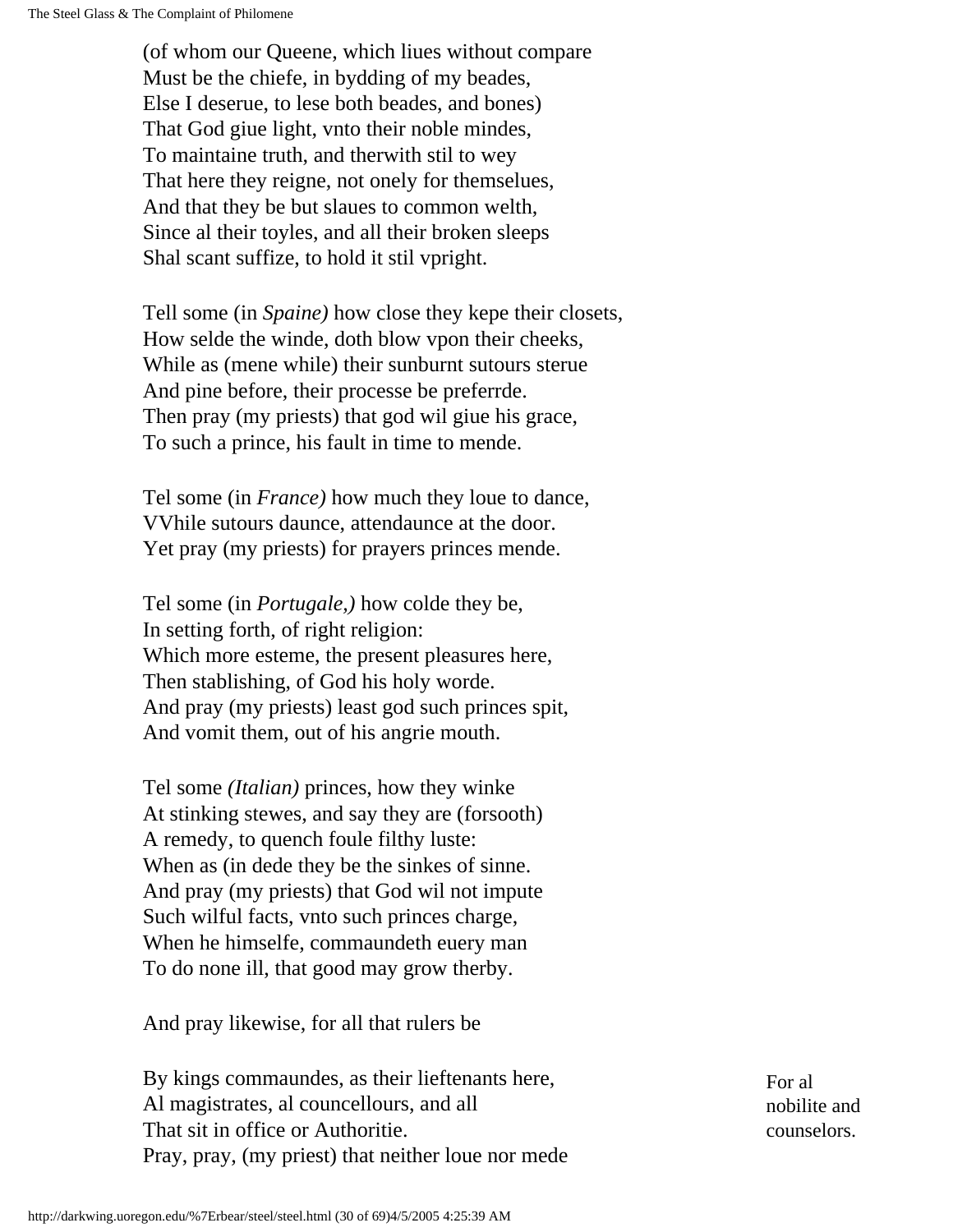Do sway their minds, from furdering of right, That they be not, too faintish nor too sowre, But beare the bridle, euenly betwene both, That stil they stoppe, one eare to heare him speake, Which is accused, absent as he is: That euermore, they mark what moode doth moue The mouth which makes, the information, The faults forpaste (so that they be not huge, Nor do exceed, the bonds of loyaltie) Doo neuer quench, their charitable minde, When as they see, repentence hold the reines Of heady youth, which wont to runne astray. That malice make, no mansion in their minds, Nor enuy frete, to see how vertue clymes. The greater Birth, the greater glory sure, If deeds mainteine, their auncestors degree. Eke pray (my Priests) for them and for yourselues, For Bishops, Prelats, Archdeanes, deanes, and Priests And al that preach, or otherwise professe Gods holy word, and take the cure of soules. Pray pray thay you, and euery one of you, Make walke vpright, in your vocation. And that you shine like lamps of perfect life, To lende a light, and lanterne to our feete.

Say therwithal, that some, (Isee them I VVheras they fling, in *Flaunders* all afarre, For why my glasse, wil shew them as they be) Do neither care, for God nor yet for deuill, So libertie, may launch about at large.

And some again (I see them wel enough And note their names, in *Liegelande* where they lurke) Vnder pretence, of holy humble harts Would plucke adowne, al princely *Dyademe.* Pray, pray (my priests for these, they touch you neere.

Shrinke not to say, that some do (Romainelike) Esteme their pall, and habyte ouermuche. And therfore pray (my priests) lest pride preuaile.

Pray that the soules, of sundrie damned gosts, Do not come in, and bring good euidence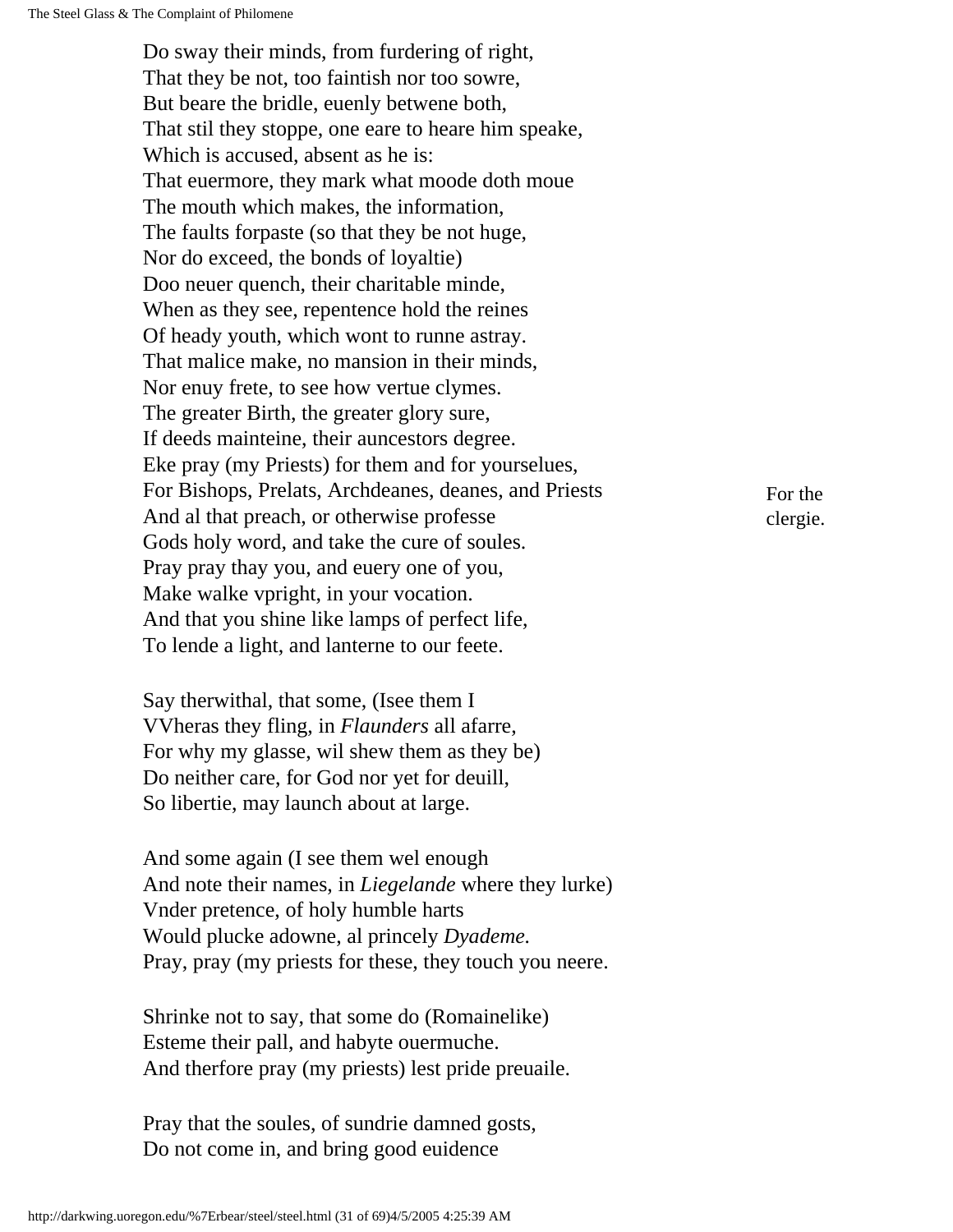Before the God, which iudgeth all mens thoughts, Of some whose welth, made them neglect their charge Til secret sinnes (vntoucht) infecte their flocks And bredde a scab, which brought the shep to bane.

Some other ranne, before the greesy woolfe, And left the folde, vnfended from the fox Which durst not bake, nor bawle for both theyr eares. Then pray (my priests) that such no more do so.

Pray for the nources, of our noble Realme, I meane the worthy Vniversities, (And *Cantabridge,* shal haue the dignitie, Wherof I was, vnworthy member once) That they bring vp their babes in decent wise: That *Philosophy,* smel no secret smoke,

Which *Magike* makes, in wicked mysteries: That *Logike* leape, not ouer euery stile, Before he come, a furlong neare the hedge, With curious *Quids,* to maintain argument. That *Sophistrie,* do not deceiue it selfe, That *Cosmography* keepe his compasse wel, And such as be, *Historiographers,*  Trust not to much, in euery tatyling tong, Nor blynded be, by partialitie. That *Phisicke,* thriue not ouer fast by murder: That *Numbring* men, in all their euens and odds Do not forget, that only *Vnitie* Vnmeasurable, infinite, and one. That *Geometrie,* measure not so long, Til all their measures out of measure be: That *Musike* with, his heauenly harmonie, Do not allure, a heauenly minde from heauen, Nor set mens thoughts, in worldly melodie, Til heauenly *Hierarchies* be quite forgot: That *Rhetorick,* learne not to ouerreache: That *Poetrie,* presume not for to preache, And bite mens faults, with *Satyres* corosiues, Yet pamper vp hir owne with pultesses: Or that she dote not vppon *Erato,*  Which should inuoke the good *Caliope:* That *Astrologie,* looke not ouer high,

For all learned.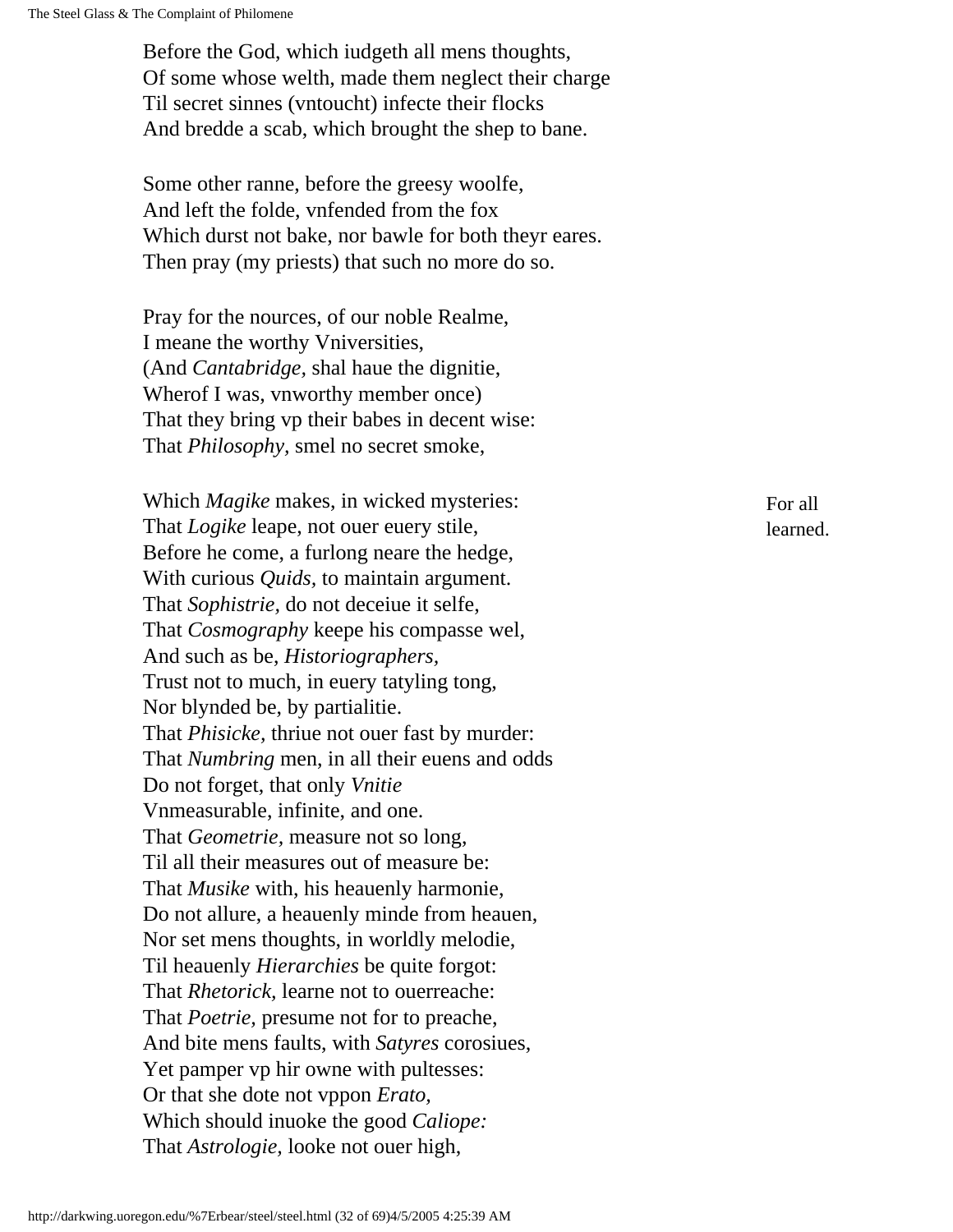And light (meane while) in euery pudled pit: That *Grammer* grudge not at our english tong, Bycause it stands by *Monosyllaba,* And cannot be declined as others are. Pray thus (my priests for vniuersities. And if I haue forgotten any Arte, Which hath bene taught, or exercised there, Pray you to god, the good be not abusde, With glorious shewe, of ouerloding skill. Now these be past, (my priests) yet shal you pray For common people, eche in his degree, That God vouchsafe to graunt them al his grace. Where should I now beginne to bidde my beades? Or who shal first be put in common place? My wittes be wearie, and my eyes are dymme, I cannot see who best deseues the roome, Stand forth good *Peerce,* thou plowman by thy name, Yet so the Sayler saith I do him wrong: That one contends, his paines are without peare, That other saith, that none be like to his, In dede they labour both exceedingly. But since I see no shipman that can liue Without the plough, and yet I many see (Which liue by lande) that neuer sawe the seas: Therefore I say, stand forth *Peerce* plowman first, Thou winst the roome, by verie worthinesse.

Behold him (priests) and though he stink of sweat

Disdaine him not: for shal I tel you what? Such clime to heauen, before the shauen crownes. But how? forsooth, with true humilytie. Not that they hoord, their grain when it is cheape, Nor that they kill, the calfe to haue the milke, Nor that they set, debate betwene their lords, By earing vp the balks, that part their bounds: Nor for because, they both crowche and creep (The guilefulst men, that euer God yet made) VVhen as they meane, most mischiefe and deceite, Nor that they can, crie out on landelordes lowde, And say they racke, their rents an ace to high, VVhen they themselues, do sel their landlords lambe For greater price, than ewe was wont be worth.

For the Cominaltie

The plovvman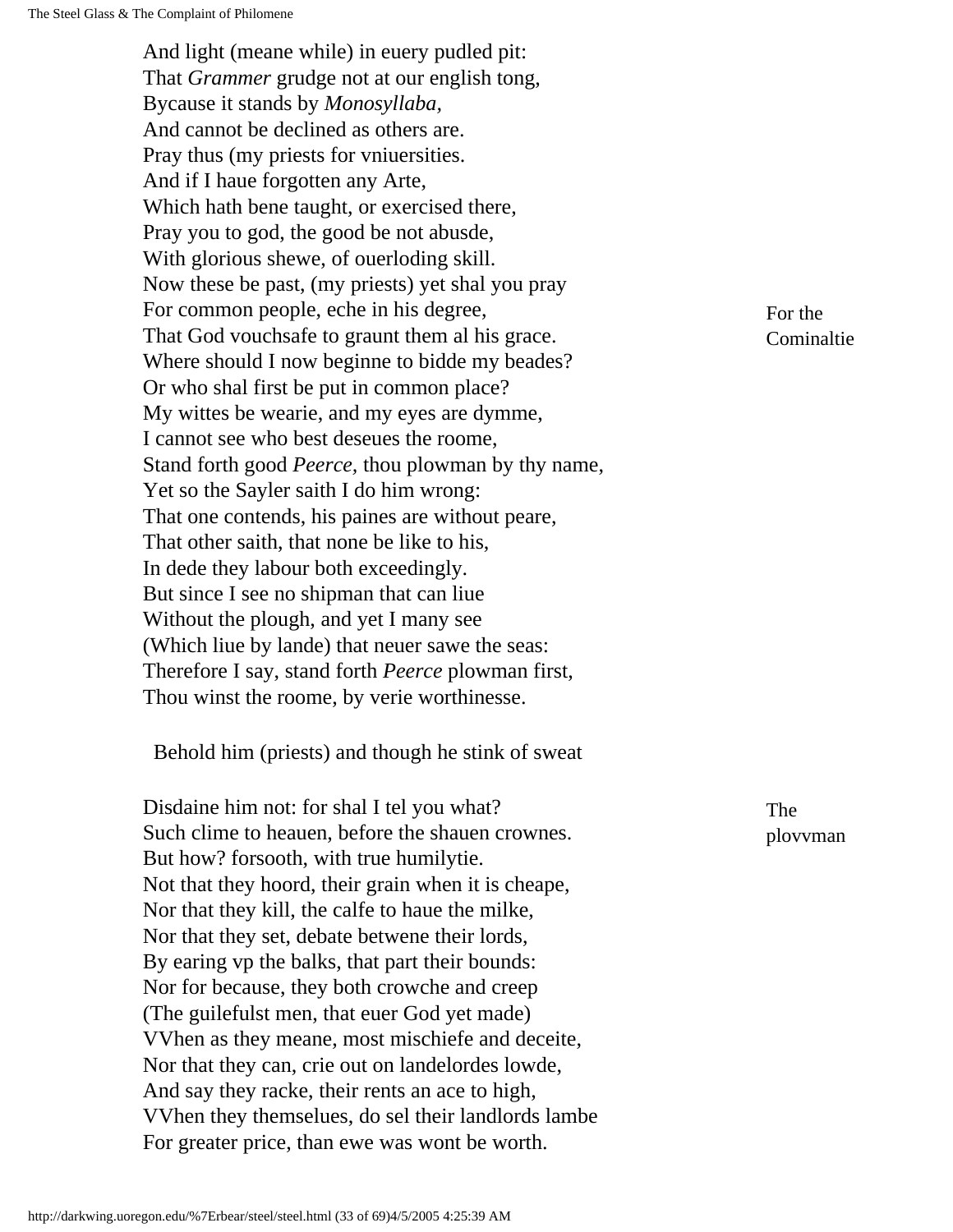I see you *Peerce,* my glasse was lately scowrde. But for they feed, with frutes of their gret paines, Both King and Knight, and priests in cloyster pent: Therefore I say, that sooner some of them Shal scale the walles which leade vs vp to heauen, Than cornfed beasts, whose bellie is their God, Although they preach, of more perfecion.

 And yet (my priests) pray you to God for *Peerce,* As *Peerce* can pinch, it out for him and you. And if you haue a *Paternoster* spare Then shal you pray, for Saylers (God them send More mind of him, when as they come to lande, For toward shipwracke, many men can pray) That they once learne, to speake without a lye, And meane good faith, without blaspheming othes: That they forget, to steale from euery fraight, And for to forge, false cockets, free to passe, That manners make, them giue their betters place, And vse good words, though deeds be nothing gay.

 But here me thinks, my priest begin to frowne, And say, that thus they shal be ouerchargde, To pray for al, which seme to do amisse: And one I heare, more saucie than the rest, VVhich asketh me, when shal our prayers end? I tel thee (priest) when shoomakers make shoes, That are wel sowed, with neuer a stich amisse, A[n]d vse no crafte, in vttring of the fame: VVhen Taylours steale, no stuffe from gentlemen, VVhen Tanners are, with Corriers wel agreede, And both so dresse their hydes, that we go dry. when Cutlers leaue, to sel olde rustie blades, And hide no crackes, with soder nor deceit: when tinkers make, no more holes than they founde, when thatchers thinke, their wages worth their worke, when colliers put, no dust into their sacks, when maltemen make, vs drink no firmentie, when Dauie Diker diggs, and dallies not, when smithes shoo horses, as they would be shod, when millers, toll not with a golden thumbe, when bakers make, not barme beare price of wheat, when brewers put, no bagage in their beere,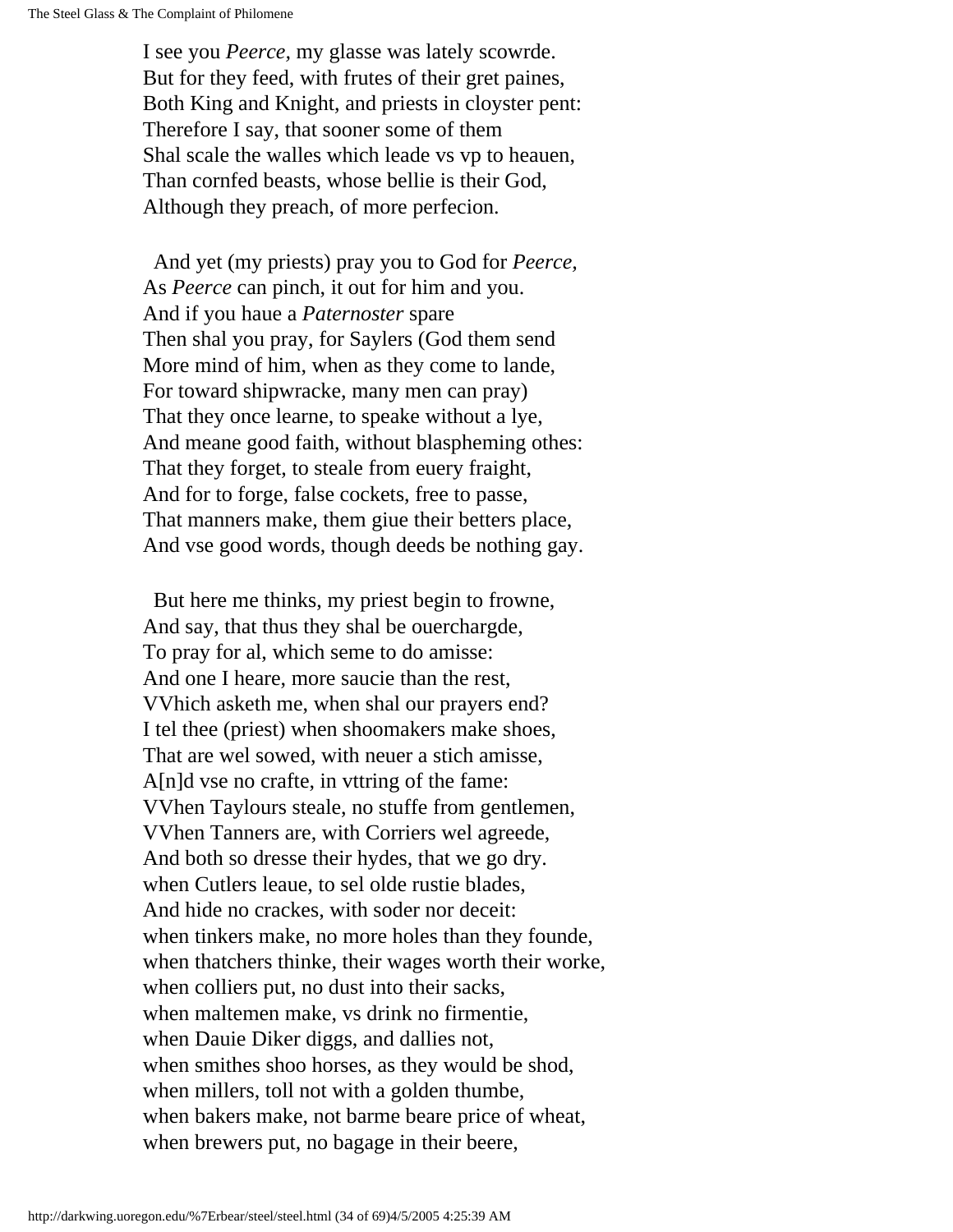when butchers blowe, not ouer al their fleshe, when horsecorsers, beguile no friends with Iades, when weauers weight, is found in huswives web. (but why dwel I, so long among these lowts?)

VVhen mercers make, more bones to swere and lye, VVhen vintners mix, no water with their wine, VVhen printers passe, none errours in their bookes, VVhen hatters vse, to bye none old cast robes, VVhen goldsmithes get, no gains by sodred crownes, When vpholsters, sel fethers without dust, When pewterers, infect no Tim with leade, When drapers draw, no gaines by giuing day, When perchmentiers, put in no ferret Silke, When Surgeons heale, al wounds without delay. (Tush these are toys, but yet my glass sheweth al.)

When purveyours, prouide not for themselues, VVhen Takers, take no brybes, nor vse no brags, When customers, conceale no covine usde, VVhen Searchers see, al corners in a shippe, (And spie no pens by any sight they see) VVhen shriues do serue, al processe as they ought, VVhen baylifes strain, none other thing but strays, VVhen auditours, their counters cannot change, VVhen proude surueyours, take no parting pens, VVhen Siluer sticks not on the Tellers fingers, And when receiuers, pay as they receiue, When al these folke, haue quite forgotten fraude.

(Againe (my priests) a little by your leaue) VVhen Sicophants, can finde no place in courte, But are espied, for *Ecchoes,* as they are, When roysters ruffle not aboue their rule, Nor colour crafte, by swearing precious coles: When Fencers fees, are like to apes rewards, A peece of breade, and therwithal a bobbe VVhen *Lays* liues, not like a ladies peare, Nor vseth art, in dying of hir heare. When al these things, are ordred as they ought, A[n]d see themselues, within my glasse of steele, Euen then (my priests) may you make holyday, And pray no more but ordinarie prayers.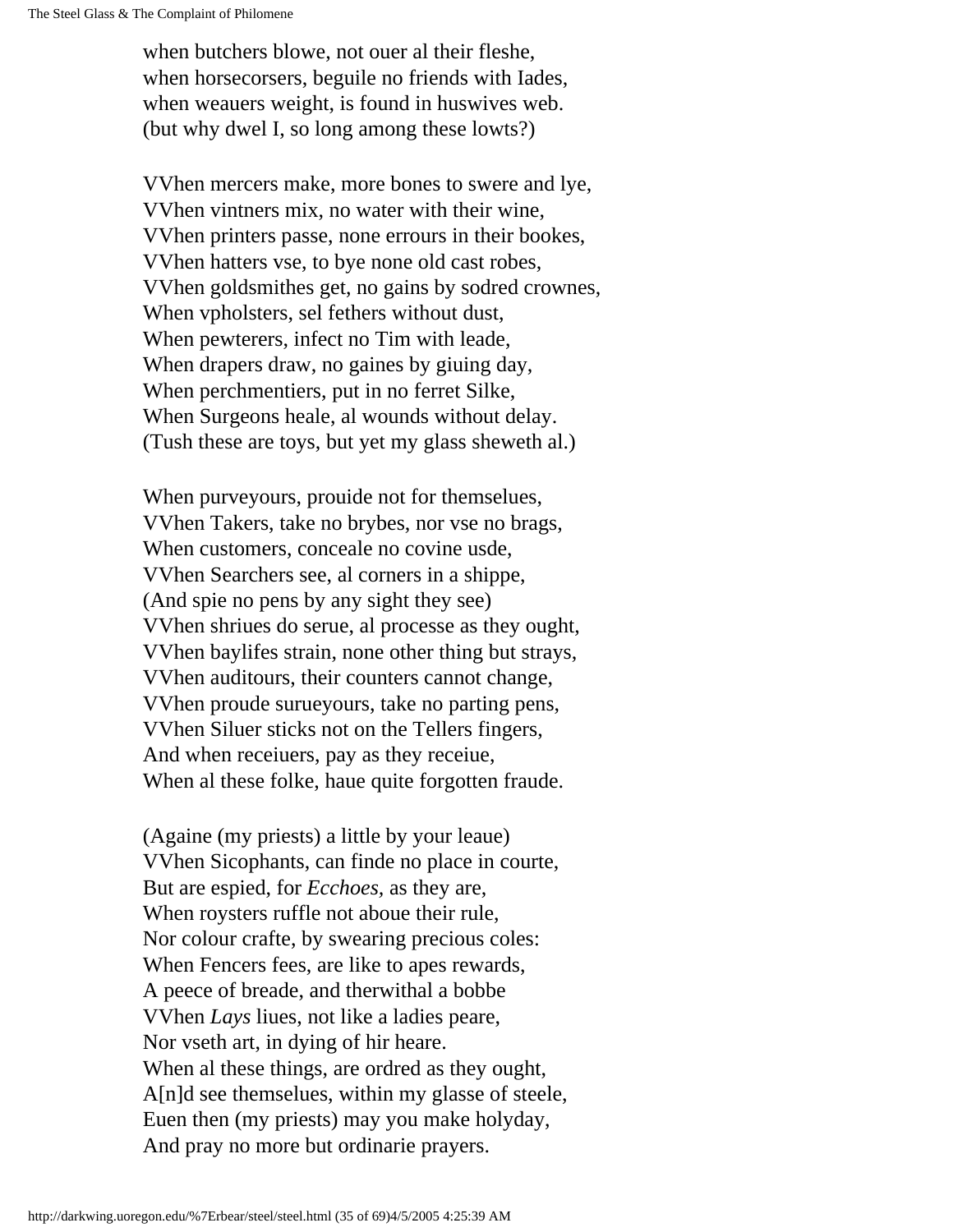And yet therin, I pray you (my good priests) Pray stil for me, and for my Glasse of steele That it (nor I) do any minde offend, Bycause we shew, all colours in their kinde. And pray for me, that (since my hap is such To see men so) I may perceiue myselfe. O worthy words, to ende my worthlesse verse, Pray for me Priests, I pray you pray for me.

#### *FINIS.*

#### *Tam Marti, quàm Mercurio.*

#### EPILOGUS.

Las (my lord) my hast was al to hote, I shut my glasse, before you gasde your fill, And at a glimse, my seely selfe haue spied, A stranger trowpe, than any yet were sene: Beholde (my lorde) what monster muster here, With angels face, and harmefull helish harts, With smyling lookes, and depe deceitful thoughts, With tender skinnes, and stony cruel mindes, With stealing steppes, yet forward feete to fraude. Behold, behold, they neuer stande content, With God, with kinde, with any helpe of Arte, But curle their locks, with bodkins and with braids, But dye their heare, with sundry subtill sleights, But paint and slicke, til fayrest face be foule, But bumbast, bolster, frisle, and perfume: They marre with muske, the balme which nature made, And dig for death, in dellicatest dishes. The yonger sorte, come pyping on apace, In whistles made of fine enticing wood, Til they haue caught the birds for whom they bryded. The elder sorte, go stately stalking on, And on their backs, they beare both land and see,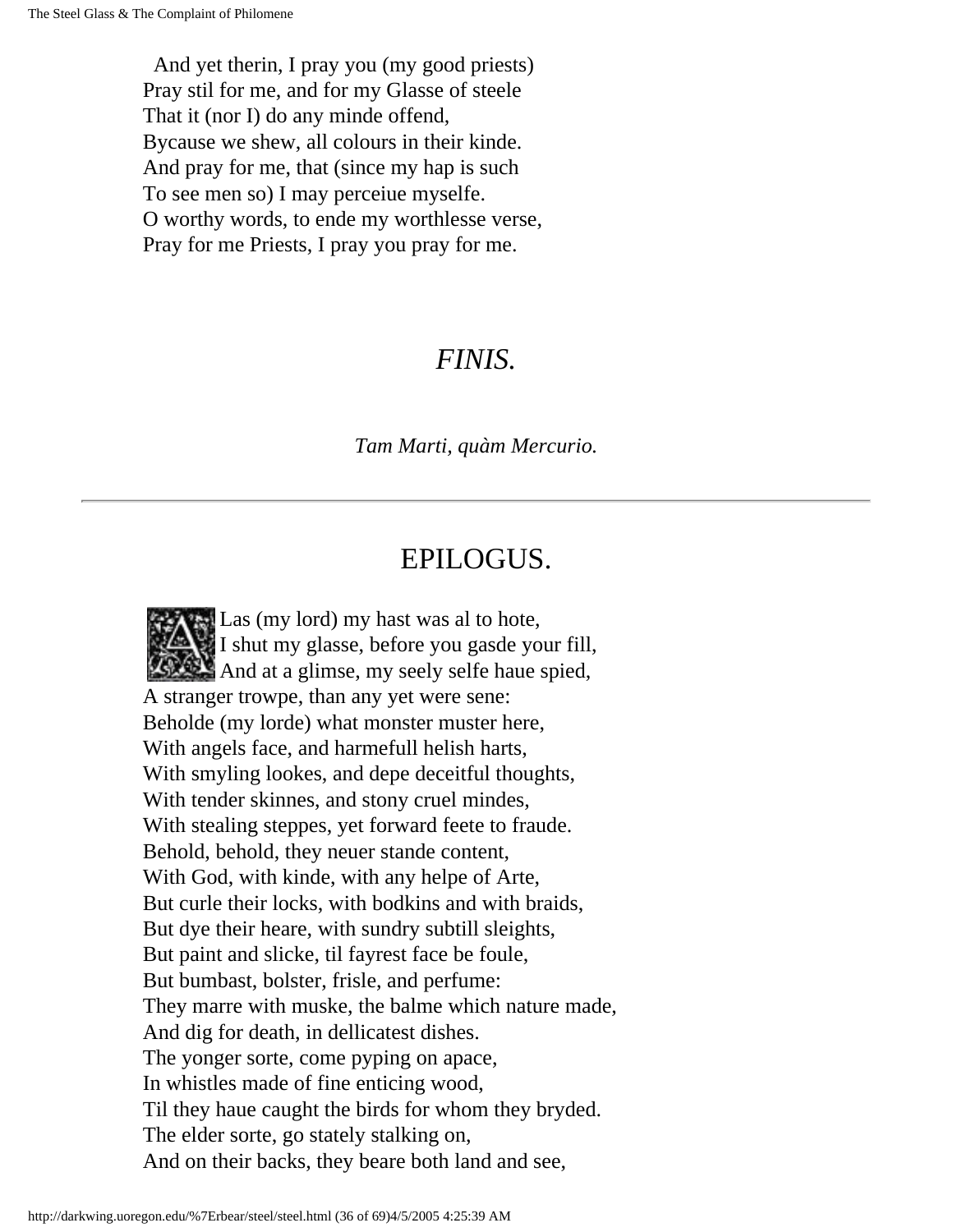Castles and Towres, revenewes and receits, Lordships, and manours, fines, yea fermes and al. What should these be? (speake you my louely lord) They be not men: for why? they haue no beards. They be no boyes, which weare such side long gowns. They be no Gods, for al their gallant glosse. They be no diuels, (I trow) which seme so saintish. What be they? women? masking in mens weedes? With dutchkin dublets, and with Ierkins iaggde? With Spanish spangs, and ruffes set out of France? With high copt hattes, and fethers flaunt a flaunt? They be so sure euen *VVo* to *Men* in dede. Nay then (my lorde) let shut the glasse apace, High time it were, for my pore Muse to winke, Since al the hands, al paper, pen, and inke, Which euer yet, this wretched world possest, Cannot describe, this Sex in colours dewe, No no (my Lorde) we gased haue inough, (and I too much, God pardon me therfore) Better loke of, than loke an ace to farre: And better mumme, than meddle ouermuch. But if my Glasse, do like my louely lorde, VVe wil espie, some sunny Sommers day, To loke againe, and see some semely sights. Meane while, my Muse, right humbly doth besech, That my good lorde, accept this ventrous verse, Vntil my braines, may better stuffe deuise.

#### *FINIS:*

*Tam Marti, quàm Mercurio.*

The complaynt

#### of Philomene.

### <span id="page-36-0"></span>An Elegye Compyled by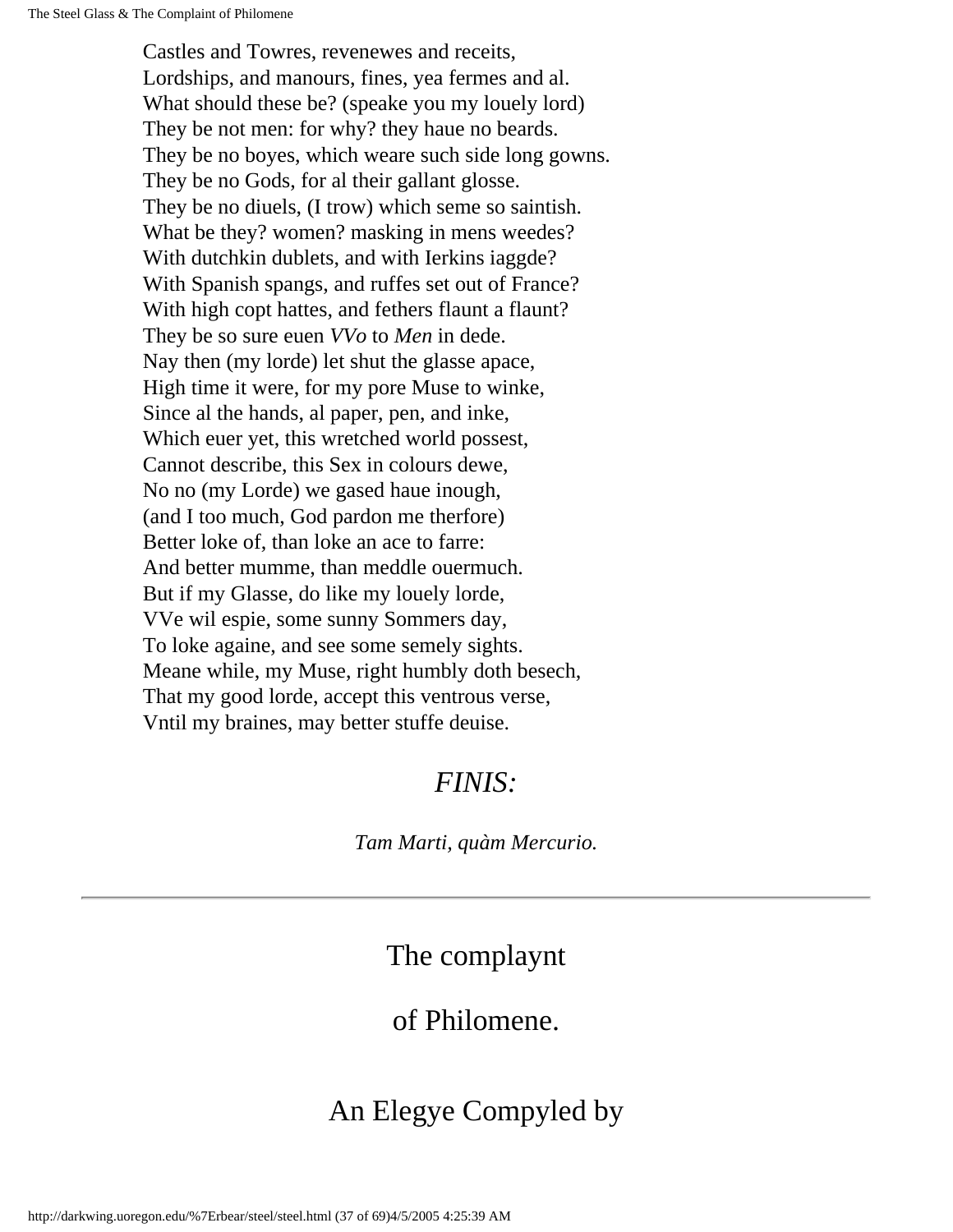#### *George Gascoigne*

#### Esquire.

*Tam Marti, quàm Mercurio.*

#### I M P R I N T E D A T

*London by Henrie Binne*man for Richarde Smith. *Anno Domini* 1576.

To the right honorable, my singuler good Lord, the *L. Gray* of Wilton, knight of the most noble order of the Garter.



Yght noble, when I had determined with myself to write the *Satire* before recited (called the *Steele Glasse)* and had in myne *Exordium* (by allegorie) compared my case to that of fayre *Phylomene,* abused by the bloudy king hir brother by lawe: I called to minde that twelue or thirtene yeares past, I had begonne an *Elegye* or sorrowefull song, called the Complainte of

*Phylomene,* the which I began too deuise riding by the high way betwene Chelmisford and London, and being ouertaken with a sodaine dash of Raine, I changed my copy, and stroke ouer into the *Deprofundis* which is placed amongst my other *Poesies,* leuing the complaint of *Phylomene* vnfinished: and so it hath continued euer Since vntil this present moneth of April. 1575. when I begonne my *Steele Glasse.* And bycause I haue in mine *Exordium* to the *Steele Glasse,* begonne with the Nightingales notes: therfore I haue not thought amisse now to finish and pece vp the saide *Complaint* of *Philomene,* obseruing neuerthelesse the same determinate inuention which I had propounded and begonne (as is saide) twelue yeares nowe past. The which I presume with the rest to present vnto your honor, nothing doubting but the same wil accept my good entente therin. And I furder beseche that your lordship wil voutsafe in reading therof, to gesse (by change of style) where the renewing of the verse may bee most apparantly thought to begin. I wil no furder trouble your honor with these rude lines, but besech of the almightie long to preserue you to his pleasure. From my pore house in VValkamstowe the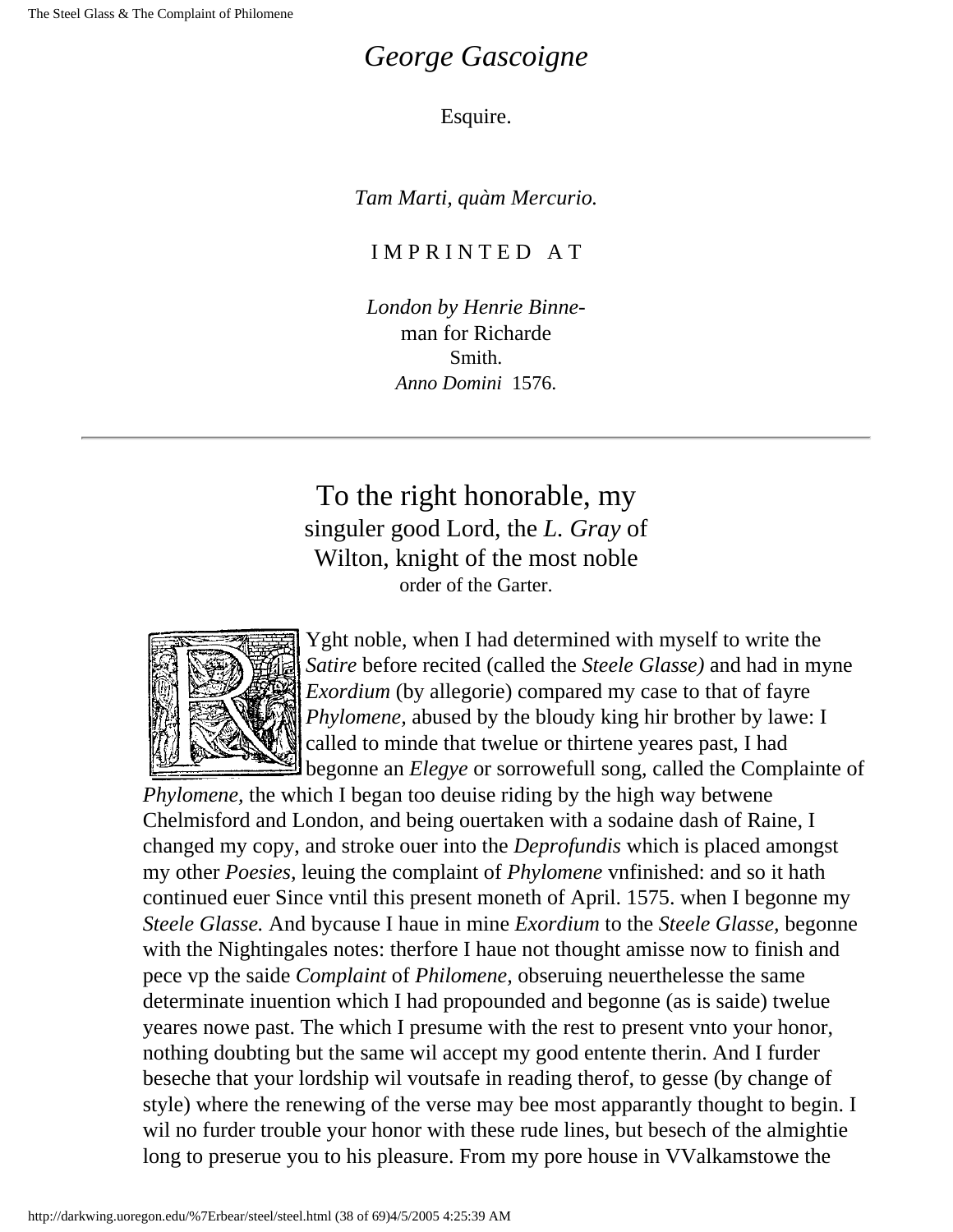sixtenth of April 1575.

*Your L. bounden and most assured George Gascoigne.*

# PHILOMENE.

N sweet April, the messenger to May, When hoonie drops, do melt in golden showres, When euery byrde, records hir louers lay, And westerne windes, do foster forth our floures, Late in an euen, I walked out alone, To heare the descant of the Nightingale, And as I stoode, I heard hir make great moane, Waymenting much, And thus she tolde hir tale.

 These thriftles birds (quoth she) which spend the day, Are costly kept, and finely fedde alway With daintie foode, whereof they feede their fil. But I which spend, the darke and dreadful night, In watch and ward, when those birds take their rest, Forpine my selfe, that Louers might delight, To heare the notes, which breake out of my breste. I leade a life, to please the Louers minde, (And though god wot, my foode be light of charge, Yet seely soule, that can no fauour finde) I begge my breade, and seke for seedes at large. The Throstle she, which makes the wood to ring With shryching lowde, that lothsome is to heare, Is costly kept, in cage: (O wondrous thing The Mauis eke, whose notes are nothing cleare, Now in good sooth (quoth she) sometimes I wepe To see Tom Tyttimouse, so much set by. The Finche, which singeth neuer a note but peepe, Is fedde aswel, nay better farre than I. The Lennet and the Larke, they singe alofte, And coumpted are, as Lordes in high degree. The Brandlet saith, for singing sweete and softe, (In hir conceit) there is none such as she.

Canara byrds, come in to beare the bell, And Goldfinches, do hope to get the gole: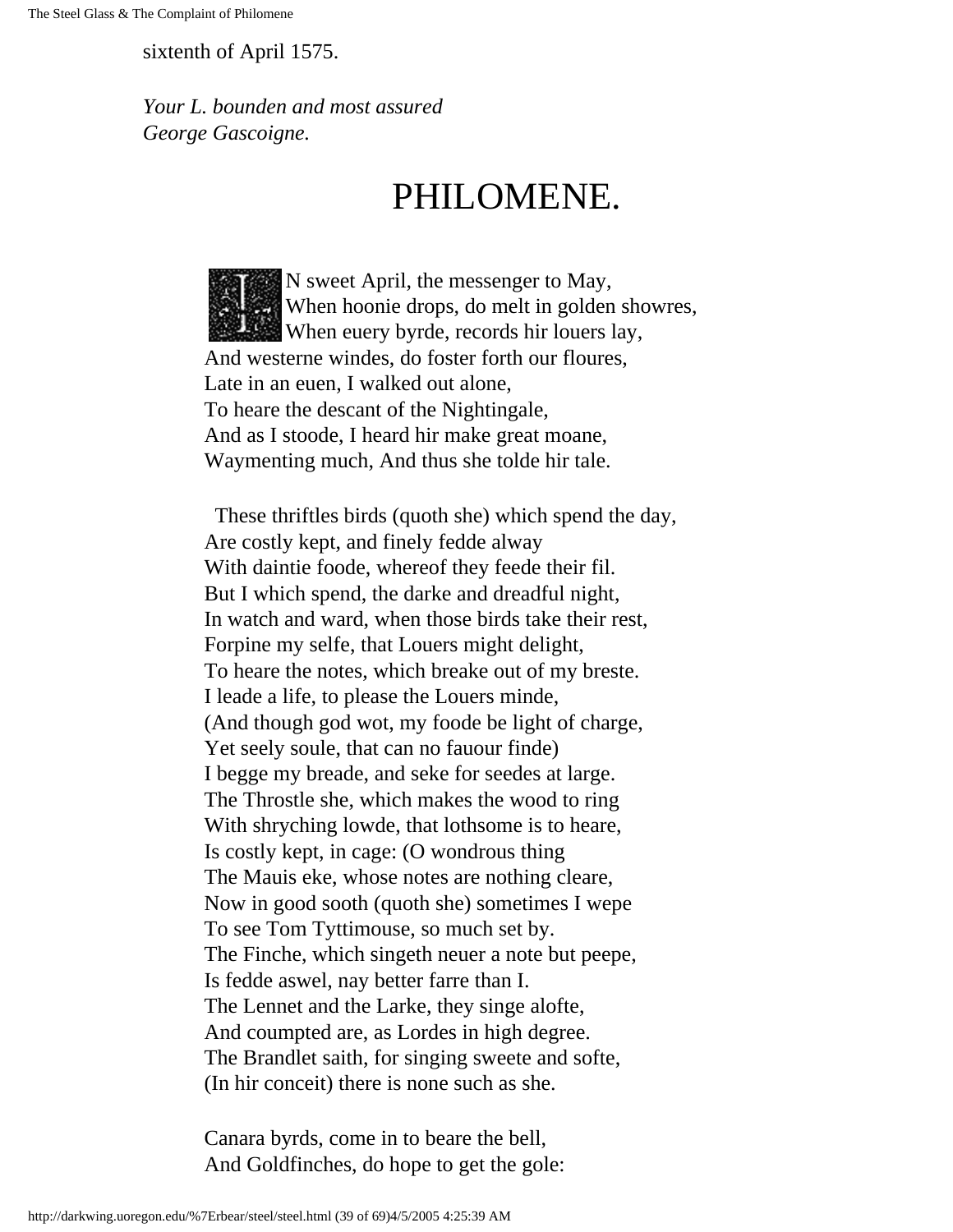The tatling Awbe doth please some fancie wel, And some like best, the byrde as Black as cole. And yet could I, if so it were my minde, For harmony, set al these babes to schole, And sing such notes, as might in euery kinde Disgrace them quight, and make their corage coole But should I so? non no wil I not. Let brutish beasts, heare such brute birds as those. (for like to like, the prouerbe saith I wot) And should I then, my cunning skil disclose? For such vnkinde, as let the cuckowe flye, To sucke mine egges, whiles I sit in the thicke? And rather praise, the chattring of a pye, Than hir that sings, with brest against a pricke? Nay let them go, to marke the cuckowes talke, The iangling Iay, for that becomes them wel. And I the silent night then let them walke, To heare the Owle, how she doth shryche and yel. And from henceforth, I wil no more constraine My pleasant voice, to sounde, at their request. But shrowd my selfe, in darkesome night and raine, And learne to cowche, ful close vpon my neast. Yet if I chaunce, at any time (percase) To sing a note, or twaine for my disporte, It shalbe done, in some such secret place, That fewe or none, may thervnto resorte. These flatterers, (in loue) which falshood meane, Not once aproch, to heare my pleasant song. But such as true, and stedfast louers bene, Let them come neare, for else they do me wrong. And as I gesse, not many miles from hence, There stands a squire, with pangs of sorrow prest, For whom I dare, auowe (in his defence) He is as true, (in Loue) as is the best.

 Him wil I cheare, with chaunting al this night: And with that word, she gan to cleare hir throate. Yet never hearde I such another note. It was (thought me) so pleasant and so plaine, *Orphæus* harpe, was neuer halfe so sweete, *Tereu, Tereu,* and thus she gan to plaine, Most piteously, which made my hart to greeue,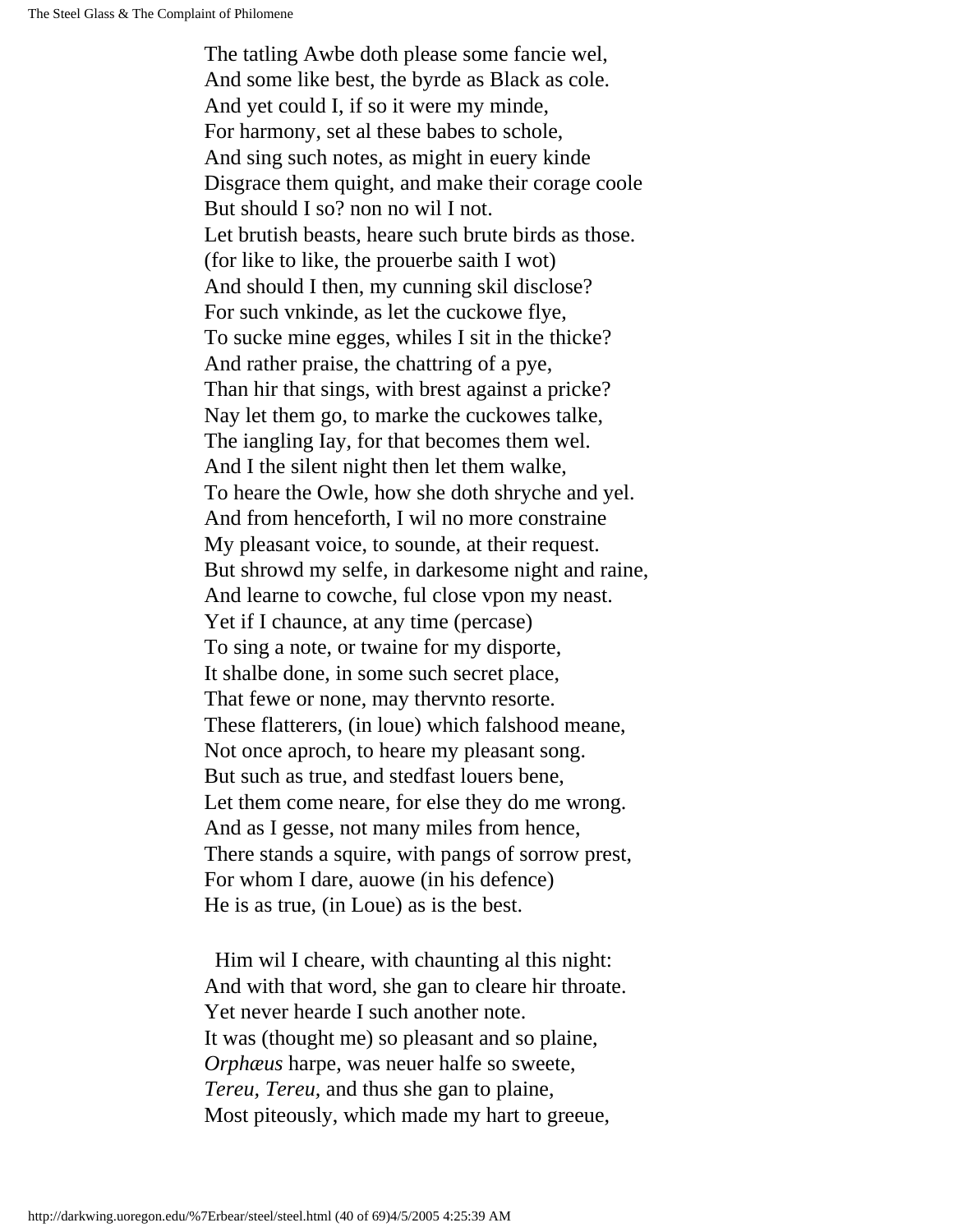Hir second note, was *fy, fy, fy, fy, fy,* And that she did, in pleasant wise repeate, With sweete reports, of heauenly harmonie, But yet it seemd, hir gripes of griefe were greate. For when she had, so soong and taken breath, Then should you heare, hir heauy hart so throbbe, As though it had bene, ouercome with death, And yet alwayes, in euery sigh and sobbe, She shewed great skil, for tunes of vnisone, Hir *Iug, Iug, Iug,* (in griefe) had such a grace. Then stinted she, as if hir song were done. And ere that past, not ful a furlong space, She gan againe, in melodie to melt, And many a note, she warbled wondrous wel. Yet can I not (although my hart should swelt) Remember al, which hir sweet tong did tel.

But one strange note, I noted with the rest And that saide thus: *Nêmesis, Nêmesis,* The which me thought, came bldly from hir brest, As though she blamde, (therby) some thing amisse.

Short tale to make, hir singing sounded so, And pleasde mine eares, with such varietie, That (quite forgetting all the wearie wo, Which I my selfe felt in my fantasie) I stoode astoynde, and yet therwith content, Wishing in hart that (since I might aduant, Of al hir speech to knowe the plaine entent, Which grace hirselfe, or else the Gods did graunt) I might therwith, one furder fauor craue, To vnderstand, what hir swete notes might meane. And in that thought, (my whole desire to haue) I fell on sleepe, as I on staffe did leane. And in my slomber, had I such a sight, As yet to thinke theron doth glad my minde. Me thought I sawe a derling of delight, A stately Nimph, a dame of heauenly kinde. Whose glittring gite, so glimsed in mine eyes, As (yet) I not, what proper hew it bare, Ne therewithal, my wits can wel deuise, To whom I might hir louely lookes compare. But trueth to tel, (for al hir smyling cheere)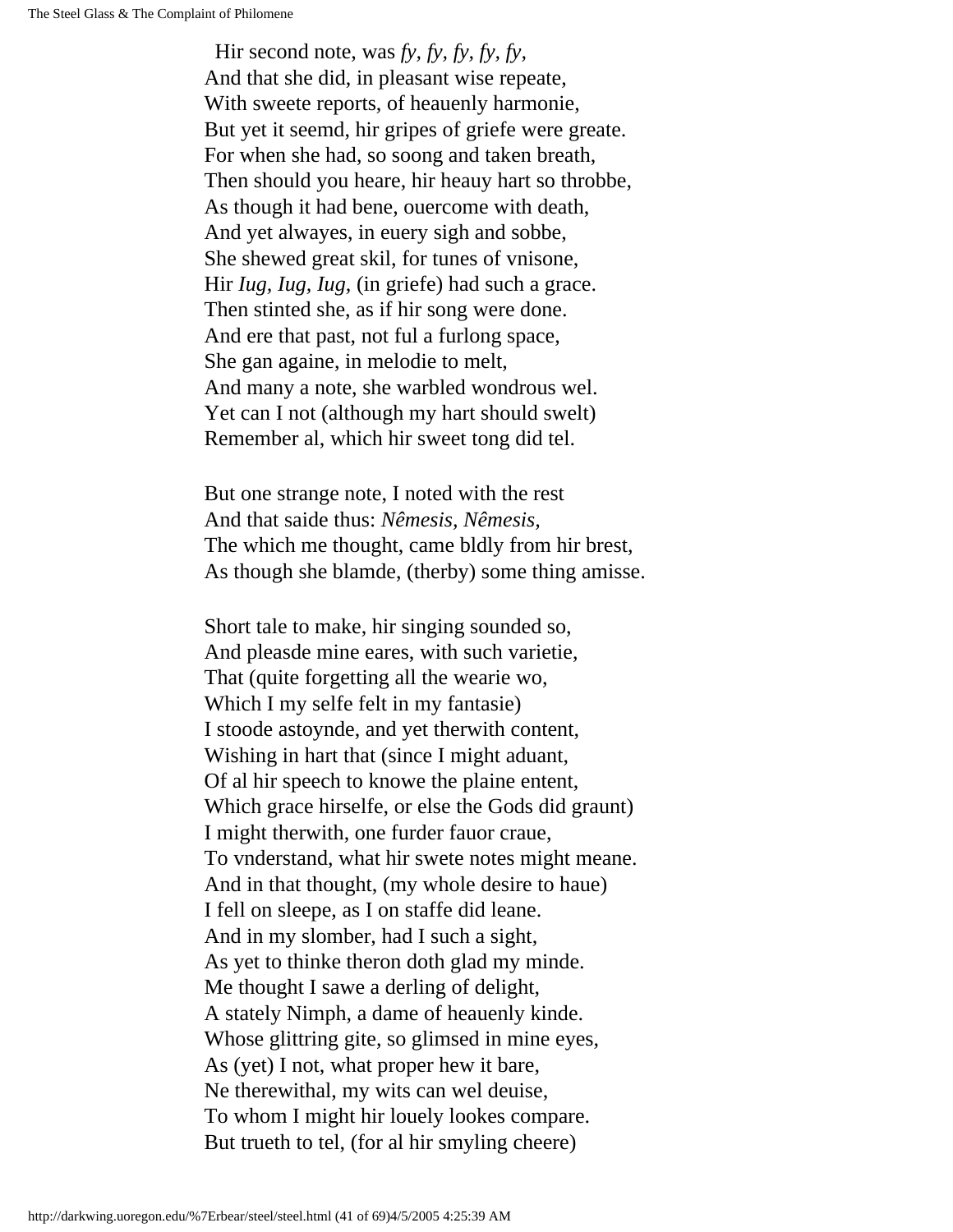She cast sometimes, a grieuous frowning glance, As who would say: by this it may appeare, That *Iust reuenge,* is *Prest for euery chance,* In hir right hand, (which to and fro did shake) She bare a skourge, with many a knottie string, And in hir left, a snaffle Bit or brake, Bebost with gold, and many a gingling ring: She came apace, and stately did she stay, And whiles I seemd, amazed very much, The courteous dame, these words to me did say: Sir Squire (quoth she) since thy desire is such, To vnderstande, the notes of *Phylomene,* (For so she hight, whom thou calst Nightingale) And what the sounde, of euery note might meane, Giue eare a while, and hearken to my tale.

The Gods are good, they heare the harty prayers, Of such as craue without a craftie wil, With fauour eke, they furder such affaires As tende to good, and meane to do none il. And since thy words, were grounded on desire, Wherby much good, and little harm can growe, They graunted haue, the thing thou didst require, And louingly, haue sent me here bylowe, To paraphrase, the piteous pleasant notes, Which *Phylomene,* doth darkely spend in spring, For he that wel, *Dan Nasoes* verses notes, Shall finde my words to be no fained thing. Giue eare (sir Squire quith she) and I wil, tel Both what she was, and how hir fortunes fel.

#### The fable of Philomela.



N *Athens* reignde somtimes, A king of worthy fame, VVho kept in courte a stately traine, *Pandyon* was his name.

And had the Gods him giuen, No holly breade of happe, (I meane such fruts as make men thinke They sit in fortunes lappe).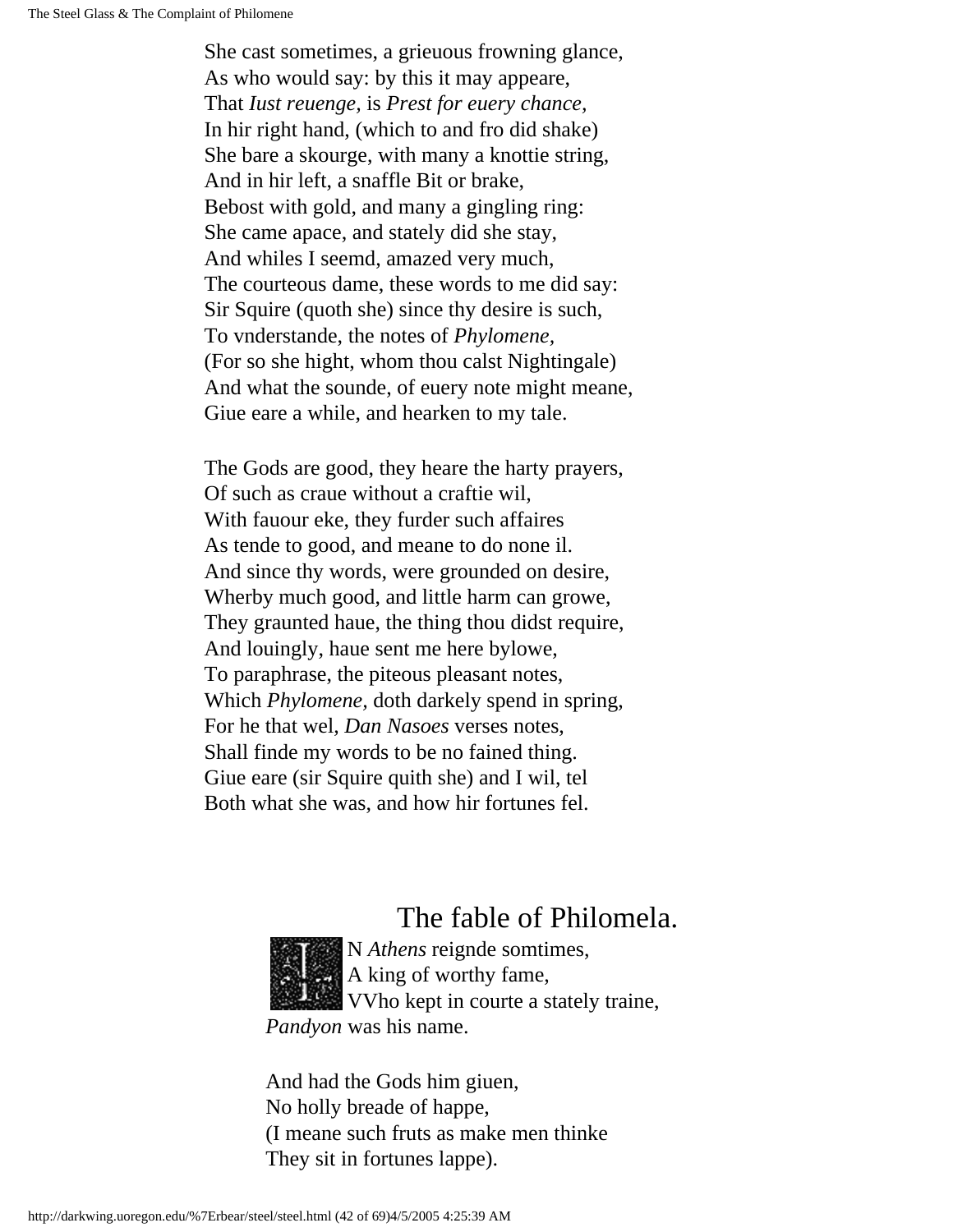Then had his golden giftes, Lyen dead with him in toombe. Ne but himselfe had none endurde, The daunger of his doome.

But smyling lucke, bewitcht, This peerelesse Prince to thinke, That poyson cannot be conueyde In draughts of pleasant drinke.

And kinde became so kind, That he two daughters had, Of bewtie such and so wel giuen, As made their father glad.

*See: see: how highest harmes, Do lurke in ripest Ioyes, How couertly doth sorow shrowde, In trymmest worldely toyes.*

These iewels of his ioy, Became his cause of care, And bewtie was the guileful bayte, VVhich caught their liues in Snare.

For *Tereus* lord of *Thrace,* Bycause he came of kings, (So weddings made for worldly welth Do seme triumphant things)

VVas thought a worthy matche, *Pandyons heire to wedde: VVhose eldest daughter chosen was, To serue this king in bedde.*

*That virgine Progne hight, And she by whom I meane, To tell this woful Tragedie, VVas called Phylomene.*

¶ The wedding rytes performde, The feasting done and past,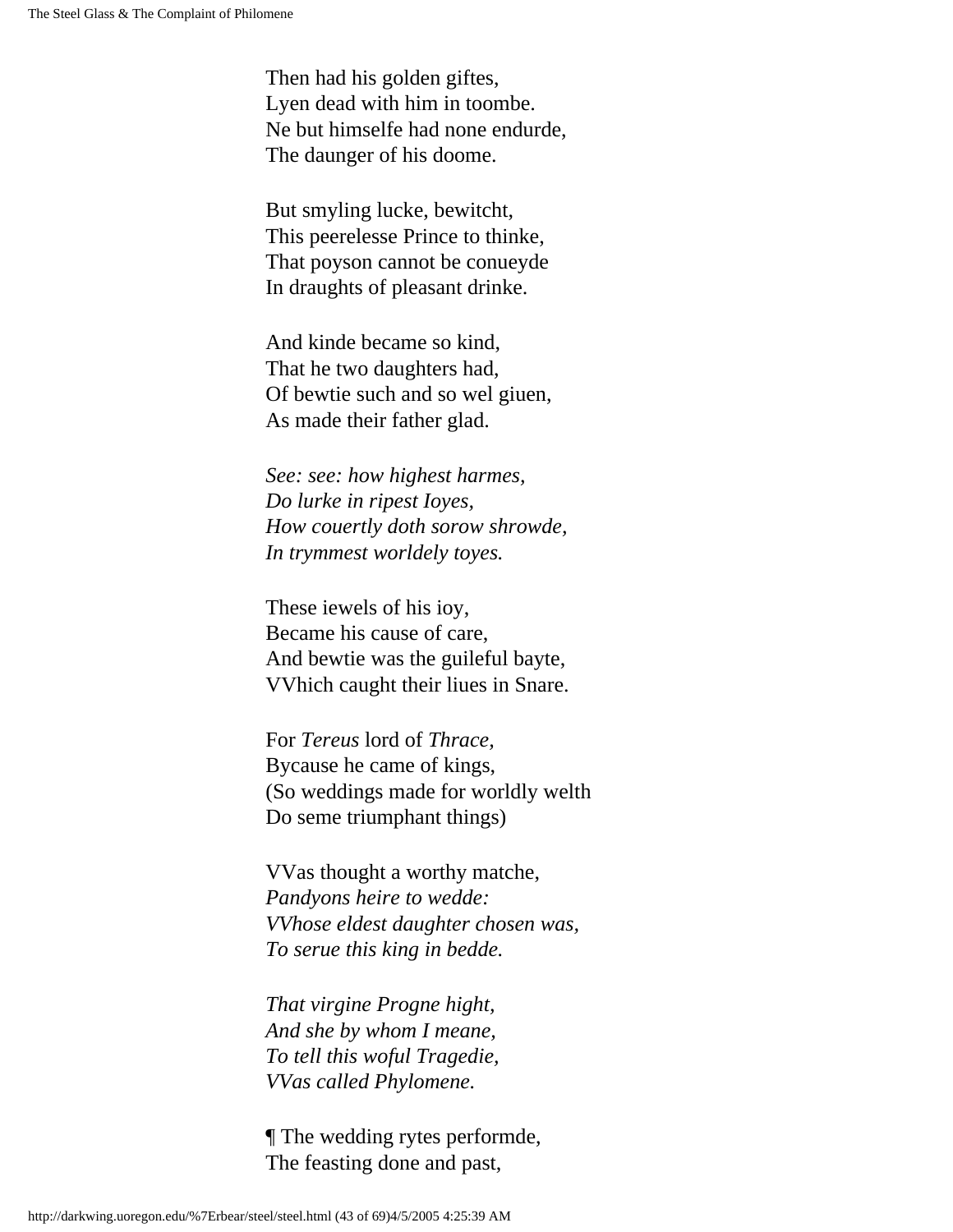To *Thrace* with his new wedded spouse He turneth at the last.

VVhere many dayes in mirth, And iolytie they spent, Both satisfied with deepe delight, And cloyde with al content.

¶ At last the dame desirde Hir sister for to see, Such coles of kindely loue did seme VVithin hir brest to be.

She praies hir Lorde, of grace, He graunts to hir request, And hoist vp saile, to seke the coaste, VVhere *Phylomene* doth rest.

He past the foming seas, And findes the pleasant porte, Of *Athens* towne, which guided him To King *Pandyons* court.

There: (louingly receivde, And) welcomde by the king, He shewde the cause, which thither then Did his ambassade bring.

His father him embrast, His sister kist his cheeke, In al the court his comming was Reioyst of euerie Greeke.

*O see the sweete deceit, Which blindeth worldly wits, How common peoples loue by lumpes, And fancie comes by fits.*

*The foe in friendly wise, Is many times embraste, And he which meanes most faith and troth By grudging is disgrast.*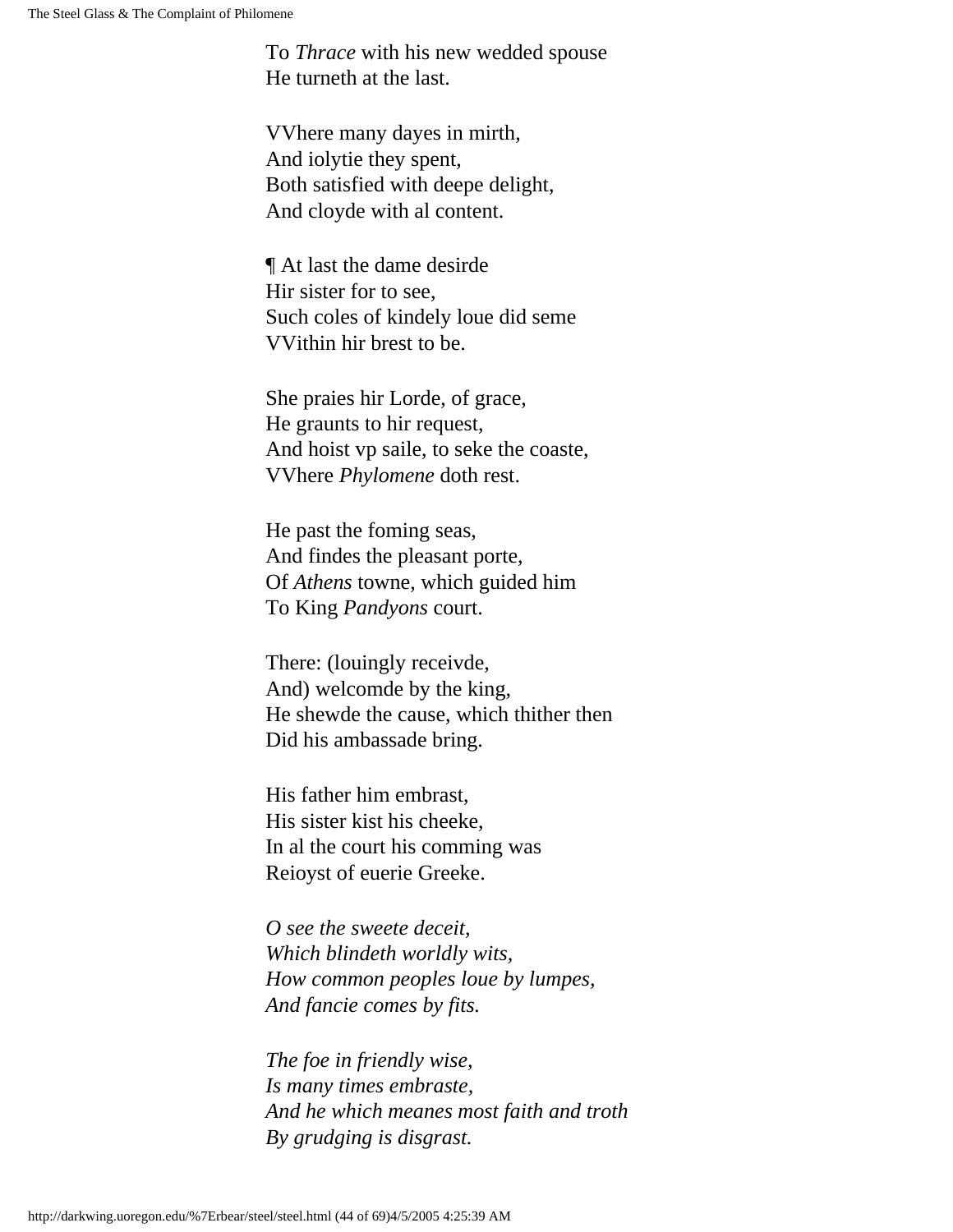¶ Faire *Phylomene* came forth In comely garments cladde, As one whom newes of sisters helth Had moued to be gladde,

Or womans wil (perhappes) Enflamde hir haughtie harte, To get more grace by crummes of cost, And princke it out hir parte.

VVhom he no sooner sawe (I meane this *Thracian* prince) But streight therwith his fancies fume All reason did conuince.

And as the blazing bronde, Might kindle rotten reeds: Euen so hir looke a secret flame, Within his bosome breedes.

He thinks al leysure long Til he (with hir) were gone, And hir he makes to moue the mirth, VVhich after made hir mone.

Loue made him eloquent And if he cravde too much, He then excusde him selfe, and saide That *Prognes* words were such.

His teares confirmed all Teares: like to sisters teares, As who shuld say by these fewe drops Thy sisters griefe appeares.

So finely could he faine, That wickednesse seemde wit, And by the lawde of his pretence, His lewdnesse was acquit.

Yea *Philomene* set forth The force of his request,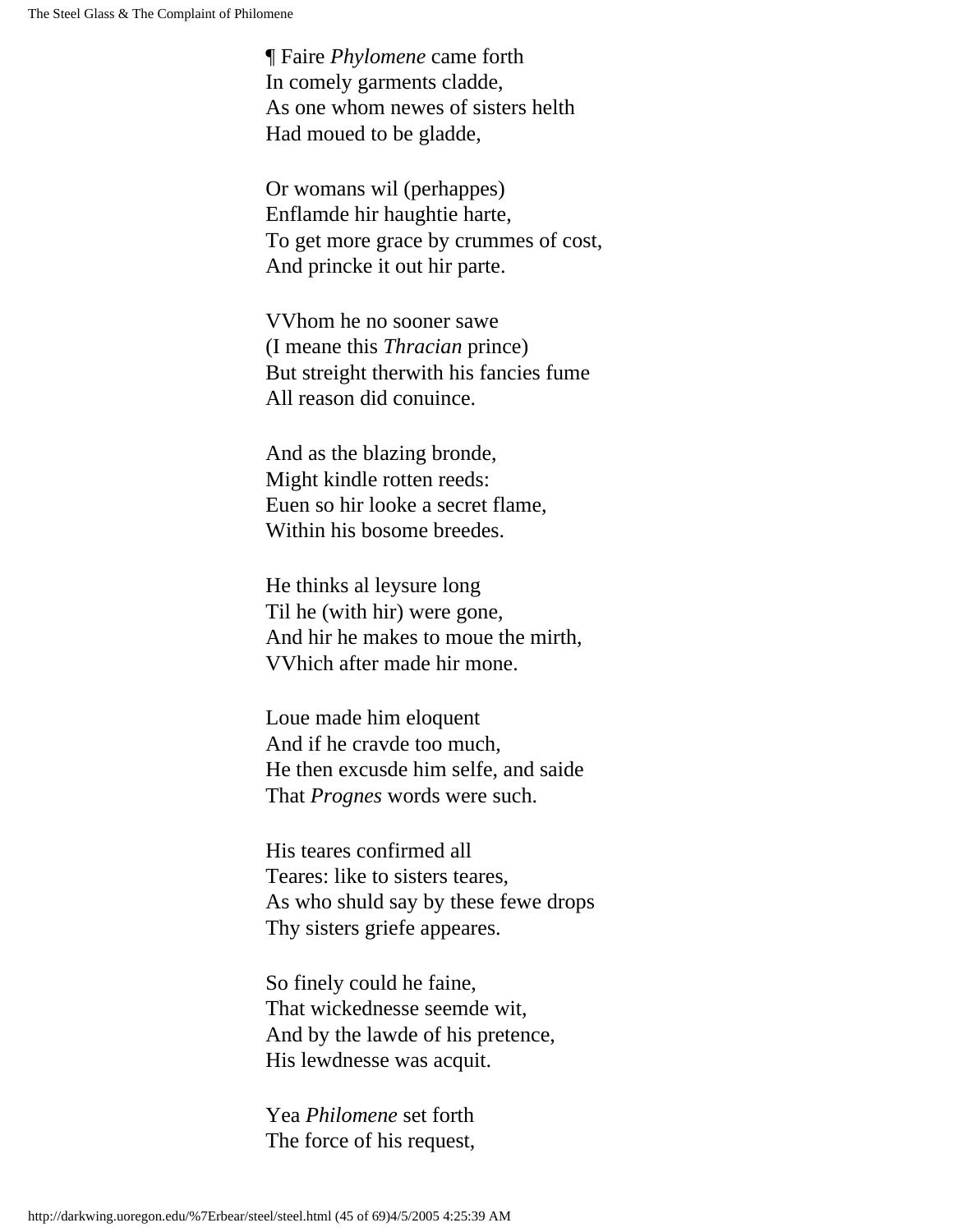And cravde (with sighes) hir fathers leaue To be hir sisters guest.

And hoong about his necke And collingly him kist, And for hir welth did seke the woe VVherof she little wist.

Meane while stoode *Tereus,* Beholding their affectes And made those pricks (for his desire[)] A spurre in al respects.

And wisht himselfe hir sire, VVhen she hir sire embrast, For neither kith nor kin could then Haue made his meaning chast.

¶ The *Grecian* king had not The powre for to denay, His own deare child, and sonne in lawe The thing that both did pray.

And downe his daughter falles, To thanke him on hir knee, Supposing that for good successe, VVhich hardest happe must be.

But (least my tale seeme long) Their shipping is preparde: And to the shore this aged Greeke, Ful princely did them guard.

There (melting into mone) He vsde this parting speech: Daughter (quoth he) you haue desire Your sister court to seech.

Your sister seemes likewise, Your companie to craue, That craue you both, and *Tereus* here The selfe same thing would haue.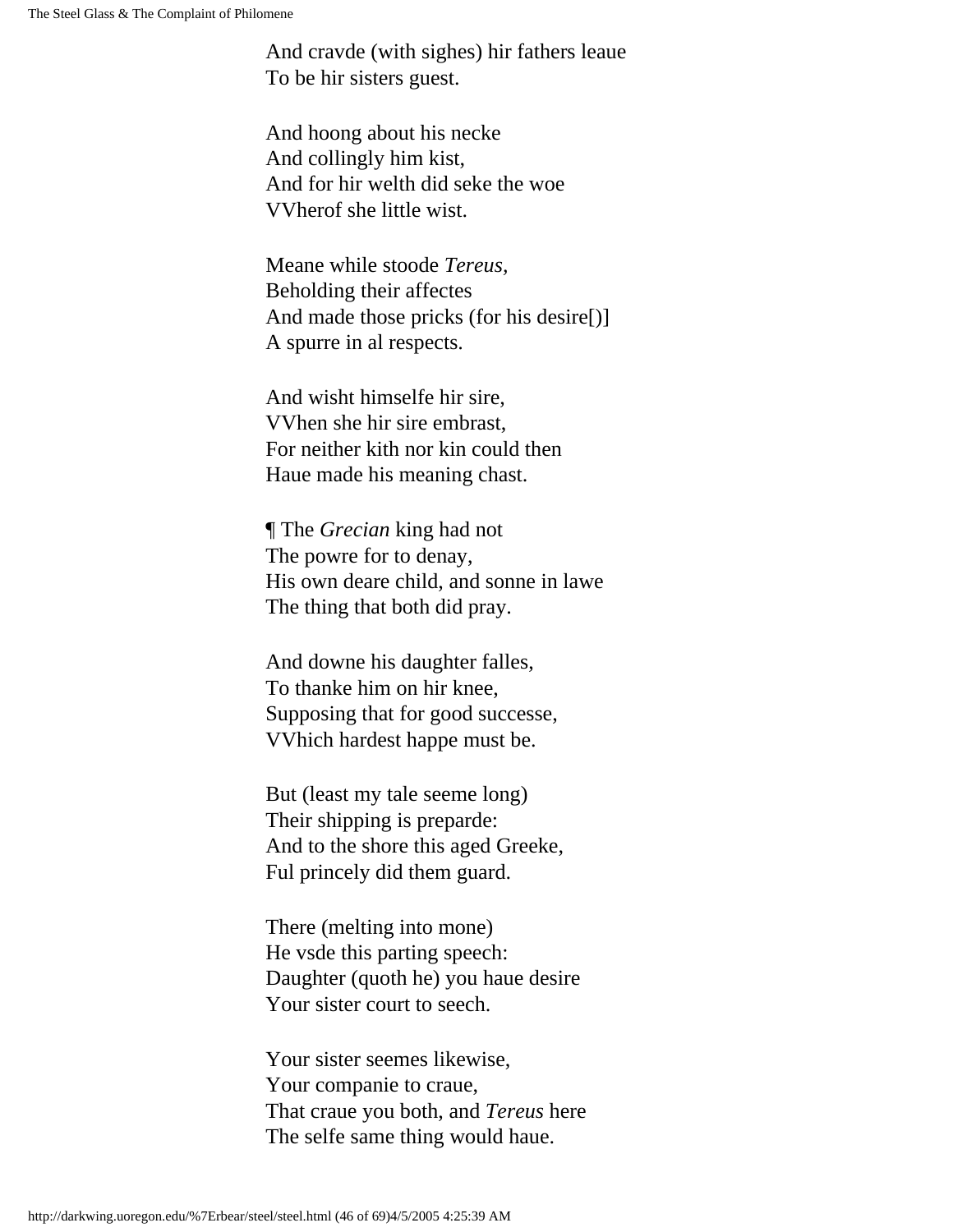Ne coulde I more withstande So many deepe desires, But this (quoth he) remember al Your father you requires,

And thee (my sonne of *Thrace,)* I constantly coniure, By faith, by kin, by men, by gods, And al that seemeth sure,

That father like, thou fende My daughter deare from scathe, And (since I count al leasure long) Returne hir to me rathe.

And thou my *Philomene,* (Quoth he) come soone againe, Thy sisters absence puts thy syre, To too much priuie paine.

Herewith he kist hir cheeke, And sent a second kisse For *Prognes* part, and (bathde with teares) His daughter doth he blisse.

And tooke the *Thracyans* hand For token of his truth, VVho rather laught his teares to scorn, Than wept with him for ruth.

The sayles are fully spredde, And winds do serue at will, And forth this traitour king conueies His praie in prison still.

Ne could the *Barbrous* bloud, Conceale his filthy fyre, *Hey: Victorie* (quoth he) my shippe Is fraught with my desire.

VVherewith he fixt his eyes, Vppon hir fearefull face, And stil behelde hir gestures all,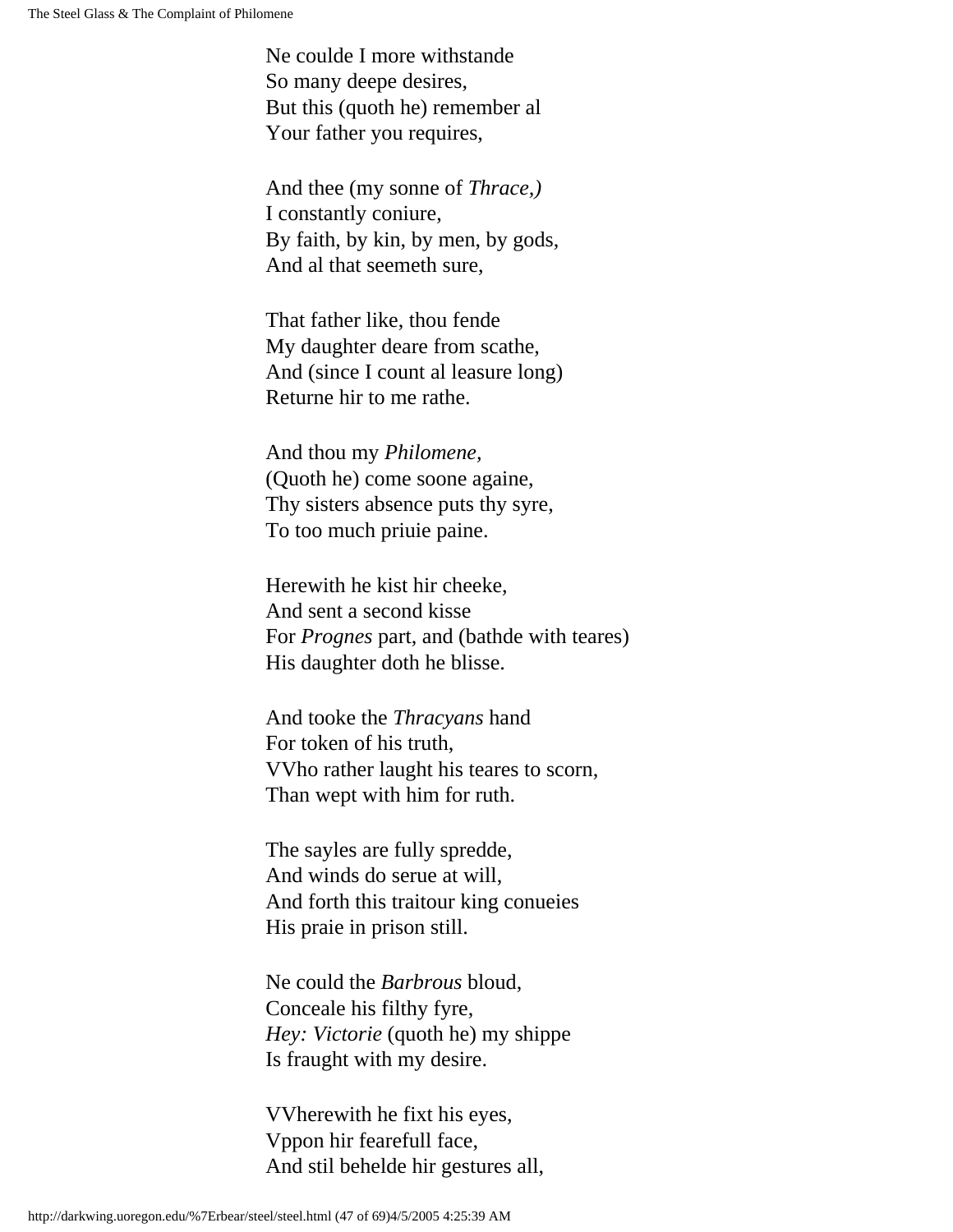And all hir gleames of grace.

Ne could he loke a side, But like the cruel catte VVhich gloating casteth many a glance Vpon the selly ratte.

¶ VVhy hold I long discourse? They now are come on lande, And forth of ship the feareful wenche He leadeth by the hande.

Vnto a selly shrowde, A sheepecote closely builte Amid the woodds, where many a lamb Their guiltlesse bloud had spilte,

There (like a lambe,) she stoode, And askte with trimbling voice, VVhere *Progne* was, whose only sight Might make hir to reioyce.

VVherewith this caytife king His lust in lewdnesse lapt, And with his filthy fraude ful fast This simple mayde entrapt.

And forth he floong the raines, Vnbridling blinde desire, And ment of hir chast minde to make A fewel for his fire.

And al alone (alone) VVith force he hir supprest, And made hir yelde the wicked weede VVhose flowre he liked best.

*What could the virgine doe? She could not runne away, Whose forward feete, his harmfull hands With furious force did stay.*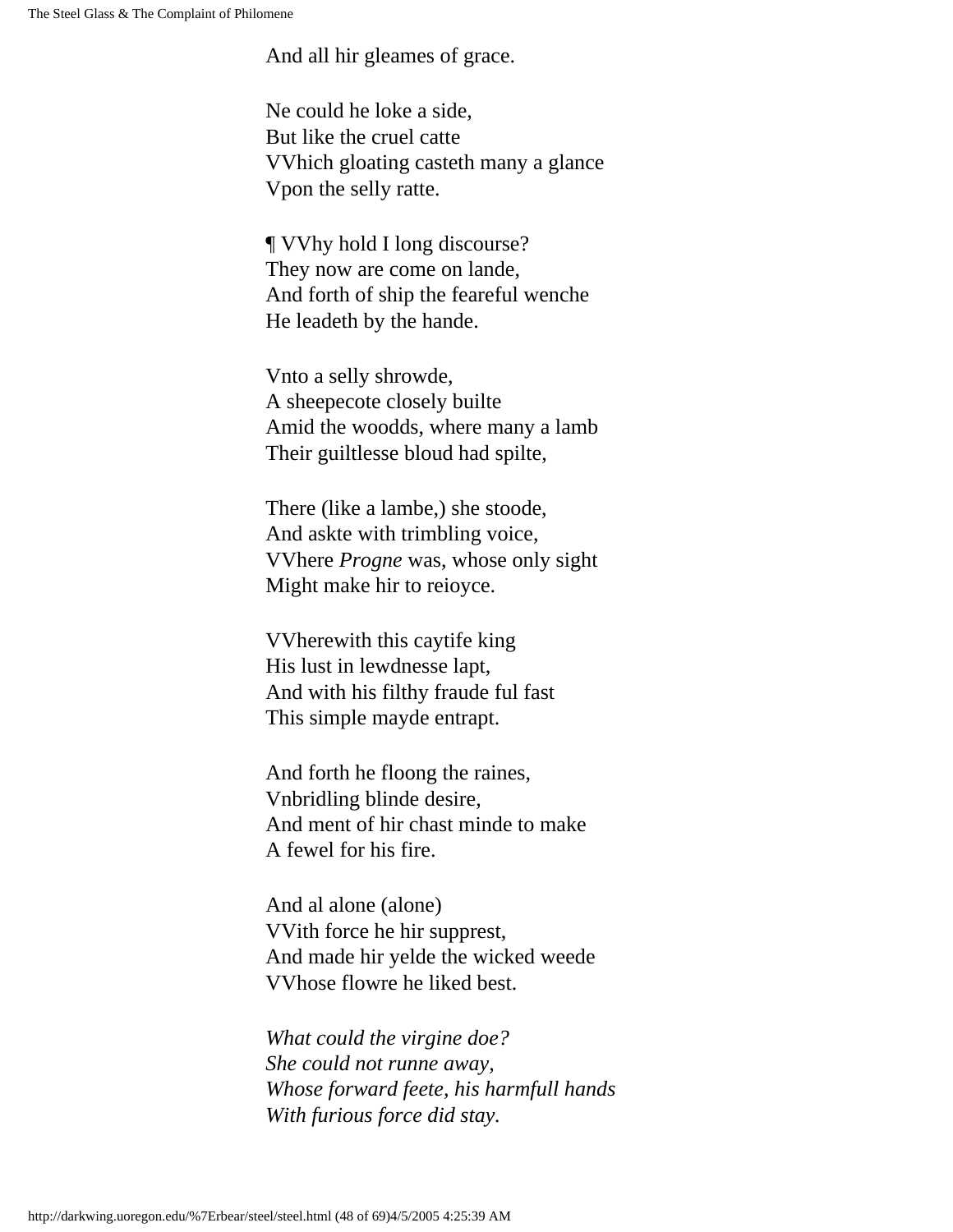*Ahlas what should she fight? Fewe women win by fight: Hir weapons were but weake (god knows) And he was much of might.*

*It booted not to crie, Since help was not at hande, And stil before hir fearful face, Hir cruel foe did stande.*

*And yet she (weeping cride) Vppon hir sisters name, Hir fathers, and hir brothers (oh) Whose facte did foyle hir fame.*

*And on the Gods she calde, For helpe in hir distresse, But al in vaine he wrought his wil Whose lust was not the lesse.*

¶ The filthie fact once done, He gaue hir leaue to geete, And there she sat much like a birde New scapte from falcons feete.

VVhose blood embrues hir selfe, And sitts in Sorie plight, Ne dare she proine hir plumes again, But feares a second flight.

At last when hart came home, Discheveld as she sate, VVith hands vphelde, she tried hir tongue, To wreake hir woful state.

*O* Barbrous *blood (quoth she) By* Barbrous *deeds disgrast, Coulde no kinde coale, nor pities sparke, Within thy brest be plaste?*

*Could not my fathers hests, Nor my most ruthful teares, My maydenhoode, not thine own yoke,*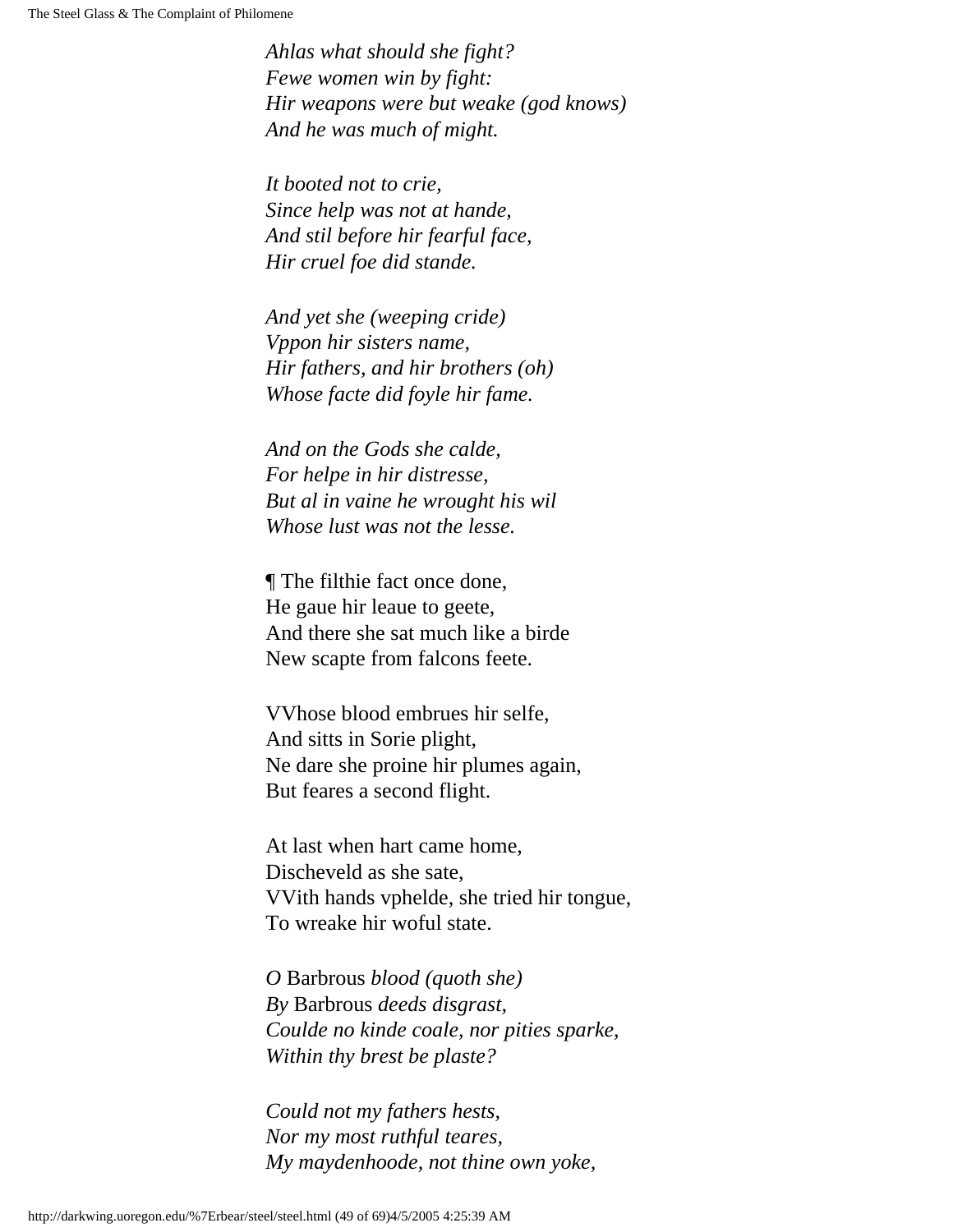*Affright thy minde with feares?*

*Could not my sisters loue Once quench thy filthy lust? Thou foilst vs al, and eke thy selfe, We griev'd and thou unuist.*

*By thee I haue defilde My dearest sisters bedde By thee I compt the life but lost, Which too too long I ledde.*

*By thee (thou* Bigamus) *Our fathers griefe must growe, Who daughters twain, (and two too much) Vppon thee did bestowe.*

*But since my faulte, thy facte, My fathers iust offence, My sisters wrong, with my reproche, I cannot so dipence.*

*If any Gods be good If right in heauen do raigne, If right or wrong may make reuenge, Thou shalt be paide againe.*

*And (wicked) do thy wurst, Thou canst no more but kil: And oh that death (before this gilte) Had ouercome my will.*

*Then might my soule beneath, Haue triumpht yet and saide, That though I died discontent, I livde and dide a mayde.*

¶ Herewith hir swelling sobbes, Did tie hir tong from talke, Whiles yet the *Thracian tyrant* (there) To heare these words did walke.

And skornefully he cast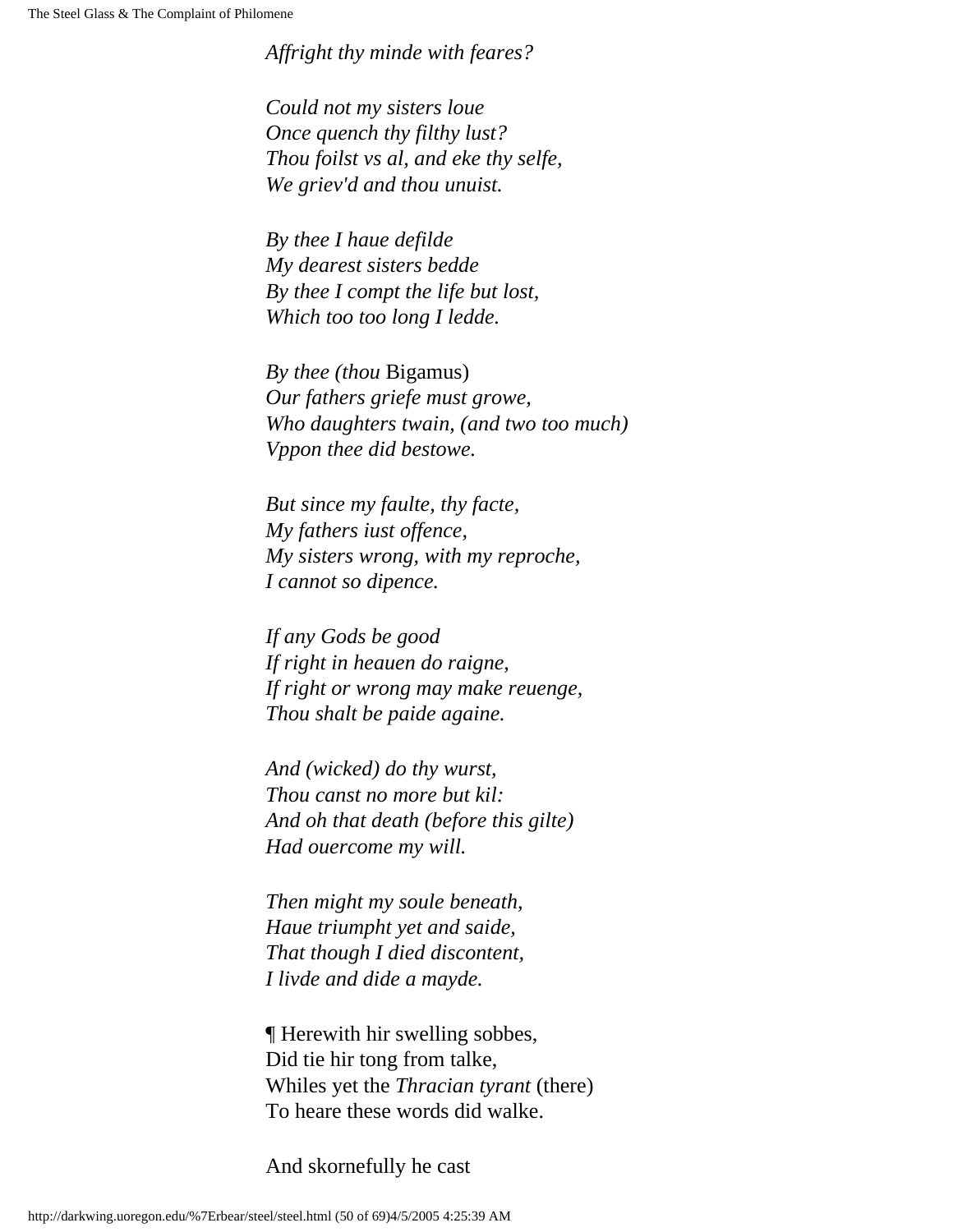At hir a frowning glaunce, VVhich made the mayde to striue for spech, And stertling from hir traunce,

¶ *I wil reuenge (quoth she) For here I shake off shame, And wil (my selfe) bewray this facte Therby to foile thy fame.*

*Amidde the thickest throngs (If I haue leaue to go) I will pronounce this bloudie deede, And blotte thine honour so.*

*If I in deserts dwel, The woods, my words shal heare, The holts, the hilles, the craggie rocks, Shall witnesse with me beare.*

*I will so fil the ayre With noyse of this thine acte, That gods and men in heauen and earth Shal note the naughtie facte.*

¶ These words amazde the king, Conscience with choller straue, But rage so racte his restles thought, That now he gan to raue.

And from his sheath a knife Ful despratly he drawes, VVherwith he cut the guiltlesse tong Out of hir tender iawes.

The tong that rubde his gall, The tong that tolde but truthe, The tong that movde him to be mad, And should haue moued ruth.

And from his hand with spight This trustie tongue he cast, VVhose roote, and it (to wreake this wrong) Did wagge yet wondrous fast. So stirres the serpents taile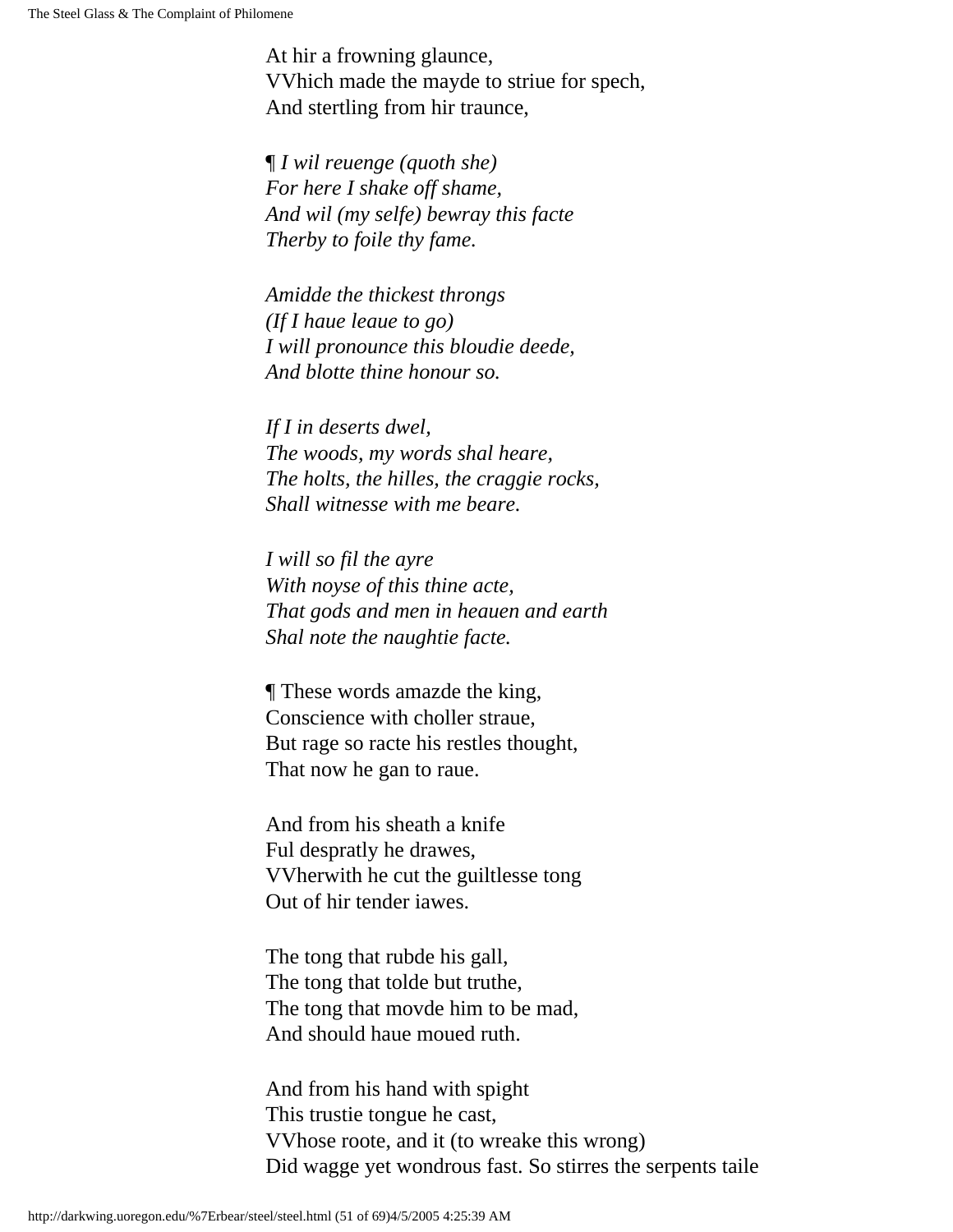VVhen it is cut in twaine, And so it seemes that weakest willes, (By words) would ease their paine.

I blush to tell this tale, But sure best books say this: That yet the butcher did not blush Hir bloudy mouth to kisse.

And ofte hir bulke embrast, And ofter quencht the fire, VVhich kindled had the furnace first, Within his foule desire.

Not herewithal content, To *Progne* home he came, VVho askt him streight of *Philomene:* He fayning grife of game,)

Burst out in bitter teares, And sayde the dame was dead, And falsly tolde, what wery life Hir father (for hir) ledde.

The *Thracian* Queene cast off Hir gold, and gorgeous weede, And drest in dole, bewailde hir death VVhom she thought dead in deede.

A sepulchre she builds, (But for a living corse,) And praide the gods on sisters soule To take a iust remorse:

And offred sacrifice, To all the powers aboue. Ah traiterous *Thracian Tereus,* This was true force of loue.

¶ The heauens had whirld aboute Twelue yeeres in order due And twelue times euery flowre and plant,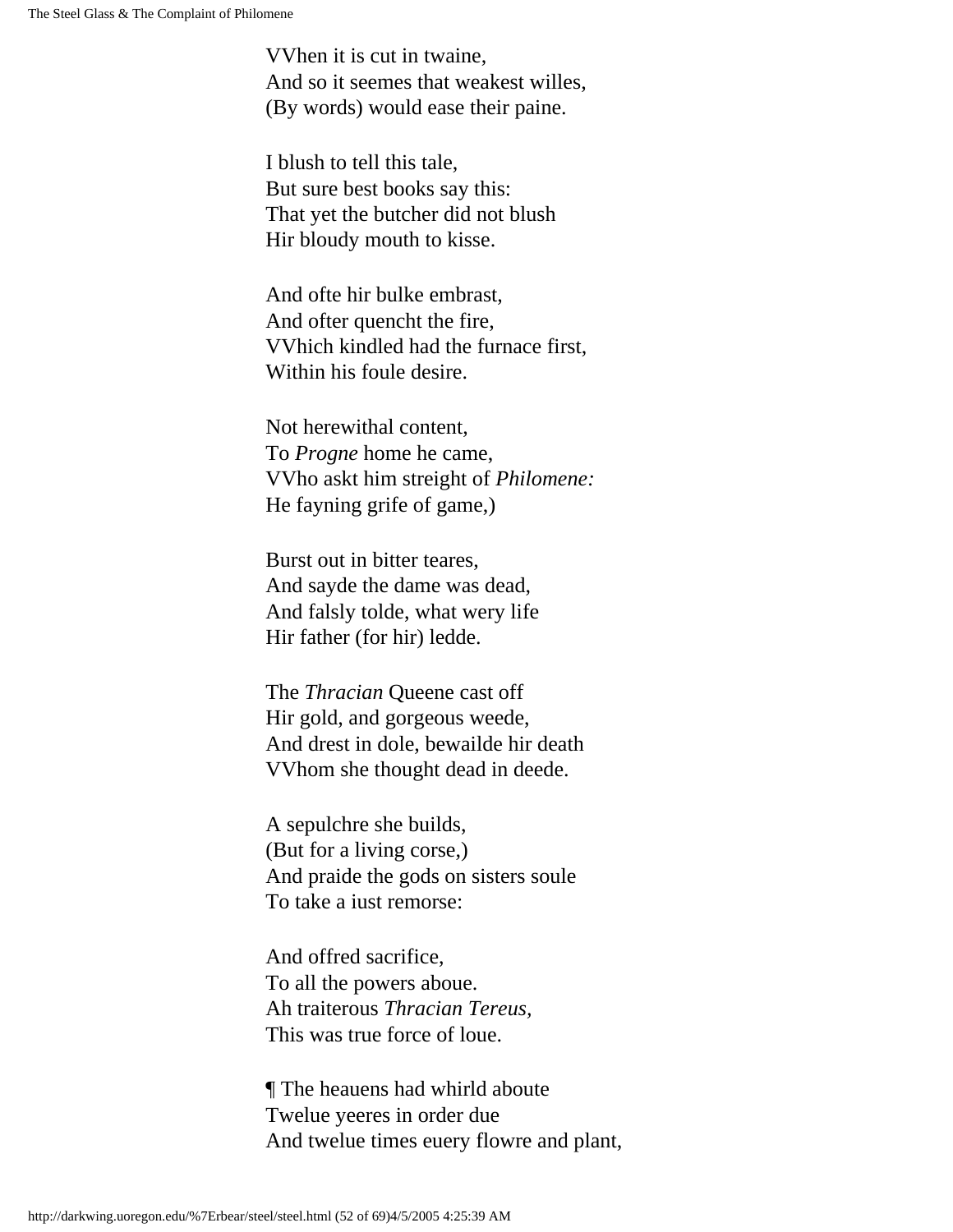Their liueries did renew,

VVhiles *Philomene* full close In shepcote stil was clapt, Enforst to bide by stonie walles VVhich fast (in hold) hir hapt.

And as those walles forbadde Hir feete by flight to scale, So was hir tong (by knife) restrainde, For to reueale this rape

No remedie remaynde But onely womans witte, VVhich sodainly in queintest chance, Can best it selfe acquit.

*And* Miserie *(amongst) Tenne thousand mischieues moe, Learnes pollicie in practises, As proofe makes men to knowe.*

VVith curious needle worke, A garment gan she make, Wherin she wrote what bale she bode, And al for bewties sake.

This garment gan she giue To trustie Seruants hande, VVho streight conueid it to the queen Of *Thracian Tirants* lande.

VVhen *Progne* red the writ, (A wondrous tale to tell) She kept it close: though malice made Hir venging hart to swell.

And did deferre the deede, Til time and place might serue, But in hir minde a sharpe reuenge, She fully did reserue.

*O silence seldome seene,*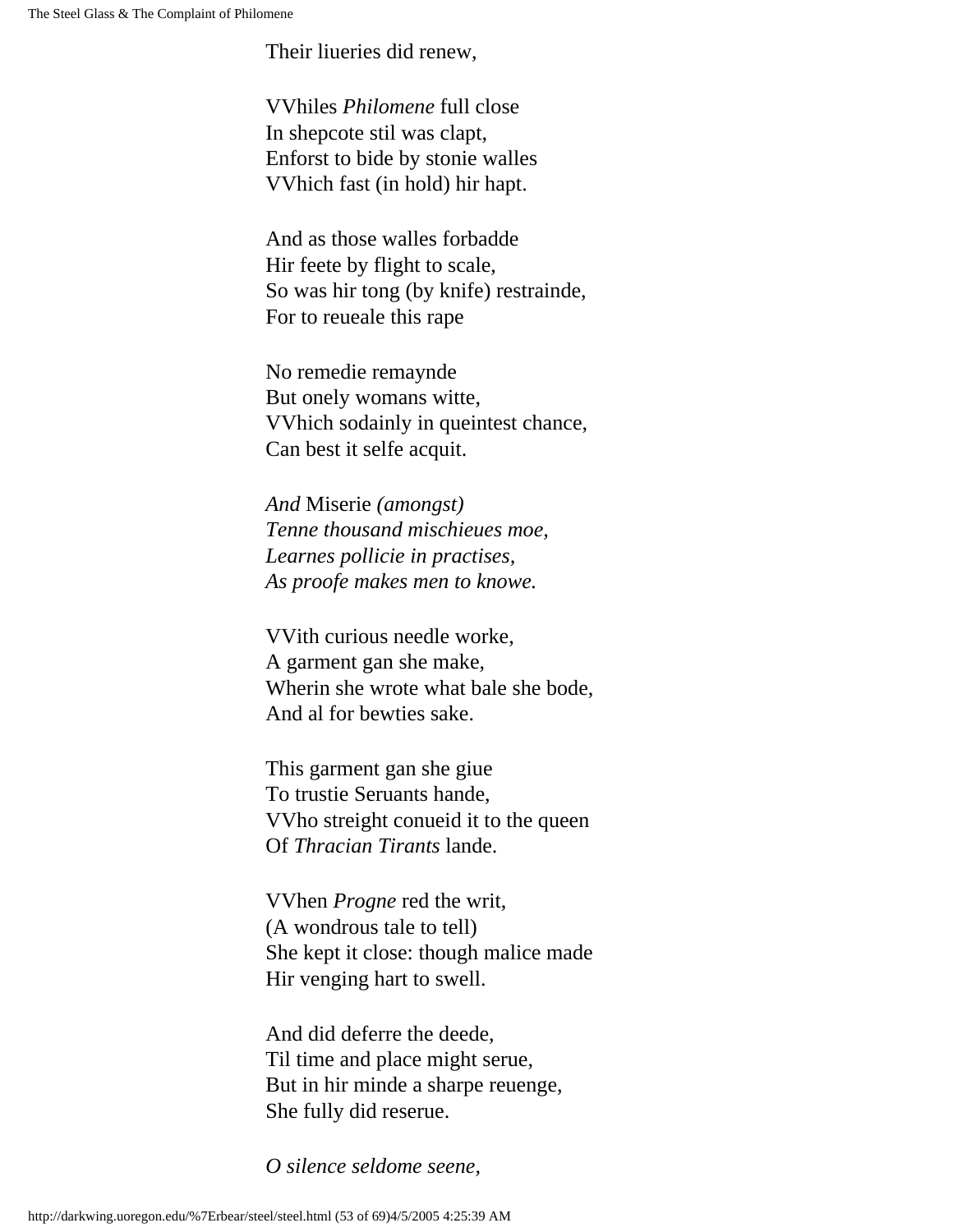*That women counsell keepe, The cause was this, she wakt hir wits And lullde hir tong on sleepe.*

I speake against my sex, So haue I done before, But truth is truth, and muste be tolde Though daunger keepe the dore.

The thirde yeres rytes renewed, VVhich *Bacchus* to belong, And in that night the queene prepares Reuenge for al hir wrongs.

She (girt in *Bacchus* gite) VVith sworde hir selfe doth arme, VVith wreathes of vines about hir browes And many a needles charme.

And forth in furie flings, Hir handmaides following fast, Vntil with hastie steppes she founde The shepecote at the last.

There howling out aloude, As *Bacchus* priests do crie, She brake the dores, and found the place VVhere *Philomene* did lye.

And toke hir out by force, And drest hir *Bacchus* like, And hid hir face with boughes and leaues (For being knowen by like.)

And brought hir to hir house, But when the wretch it knewe, That now againe she was so neere To *Tereus* vntrue.

She trembled oft for dread, And lookt like ashes pale. But *Progne* (now in priuie place)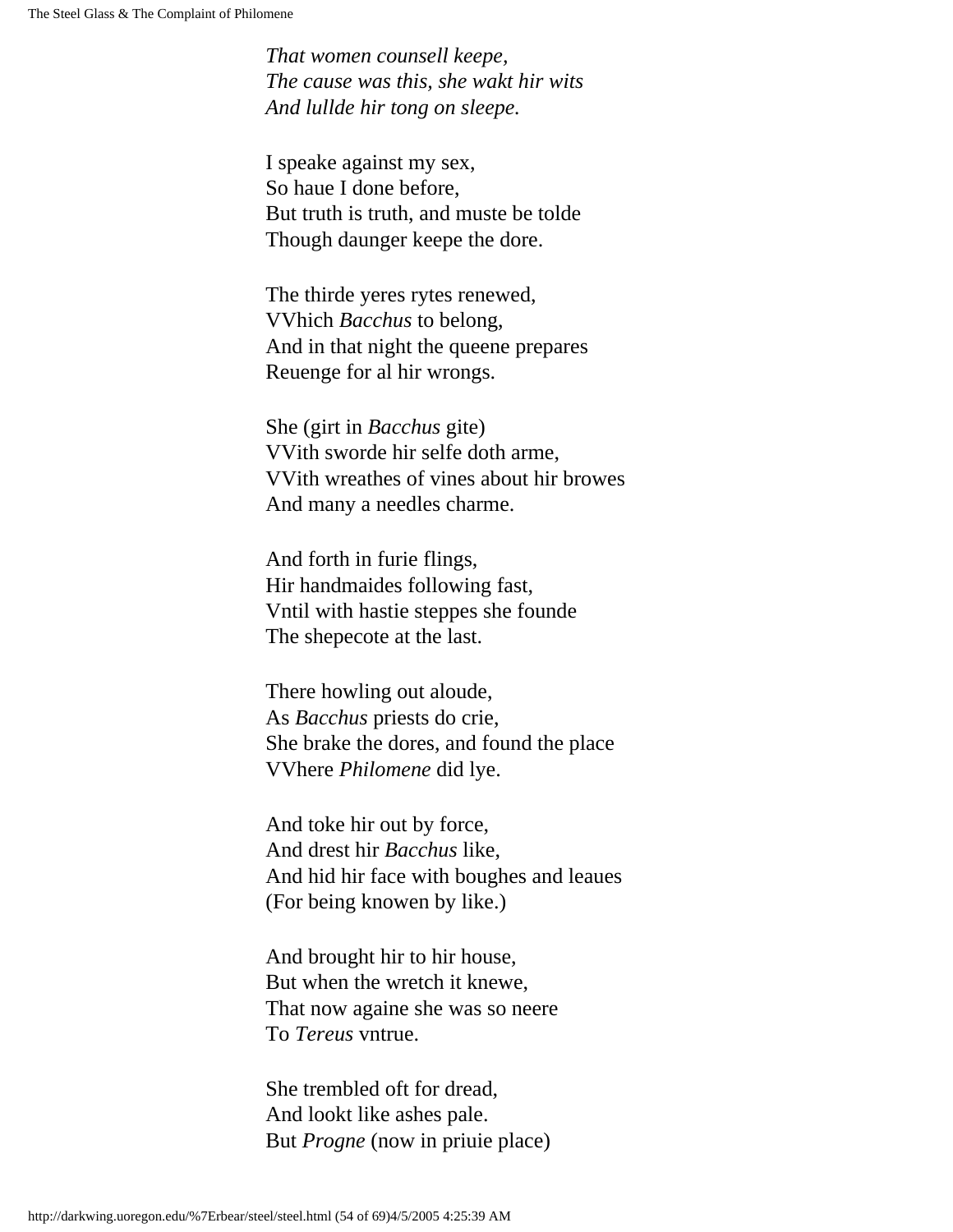Set silence al to sale,

And tooke the garments off, Discouering first hir face, And sister like did louingly Faire *Phylomene* embrace.

There she (by shame abasht) Held downe hir weeping eyes, As who should say: *Thy right (by me) Is refte in wrongful wise.*

And down on the ground she falles, VVhich ground she kist hir fill, As witnesse that the filthie facte VVas done against hir wil.

And cast hir hands to heauen, In steede of tong to tell, VVhat violence the lecher vsde, And how hee did her quell.

VVherewith the Queene brake off Hir piteous pearcing plainte, And sware with sworde (no teares) to venge The crafte of this constrainte.

Or if (quoth she) there bee Some other meane more sure, More stearne, more stoute, then naked sword Some mischiefe to procure,

I sweare by al the Gods, I shall the same embrace, To wreake this wrong with bloudie hande Vppon the king of *Thrace.*

Ne will I spare to spende My life in sisters cause, In sisters? ah what saide I wretch? My wrong shall lende me lawes.

I wil the pallace burne,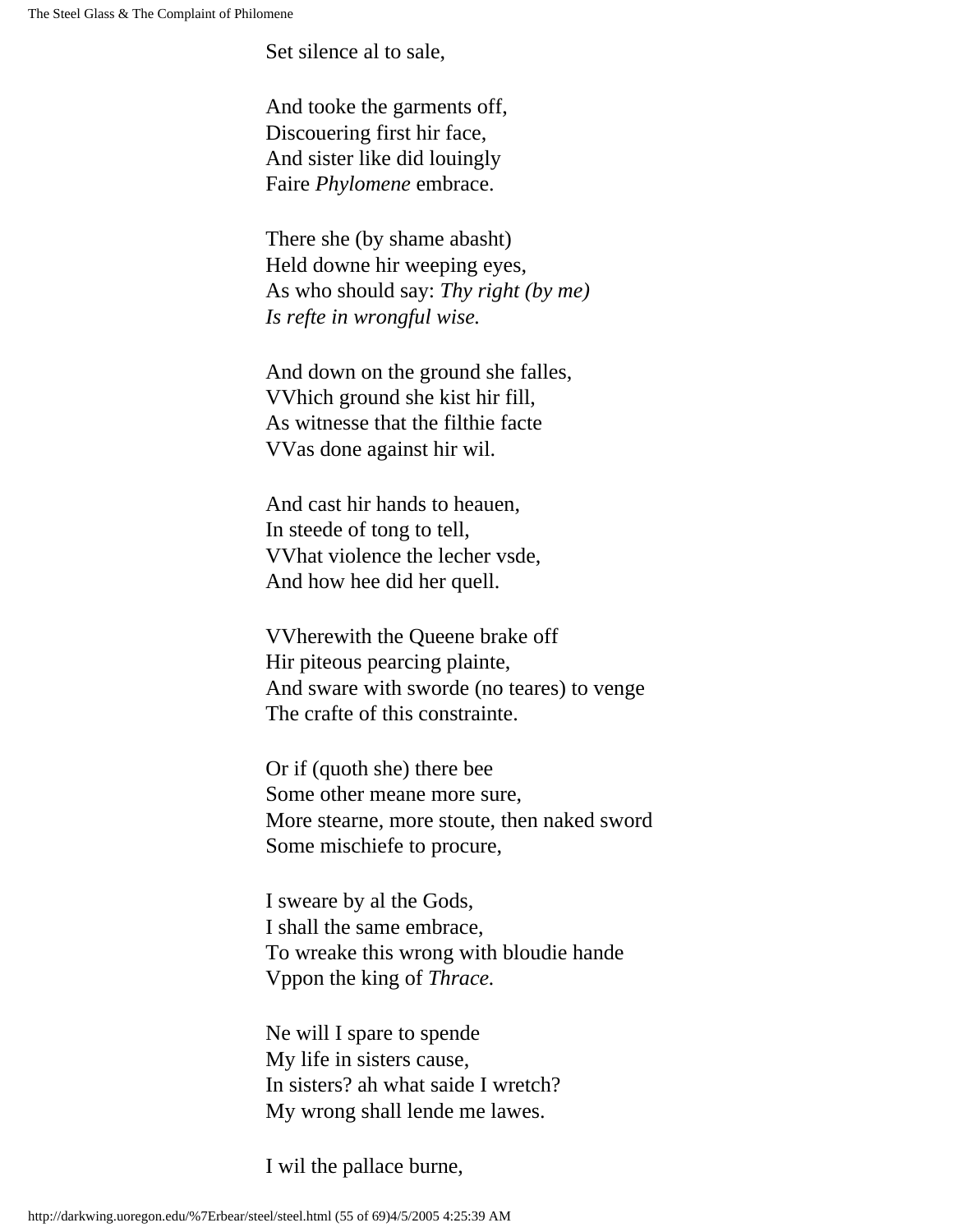VVith al the princes pelfe, And in the midst of flaming fire, VVil caste the knig him selfe.

I wil scrat out those eyes, that taught him first to lust, Or teare his tong from traitors throte, Oh that reuenge were iust.

Or let me carue with knife, the wicked Instrument, VVherewith he, thee, and me abusde (I am to mischiefe bent.)

Or sleeping let me seeke To sende the soule to hel, VVhose barbarous bones for this filthy force, Did seeme to beare the bel.

¶ These words and more in rage Pronounced by this dame, Hir little sonne came leaping in VVhich *Itis* had to name.

VVhose presence, could not please For (vewing well his face,) Ah wretch (quoth she) how like he groweth Vnto his fathers grace.

And therwithal resolvde A rare reuenge in deede VVheron to thinke (withouten words) My woful hart doth bleede.

But when the lad lokt vp, And cheerefully did smile, And hung about his mothers necke VVith easie weight therewhile,

And kist (as children vse) His angrie mothers cheeke, Her minde was movde to much remorce And mad became full meeke.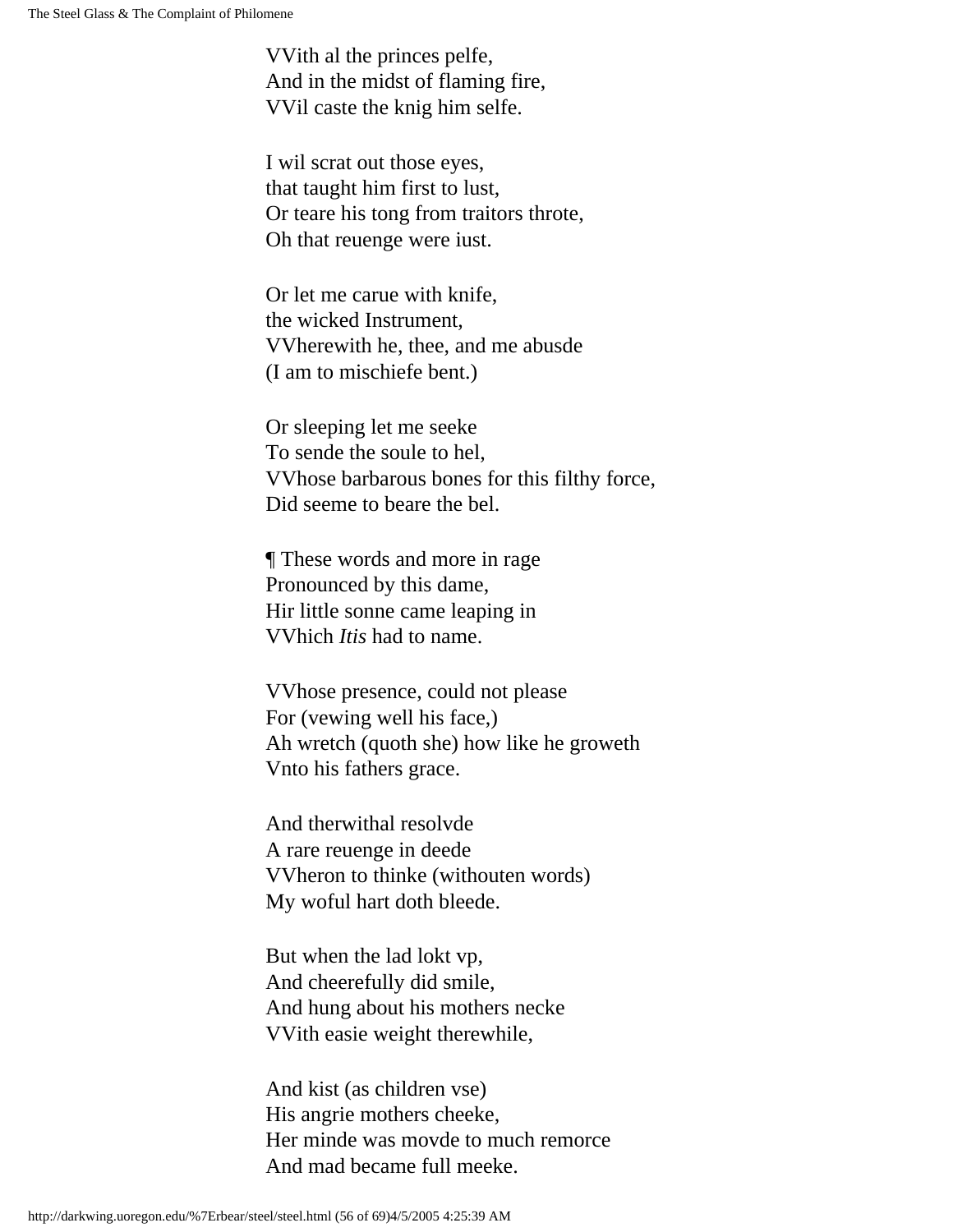Ne could she teares refrayne, But wept against hir will, Such tender rewth of innocence, Hir cruell moode did kill.

At last (so furie wrought) VVithin hir brest she felt, That too much pitie made hir minde Too womanlike to melt,

And saw hir sister sit, VVith heauy harte and cheere, And now on hir, and then on him, Full lowringly did leare,

Into these words she brust (Quoth she) why flatters he? And why againe (with tong cut out) So sadly sitteth shee?

He, mother, mother calles, She sister cannot say, That one in earnest doth lament That other whines in plaie.

*Pandions* line (quoth she) Remember stil your race, And neuer marke the subtil shewes Of any Soule in *Thrace.*

You should degenerate, If right reuenge you slake, More right reuenge can neuer bee, Than this reuenge to make.

Al il that may be thought, Al mischiefe vnder skies, VVere pietie compard to that VVhich *Tereus* did deuise.

¶ She holds no longer hande,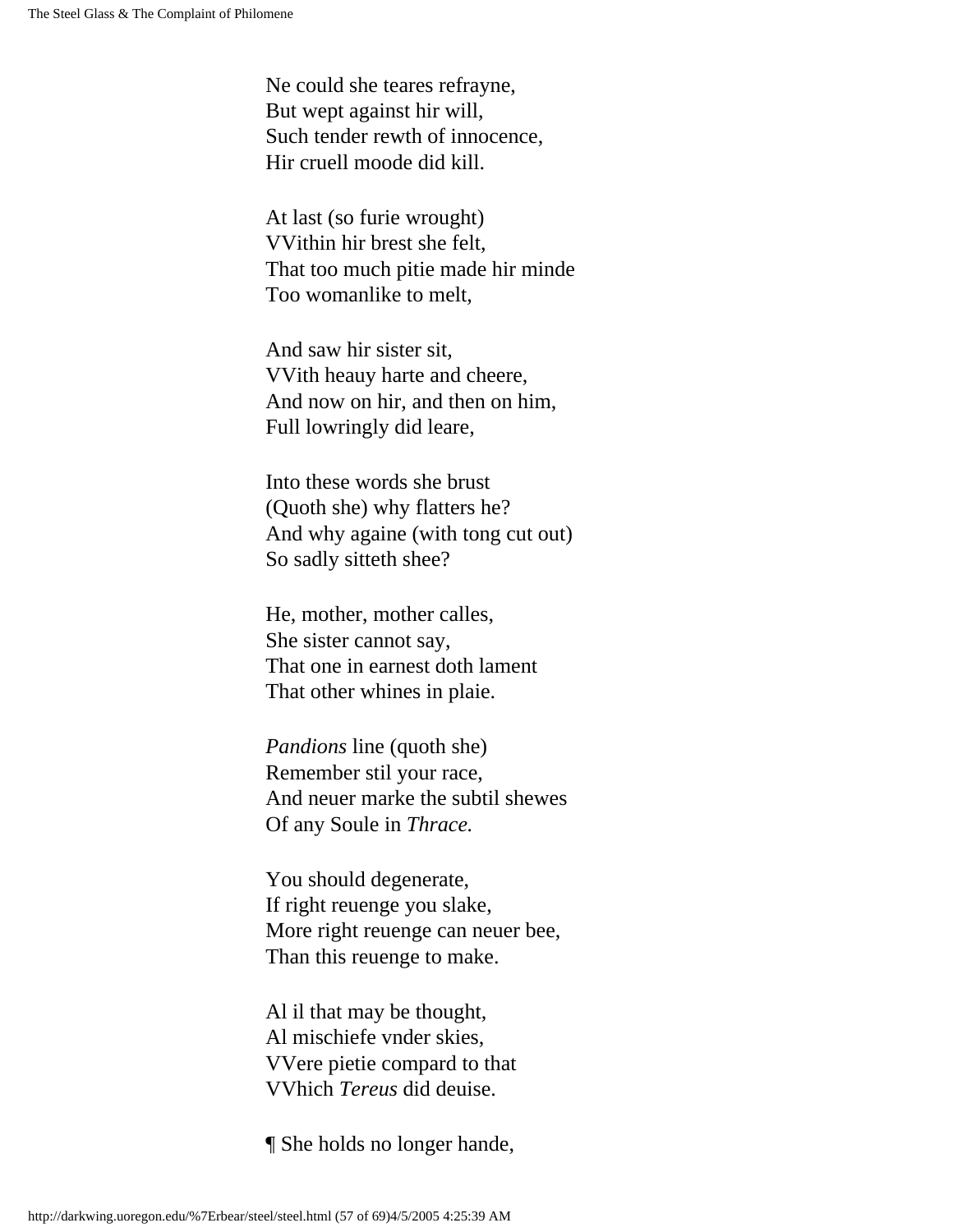but *(Tygerlike)* she toke The little boy ful boistrously VVho now for terror quooke

And (crauing mothers helpe,) She (mother) toke a blade, And in hir sonnes smal tender hart And open wound she made.

The cruel dede dispatcht, Betwene the sisters twaine They tore in pieces quarterly The corps which they had slaine.

Some part, they hoong on hooks, The rest they laide to fire, And on the table caused it, Be set before they fire.

And counterfaite a cause (as *Grecians* order then) That at such feasts; (but onely one) They might abide no men.

He knowing not their crafte, Sat downe alone to eat, And hungerly his owne warme bloud Deuoured then for meate.

His ouersight was such, That he for *Itis* sent, VV[h]ose murdered members in his mawe, He priuily had pent.

No longer *Progne* then, Hir ioy of griefe could hide, The thing thou seekst (o wretch quoth she) VVithin thee doth abide.

VVherwith (he waxing wroth) And searching for his sonne) Came forth at length, faire *Philomene* By whom the griefe begonne,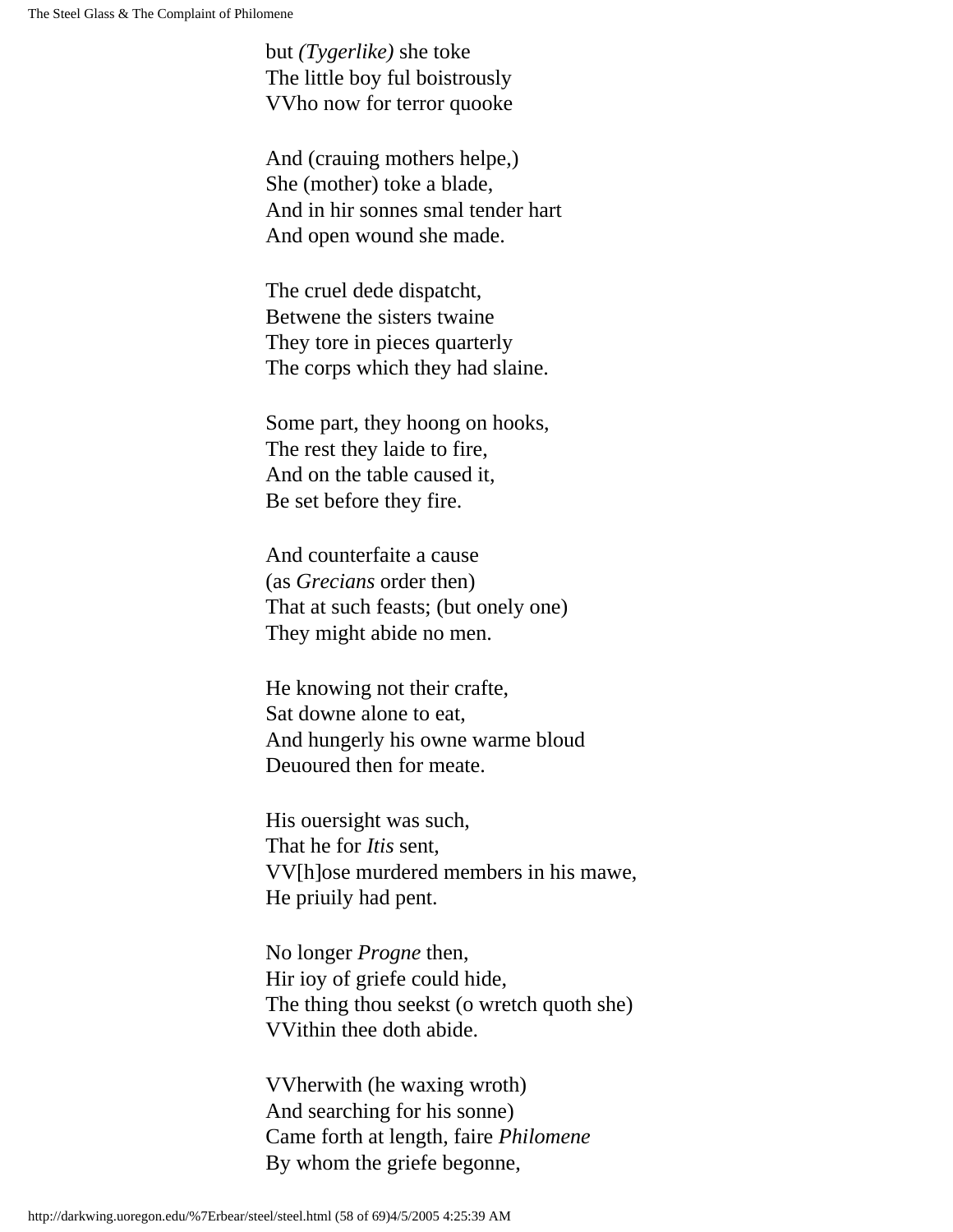And clokt in *Bacchus* copes, VVherwith she then was cladde,) In fathers bosom cast the head Of *Itis* selly ladde:

Nor euer in hir life Had more desire to speake, Than now: wherby hir madding mood Might al hir malice wreake.

¶ The *Thracian* prince stert vp, VVhose hart did boyle in brest, To feele the food, and see the sawce, VVhich he could not digest.

And armed (as he was) He followed both the *Greekes,* On whom (by smarte of sword, and flame) A sharpe reuenge he sekes.

But when the heauenly benche, These bloudie deedes did see, And found that bloud stil couits bloud And so none ende could be.

They then by their forsight Thought meete to stinte the strife, And so restraind the murdring king, From sister and from wife.

So that by their decree The yougest daughter fledde Into the thicks, where couertly, A cloister life she ledde.

And yet to ease hir woe, She worthily can sing, And as thou hearst, can please the eares of many men in spring.

The eldest dame and wife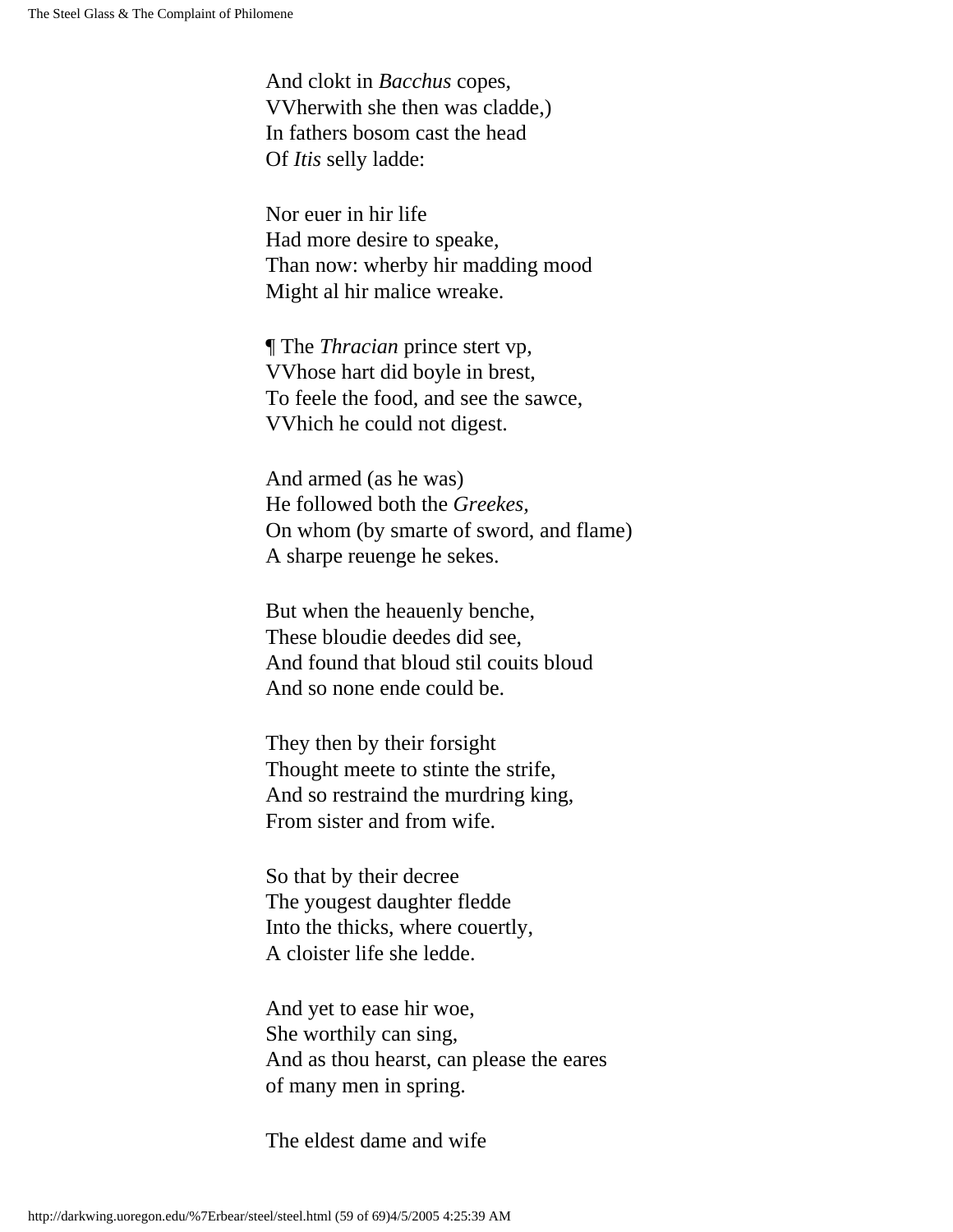A *Swallowe* was assignde, And builds in smoky chimney toppes And flies against the winde.

The king him selfe condemnde, A *Lapwing* for to be, VVho for his yong ones cries alwais, Yet neuer can them see.

The lad a Pheasant cocke For his degree hath gaind, VVhose blouddie plumes declare the bloud VVherwith his face was staind.

¶ But there to turne my tale,

The which I came to tell, The yongest dame to forrests fled, And there is dampnde to dwell.

And *Nightingale* now namde VVhich *(Philomela* hight) Delights for (feare of force againe) To sing alwayes by night.

But when the sunne to west, Doth bende his weerie course, Then *Phylomene* records the rewth, VVhich craueth iust remorse.

**1** And for hir foremost note, *Tereu Tereu,* doth sing, Complaining stil vppon the name Of that false *Thracian* king.

Much like the childe at schole VVith byrchen rodds sore beaten, If when he go to bed at night His maister chaunce to threaten,

In euery dreame he starts, And (ô good maister) cries, Euen so this byrde vppon that name, An exposition of al such notes as the nightingale dot[h] commonly vse to sing.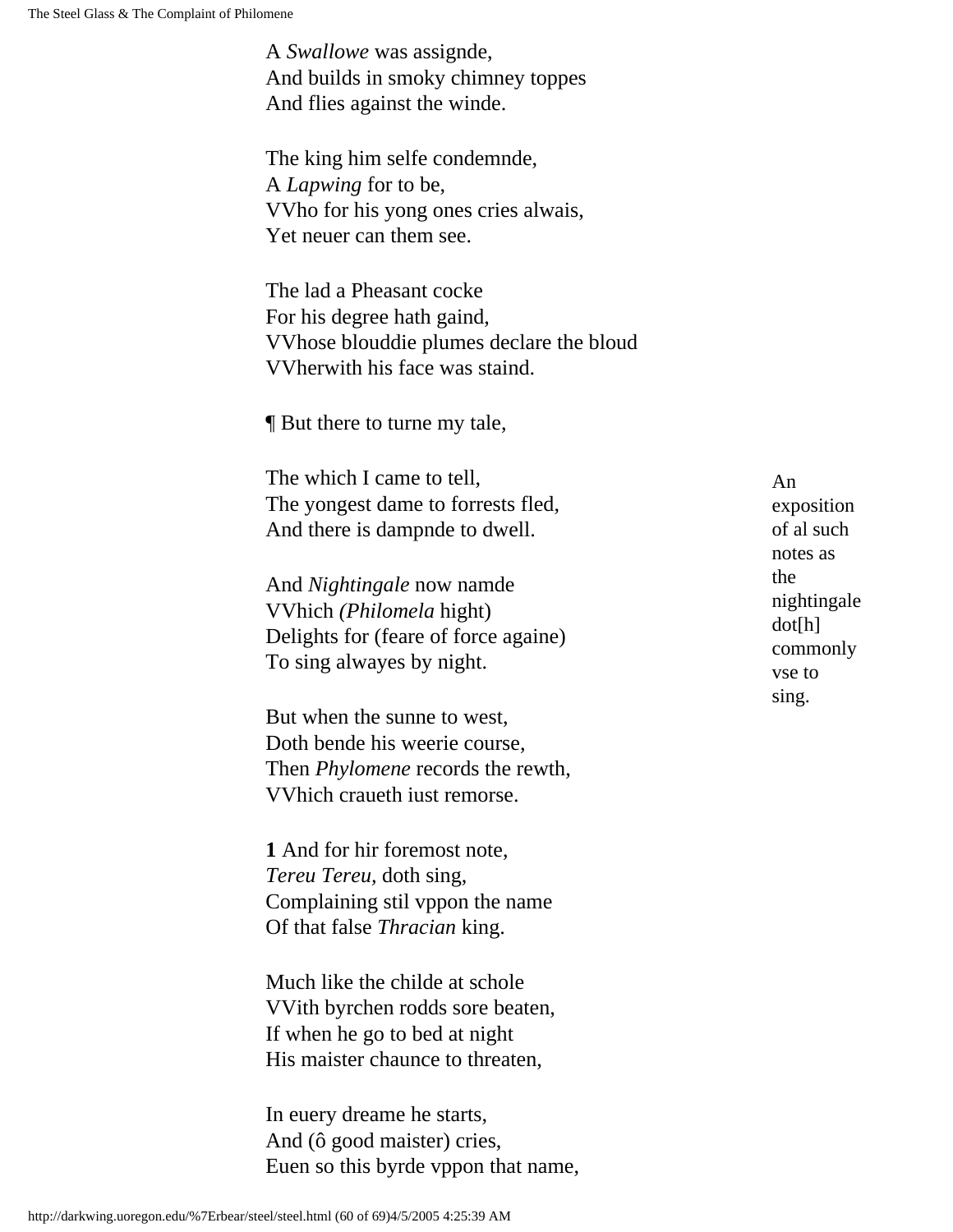hir foremost note replies.

Or as the red breast byrds, VVhome prettie Merlynes hold, Ful fast in foote, by winters night To fende themselues from colde:

Though afterwards the hauke, For pitie let them scape, Yet al that day, they fede in feare, And doubte a second rape.

And in the nexter night, Ful many times do crie, Remembring yet the ruthful plight VVherein they late did lye.

Euen so this selly byrde, Though now transformde in kinde, Yet euermore hir pangs forepast, She beareth stil in minde.

And in hir foremost note, She notes that cruel name, By whom she lost hir pleasant speech And soiled was in fame.

**2** ¶ Hir second note is *fye,* In Greeke and latine *phy,* In english *fy,* and euery tong That euer yet read I.

VVhich word declares disdaine, Or lothsome leying by Of any thing we tast, heare touche, Smel, or behold with eye.

In tast, phy sheweth some sowre. In hearing, some discorde, In touch, some foule or filthy toye, In smel, some sent abhorde.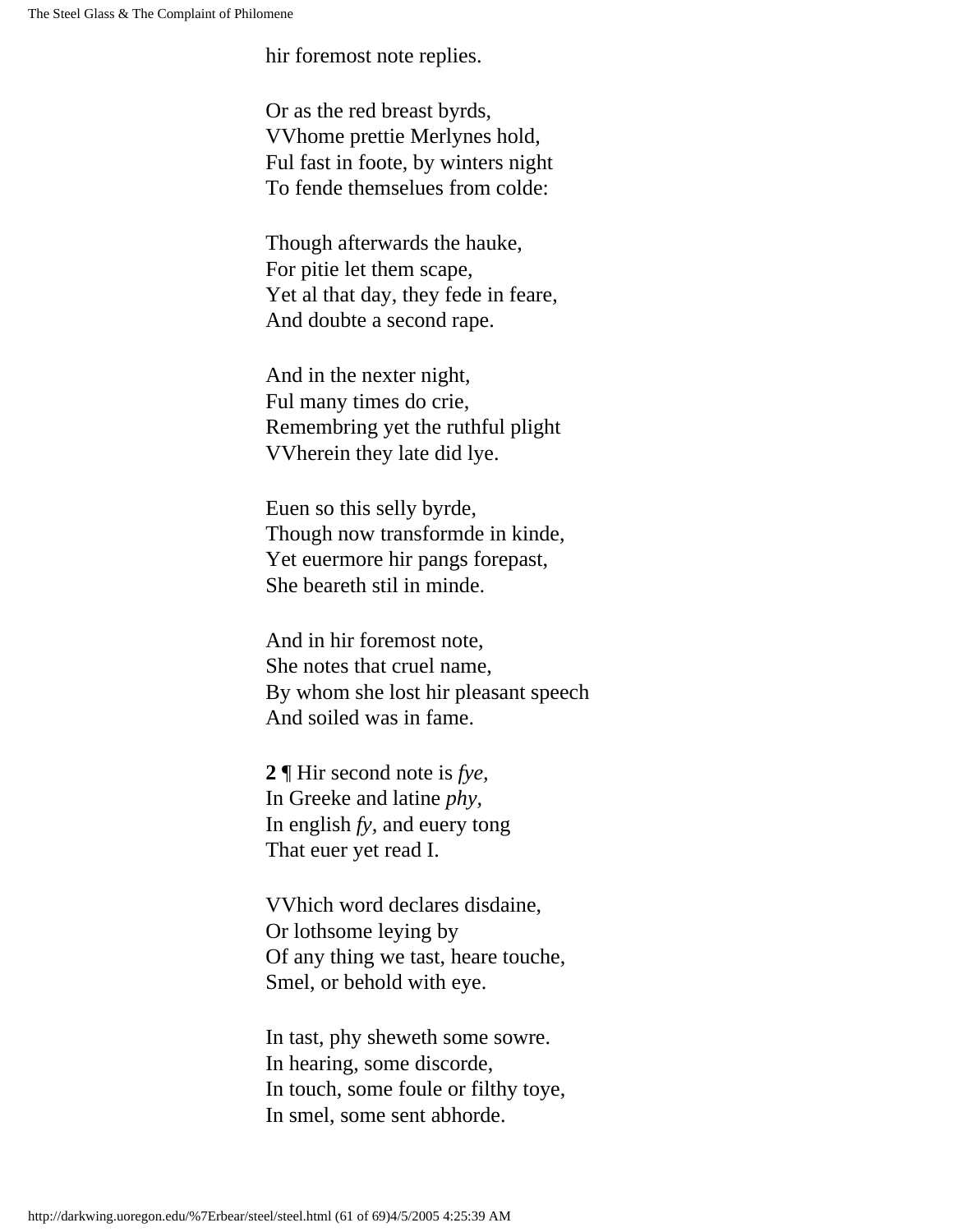In sight, some lothsome loke, And euery kind of waie, This byword phy betokneth bad, And to cast things away.

So that it seemes hir well, *Phy, phy, phy, phy,* to sing, Since *phy* befytteth him so well In euery kind of thing.

Phy filthy lecher lewde, Phy false vnto thy wife, Phy coward phy, (on womankinde) To vse thy cruel knife.

Phy for thou wert vnkinde, Fye fierce, and foule forsworne, Phy monster made of murdring mould VVhose like was neuer borne.

Phy agony of age, Phy ouerthrowe of youth, Phy mirrour of mischeuousnesse, Phy, tipe of al vntruth.

Phy fayning forced teares, Phy forging fyne excuse, Phy periury, fy blasphemy, Phy bed of al abuse.

These phyes, and many moe, Pore *Philomene* may meane, And in hir selfe she findes percase, Some *phy* that was vncleane.

For though his fowle offence, May not defended bee, Hir sister yet, and she transgrest, Though not so deepe as he.

His doome came by deserte. Their deedes grewe by disdaine, But men must leaue reuenge to Gods.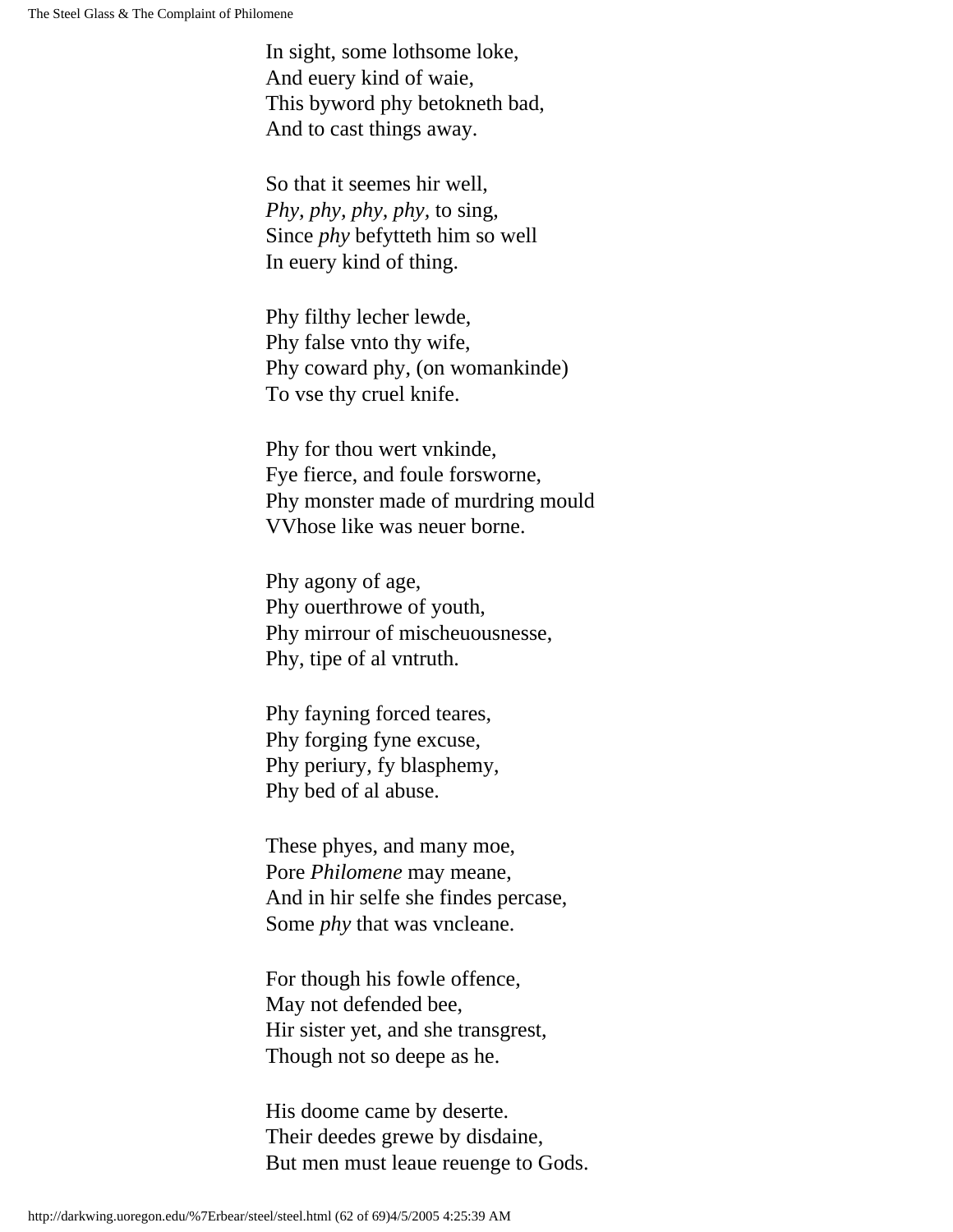VVhat wrong soeuer raigne.

Then *Progne* phy for thee, VVhich kildst thine only child, Phy on the cruel crabbed heart VVhich was not movde with milde.

Phy phy, thou close conveydst A secret il vnsene, Where (good to kepe in councel close) Had putrifide thy splene.

Phy on thy sisters facte, And phy hir selfe doth sing, VVhose lack of tong nere toucht hir so As when it could not sting.

Phy on vs both saith she, The father onely faulted, And we (the father free therewhile) The selly sonne assalted.

**3** ¶ The next note to hir phy is *Iug, Iug, Iug,* I gesse, That might I leaue, to latynists, By learning to expresse.

Come commentaries make About it much adoe: If it should onely *Iugum* meane Or *Iugulator* too.

Some thinke that *Iugum* is The *Iug,* she iugleth so, But *Iugulator* is the word That doubleth al hir woe.

For when she thinkes thereon, She beares them both in minde, Him, breaker of his bonde in bed, Hir, killer of hir kinde.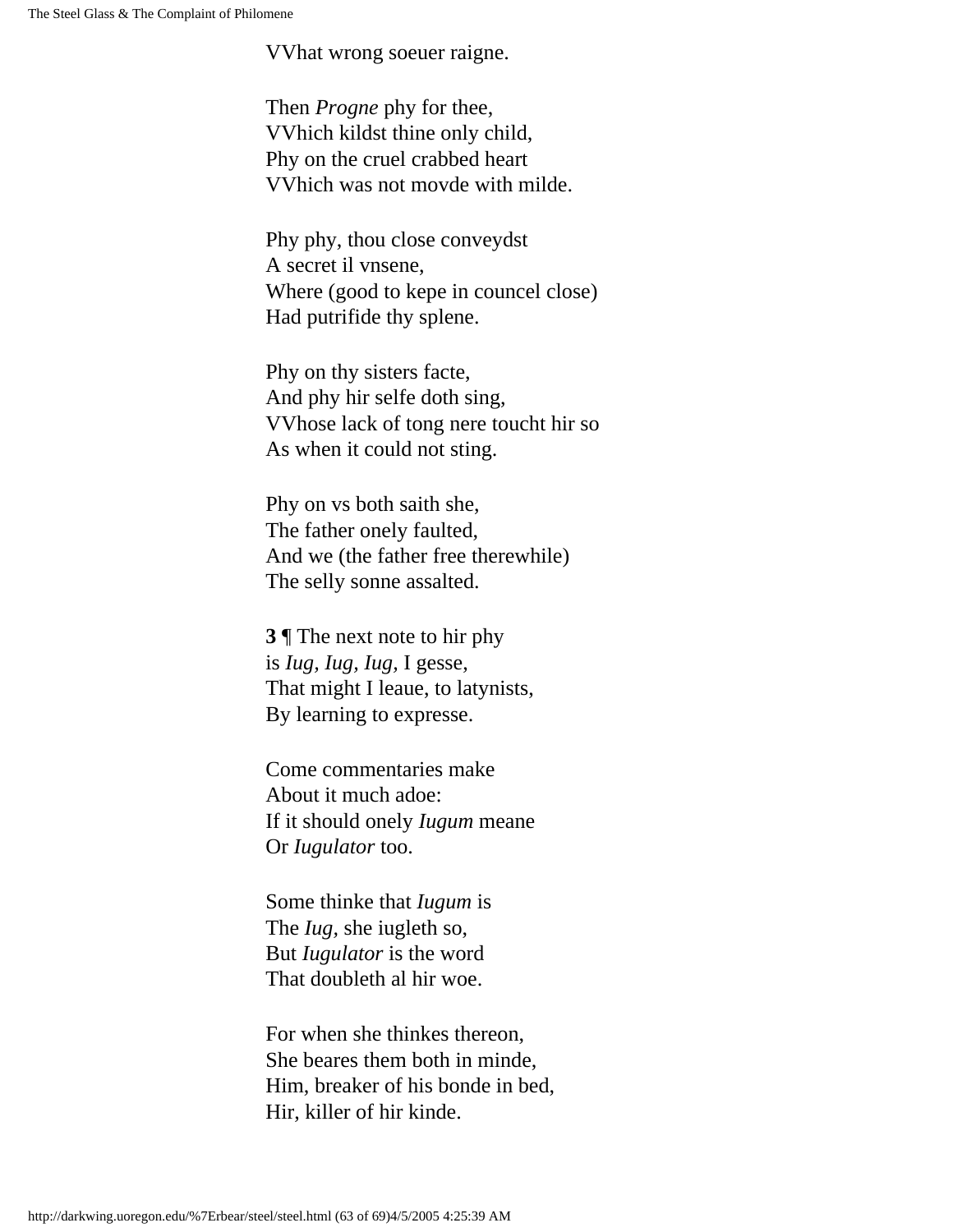As fast as furies force Hir thoughts on him to thinke, So fast hir conscience choks hir vp, And wo to wrong doth linke.

At last (by griefe constrainde) It boldly breaketh out, And makes the hollow woods to ring VVith *Eccho* round about.

**4** ¶ Hir next most note (to note) I neede no helpe at al, For I my selfe the partie am On whom she then doth call.

She calles on *Némesis*  And *Némesis* am I, The Goddesse of al iust reuenge, VVho let no blame go by.

This bridle bost with gold, I beare in my left hande, To holde men backe in rashest rage, Vntil the cause be scand.

And such as like that bitte And beare it willingly, May scape this scourge in my right hand Although they trode awry.

But if they hold on head, And scorne to beare my yoke, Oft times they buy the rost ful deare, It smelled of the smoke.

This is the cause (sir Squire Quoth she) that *Phylomene* Doth cal so much vpon my name, She to my lawes doth leane:

She feeles a iust reuenge. Of that which she hath done, Constrainde to vse the day for night,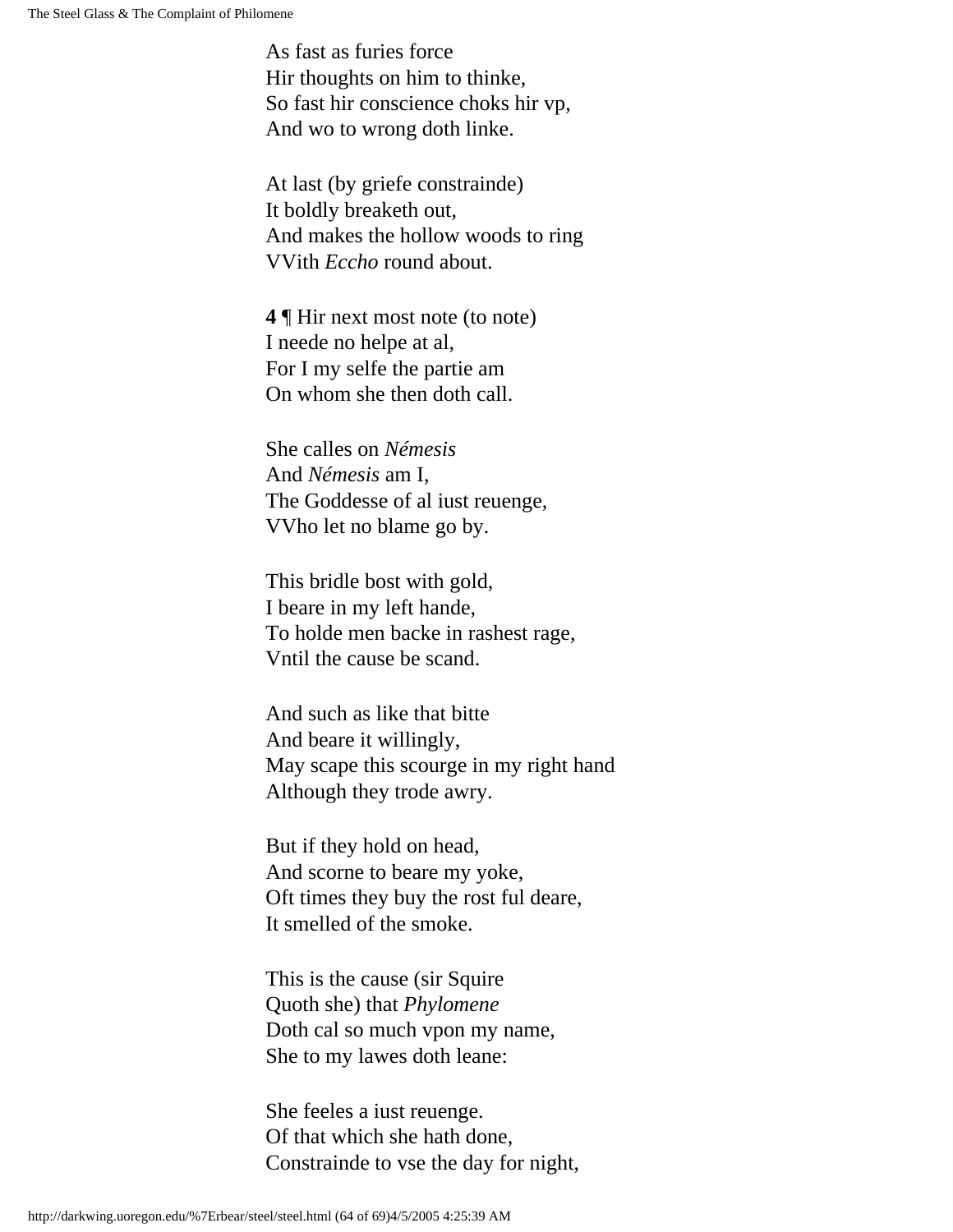And makes the moone hir sunne.

Ne can she now complaine, (Although she lost hir tong) For since that time, ne yet before, No byrde so swetely soong.

That gift we gods hir gaue, To countervaile hir woe, I sat on bench in heauen my selfe VVhen it was graunted so.

And though hir foe be fledde, But whither knows not she, And like hir selfe transformed eke A selly byrde to bee:

On him this sharpe reuenge The Gods and I did take, He neither can beholde his brats, Nor is belovde of make.

As soone as coles of kinde Haue warmed him to do The selly shift of dewties dole VVhich him belongeth to:

His hen straight way him hates, And flieth farre him fro, And close conueis hir eggs from him, As from hir mortal foe.

As sone as she hath hatcht, Hir little yong ones runne, For feare their dame should serue them efte, As *Progne* had begonne.

And rounde about the fields The furious father flies, To seke his sonne, and filles the ayre VVith loude lamenting cries.

This lothsome life he leads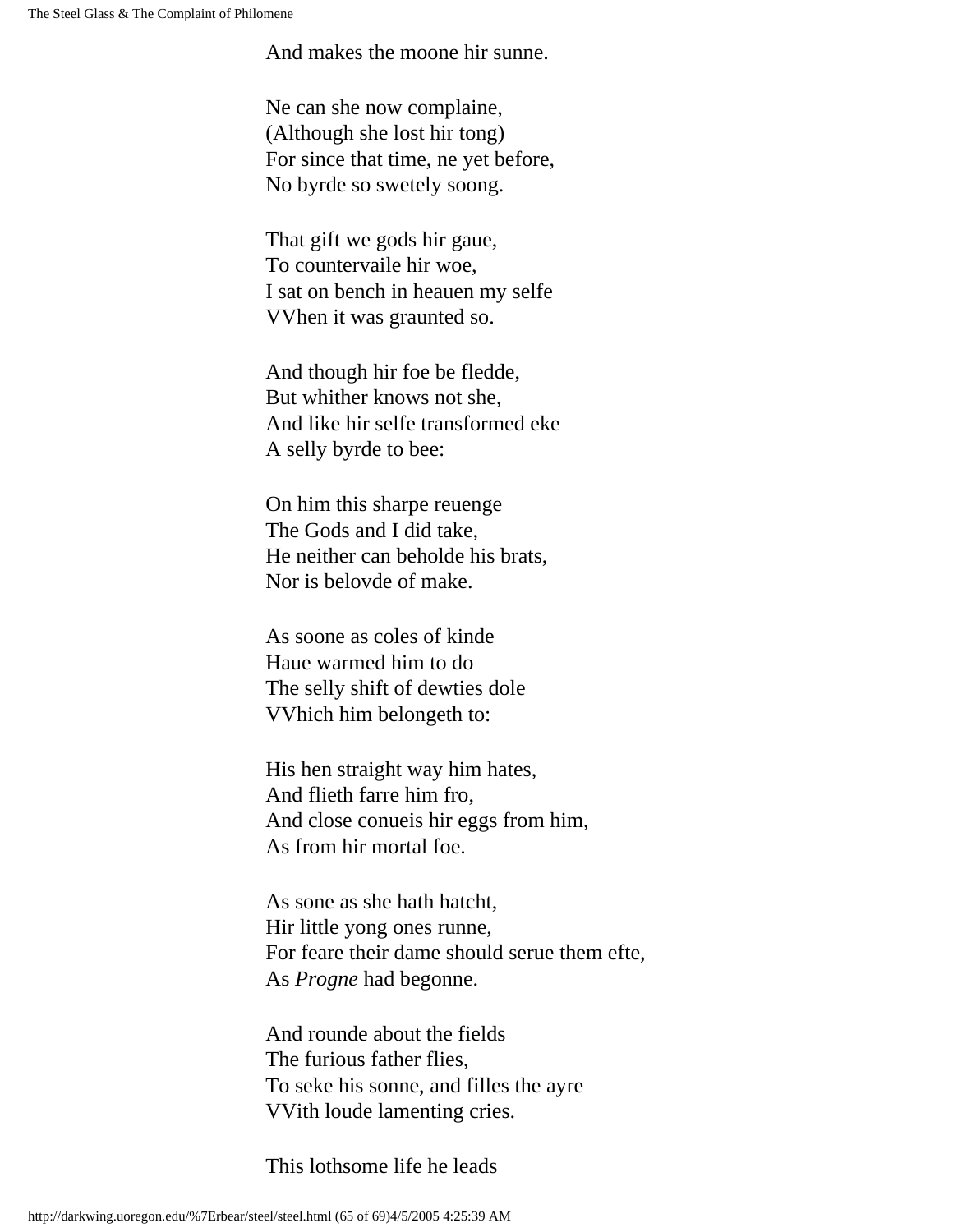By our almightie dome, And thus sings she, where company But very seldome come.

Now lest my faithful tale For fable should be taken, And therevpon my curtesie, By the might be forsaken:

Remember al my words, And beare them wel in minde, And make thereof a metaphore, So shalt thou quickly finde.

Both profite and pastime, In al that I thee tel: I knowe thy skil wil serue therto, And so (quoth she) farewell.

Wherewith (me thought) she flong so fast away, That scarce I could, hir seemely shaddowe see. At last: my staffe (which was mine only stay) Did slippe, and I, must needes awaked be, Against my wil did I (God knowes) awake, For willingly I could my self content, Seuen dayes to sleepe for *Philomelâs* sake, So that my sleepe in such swete thoughts were spent. But you my Lord which reade this ragged verse, Forgiue the faults of my so sleepy muse, Let me the heast of *Némesis* rehearse, For sure I see, much sense therof ensues. I seeme to see (my Lord) that lechers lust, Procures the plague, and vengaunce of the highest, I may not say, but God is good and iust, Although he scourge the furdest for the nighest: The fathers fault lights sometime on the sonne, Yea foure discents it beares the burden stil, Whereby it falles (when vaine delight is done) That dole steppes in and wields the world at wil. O whoredom, whoredome, hope for no good happe, The best is bad that lights on lechery

The author continevveth his discourse and concludeth.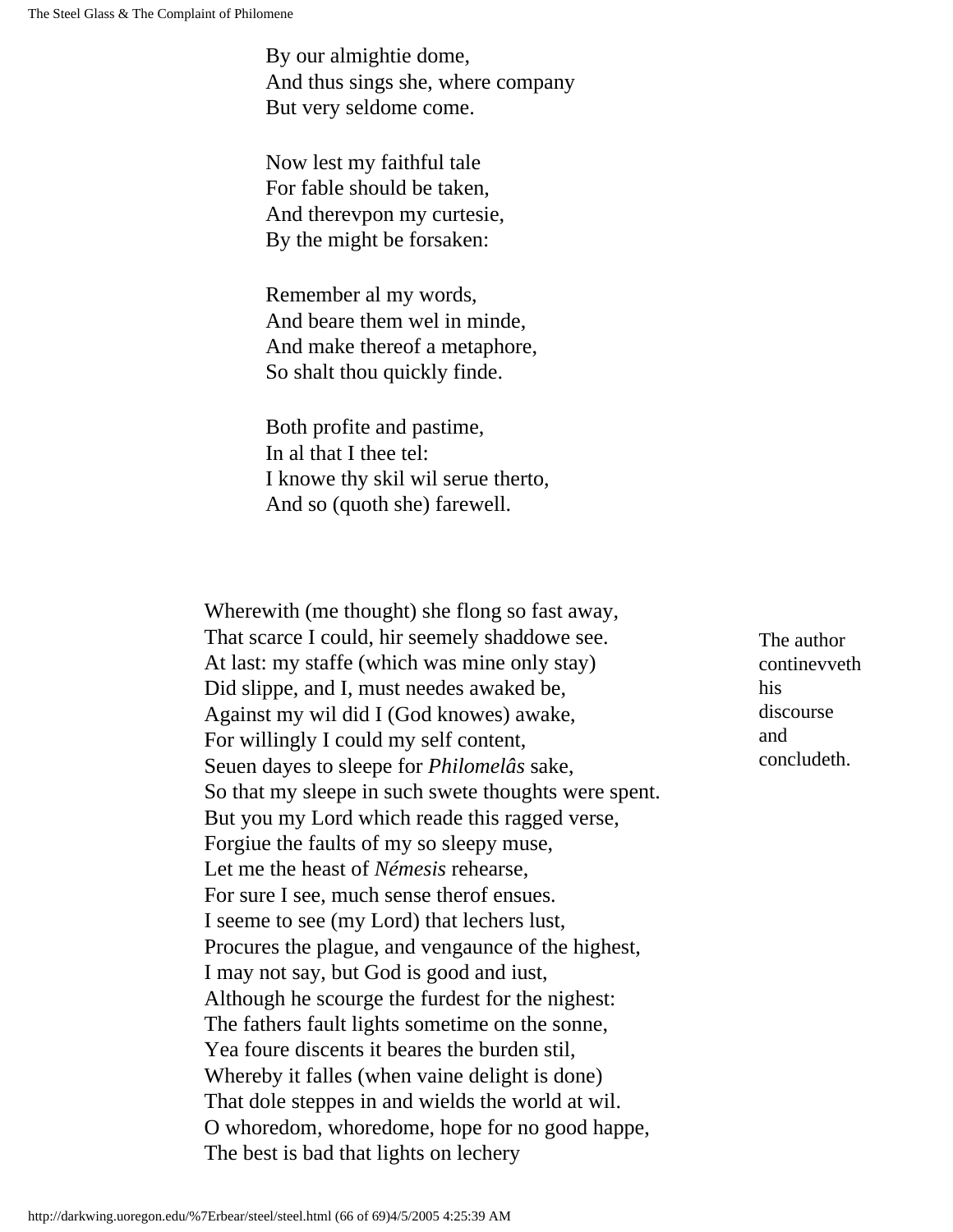And (al wel weyed) he sits in Fortunes lappe, Which feeles no sharper scourge than beggery. You princes peeres, you comely courting knights, Which vse al arte to marre the maidens mindes, Which win al dames with baite of fonde delights, Which bewtie force, to loose what bountie bindes: Thinke on the scourge that *Némesis* doth beare, Remember this, that God (although he winke) Doth see al sinnes that euer secret were. *(Voe vobis)* then which still in sinne do sinke. Gods mercy lends you brydles for desire, Hold backe betime, for feare you catch a foyle, The flesh may spurre to euerlasting fire, But sure, that horse which tyreth like a roile, And lothes the griefe of his forgalded sides, Is better, much than is the harbrainde colte Which headlong runnes and for no bridle bydes, But huntes for sinne in euery hil and holte. He which is single, let him spare to spil The flowre of force, which makes a famous man: Lest when he comes to matrimonies will, His fynest graine be burnt, and ful of branne. He that is yokte and hath a wedded wife, Be wel content with that which may suffyse, And (were no God) yet feare of worldly strife Might make him lothe the bed where *Lays* lies: For though *Pandyons* daughter *Progne* shee, Were so transformde into a fethered foule, Yet seemes she not withouten heires to be, Who (wrongde like hir) ful angrely can scoule, And beare in brest a right reuenging mode, Til time and place, may serue to worke their will. Yea surely some, the best of al the broode (If they had might) with furious force would kil. But force them not, whose force is not to force. And way their words as blasts of blustring winde, VVhich comes ful calme, when stormes are past by course: Yet God aboue that can both lose and bynde, Vil not so soone appeased be therfore, He makes the male, of female to be hated, He makes the sire go sighing wondrous sore, Because the sonne of such is seldome rated. I meane the sonnes of such rash sinning sires, Are seldome sene to runne a ruly race.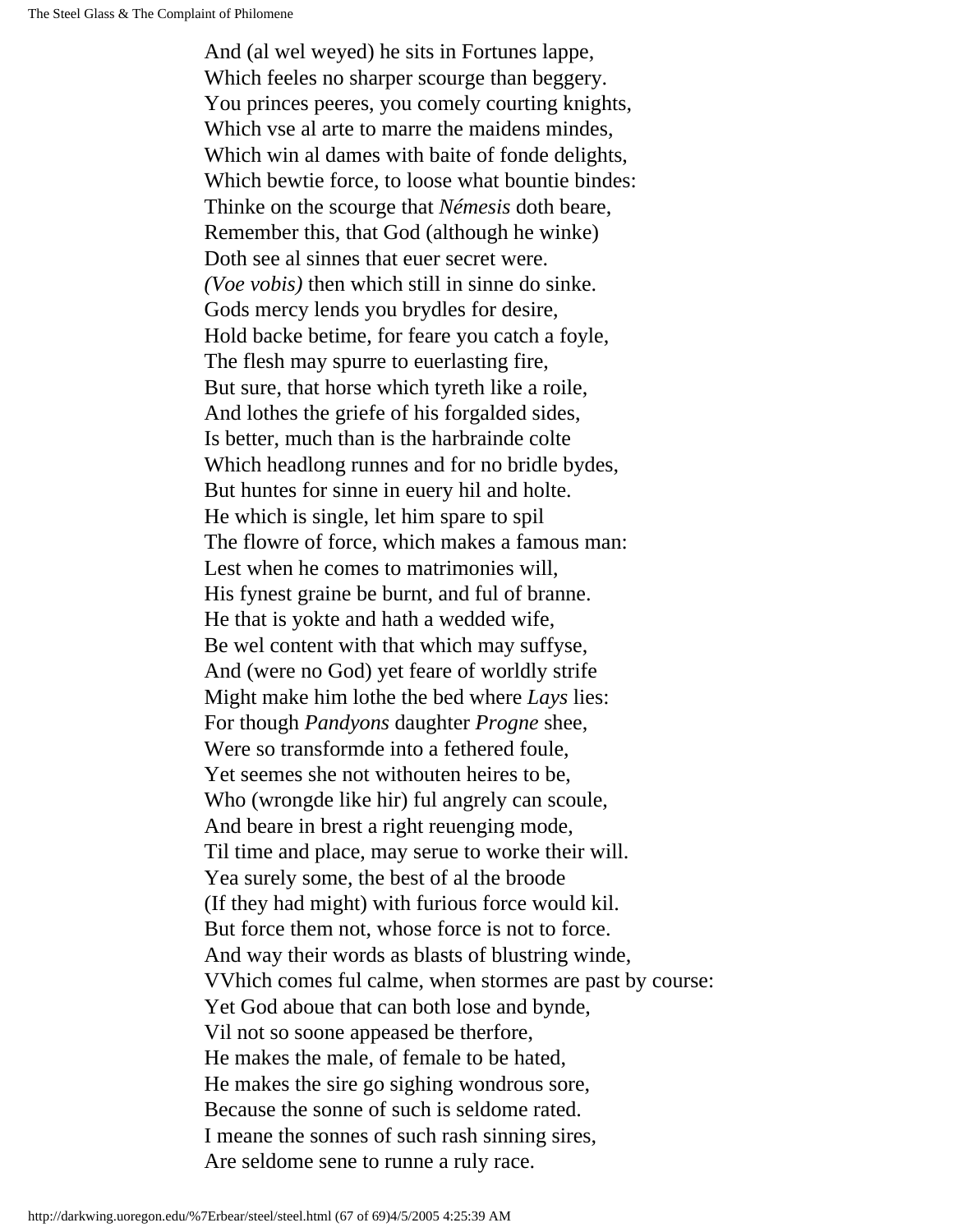But plagude (be like) by fathers foule desires Do gadde a broade, and lacke the guide of grace Then (Lapwinglike) the father flies about, And howles and cries to see his children stray, Where he him selfe (and no man better) mought Haue taught his bratts to take a better way. Thus men (my Lord) be *Metamorphosed,* From seemely shape, to byrds, and ougly beastes: Yea brauest dames, (if they amisse once tredde) Finde bitter sauce, for al their pleasant feasts. They must in fine condemned be to dwell In thickes vnseene, in mewes for minyons made, Vntil at last, (if they can *bryde it wel)* They may *chop chalke,* and take some better trade. Beare with me (Lord) my lusting dayes are done, Fayre *Phylomene* forbad me fayre and flat To like such loue, as is with lust begonne. The lawful loue is best, and I like that. Then if you see, that (Lapwinglike) I chaunce, To leape againe, beyond my lawful reache, (I take hard taske) or but to giue a glaunce, At bewties blase: for such a wilful breache, Of promise made, my Lord shal do no wrong, To say *George)* thinke on *Philomelâes* song.

#### *FINIS.*

#### *Tam Marti, quàm Mercurio.*

AND thus my very good L. may se how coblerlike I haue clouted a new patch to an old sole, beginning this complainte of *Philomene,* in Aprill, 1562, contiuing it a little furder in Aprill. 1575 and now thus finished this thirde day of Aprill. 1576.

 Al which mine April showers are humbly sent vnto your good Lordship, for that I hope very shortly to see the May flowers of your fauour, which I desire, more than I can deserue. And yet rest

### *Your Lordships bownden*

#### *and assured.*